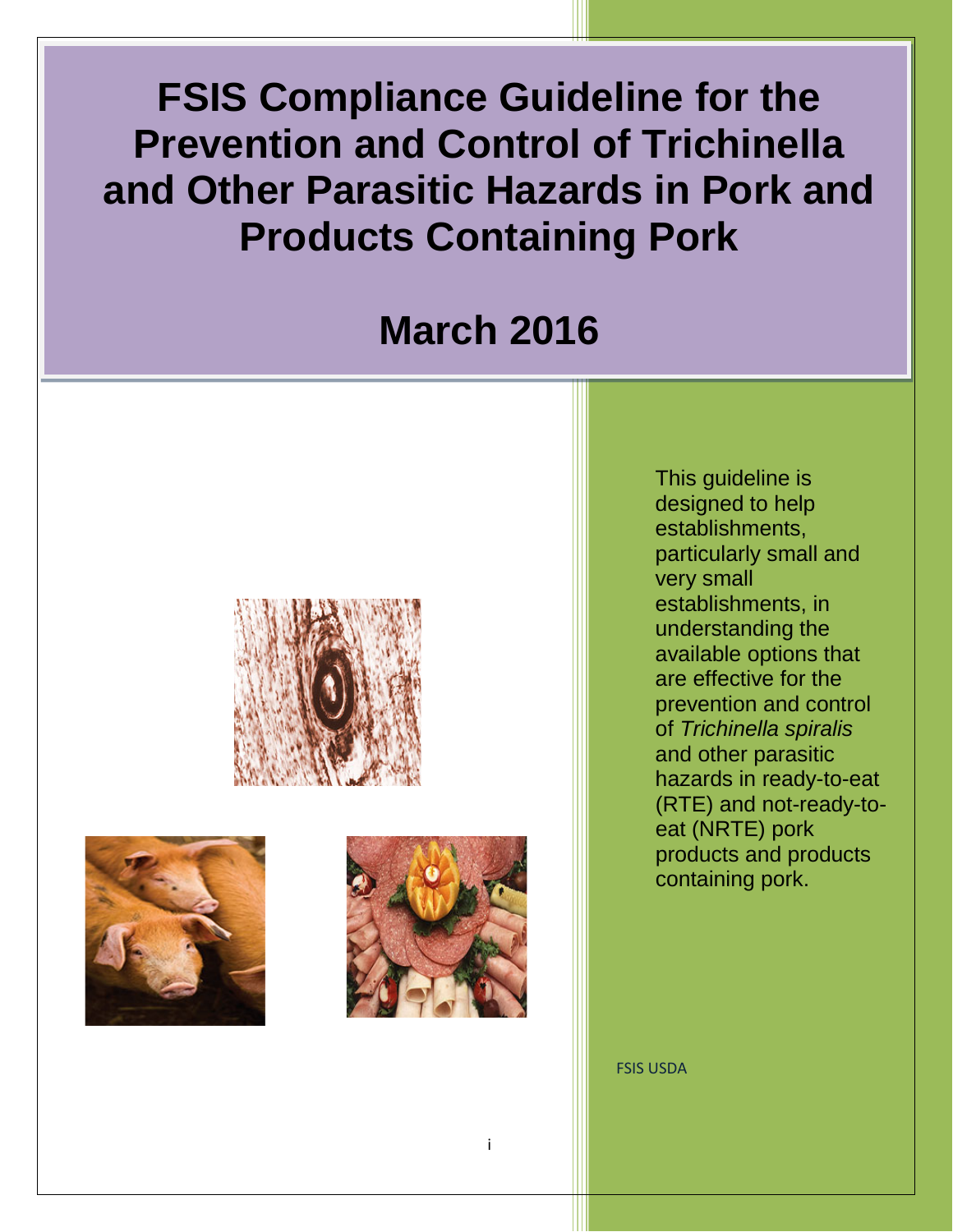## <span id="page-1-0"></span>**Preface**

## **What is the purpose of this compliance guideline?**

FSIS developed this compliance guideline to assist establishments, particularly small and very small establishments, in understanding the available options that are effective for the prevention and control of *Trichinella spiralis* and other parasitic hazards, specifically *Toxoplasma spiralis*, in ready-to-eat (RTE) and not-ready-to-eat (NRTE) pork products and products containing pork. The Guidance represents **best practice** recommendations by FSIS, based on the best scientific and practical considerations, and does not represent **requirements** that must be met. Establishments may choose to adopt different procedures than those outlined in the guideline, but they would need to support why or how those procedures are effective.

FSIS is proposing to amend the Federal meat inspection regulations to eliminate the requirements that RTE and NRTE pork and pork products be treated to destroy *Trichina* (*Trichinella spiralis*) because the regulations are inconsistent with the Hazard Analysis and Critical Control Point (HACCP) regulations, and these prescriptive regulations are no longer necessary. If this supplemental proposed rule is finalized, establishments will have the flexibility provided by the HACCP regulations (9 CFR Part 417) to develop appropriate science-based controls for *Trichinella* and other parasitic hazards in pork. All establishments producing pork products will have to determine whether *Trichinella* is a hazard reasonably likely to occur (RLTO) in their processes. If so, they will need to address this hazard in their HACCP system.

Some establishments producing pork products already address *Trichinella* in their HACCP plans or pre-requisite programs (see FSIS Notice 14-15, Prescribed Treatment to Destroy Trichinae in Pork, and Products Containing Pork, as Required by 9 CFR 318.10, available on FSIS's Web site at: [http://www.fsis.usda.gov/wps/wcm/connect/16732ee6-e159-4810](http://www.fsis.usda.gov/wps/wcm/connect/16732ee6-e159-4810-a423-9c31aee26c38/14-15.pdf?MOD=AJPERES&CONVERT_TO=url&CACHEID=16732ee6-e159-4810-a423-9c31aee26c38) [a423-9c31aee26c38/14-15.pdf?MOD=AJPERES\).](http://www.fsis.usda.gov/wps/wcm/connect/16732ee6-e159-4810-a423-9c31aee26c38/14-15.pdf?MOD=AJPERES&CONVERT_TO=url&CACHEID=16732ee6-e159-4810-a423-9c31aee26c38) 

[If this supplemental proposed rul](http://www.fsis.usda.gov/wps/wcm/connect/16732ee6-e159-4810-a423-9c31aee26c38/14-15.pdf?MOD=AJPERES&CONVERT_TO=url&CACHEID=16732ee6-e159-4810-a423-9c31aee26c38)e is finalized, all establishments producing pork products will need to assess whether their products are to be treated for elimination of *Trichinella*, whether special cooking instructions are necessary on the label of the products, or whether safe handling labels are sufficient to ensure that the products are cooked to temperatures necessary to eliminate any possible live *Trichinella*. Establishments may decide to treat their products to address *Trichinella* or to include special cooking instructions on labels based on how consumers typically prepare the products or the likelihood that consumers will confuse the products with RTE products. Their decisions may also be based on whether their suppliers participate in a voluntary pre-harvest pork safety program, such as the Animal and Plant Health Inspection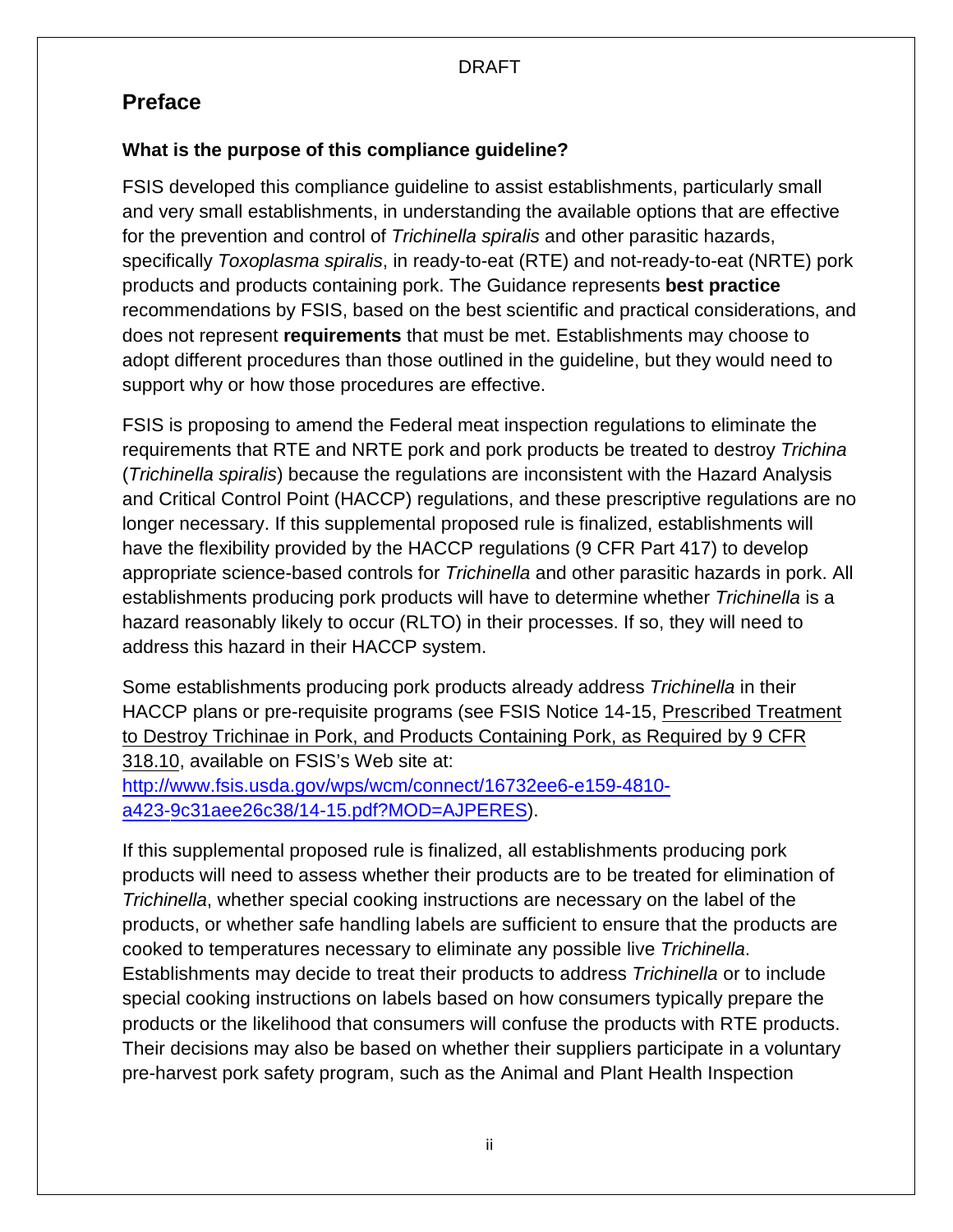Service's (APHIS's) U.S. Trichinae Certification Program, or follow the World Organization for Animal Health's (OIE's) guidance<sup>[1](#page-2-0)</sup> on establishing a negligible risk compartment[2](#page-2-1) for *Trichinella*. OIE's guidance includes maintaining controlled management conditions for swine herds by functional separation through the use of biosecurity measures, having two years of slaughter surveillance to establish the compartment, auditing all farms in the compartment, and ensuring animal identification and traceability to the farm of origin. APHIS is working to develop standards for a program that would ensure that product for export comes from facilities that meet the international standards for a negligible risk compartment for *Trichinella*. These standards, once developed, may replace the U.S. Trichinae Certification Program.

This Compliance Guideline follows the procedures in the Office of Management and Budget's (OMB) "Final Bulletin for Agency Good Guidance Practices" (GGP). More information can be found on the Food Safety and Inspection Service (FSIS) [Web page.](http://www.fsis.usda.gov/wps/portal/footer/policies-and-links/significant-guidance-documents)

## **Who is this guideline designed for?**

This guideline is focused on small and very small establishments in support of the Small Business Administration's initiative to compliance assistance under the Small Business Regulatory Enforcement Fairness Act (SBREFA). However, all FSIS regulated meat and poultry establishments may be able to apply the recommendations in this guideline. It is important that small and very small establishments have access to a full range of scientific and technical support and the assistance needed to establish safe and effective HACCP systems. Although large establishments can benefit from the guidance that FSIS provides, focusing the guidance on the needs of small and very small establishments provides them with information that may be otherwise unavailable to them.

## **How can I comment on this guideline?**

FSIS requests that all interested persons submit comments regarding any aspect of this document, including but not limited to: content, readability, applicability, and accessibility. The comment period will be 60 days and the document will be updated in response to comments.

Comments may be submitted by either of the following methods:

Federal eRulemaking Portal Online submission at regulations.gov: This Web site provides the ability to type short comments directly into the comment field on this Web

<span id="page-2-0"></span> $<sup>1</sup>$  World Organisation for Animal Health Terrestrial Animal Health Code. Retrieved from</sup> [http://www.oie.int/fileadmin/Home/eng/Health\\_standards/tahc/2010/chapitre\\_trichinella\\_spp.pdf](http://www.oie.int/fileadmin/Home/eng/Health_standards/tahc/2010/chapitre_trichinella_spp.pdf)

<span id="page-2-1"></span><sup>&</sup>lt;sup>2</sup> "Compartment" means an animal subpopulation contained in one or more establishments under a common biosecurity management system with a distinct health status with respect to a specific disease or specific diseases for which required surveillance, control and biosecurity measures have been applied for the purpose of international trade. Guidelines for the Control of Trichinella Spp. in Meat of Suidae (2015). Retrieved from http://www.codexalimentarius.org/download/standards/13896/CXG\_086e\_2015.pdf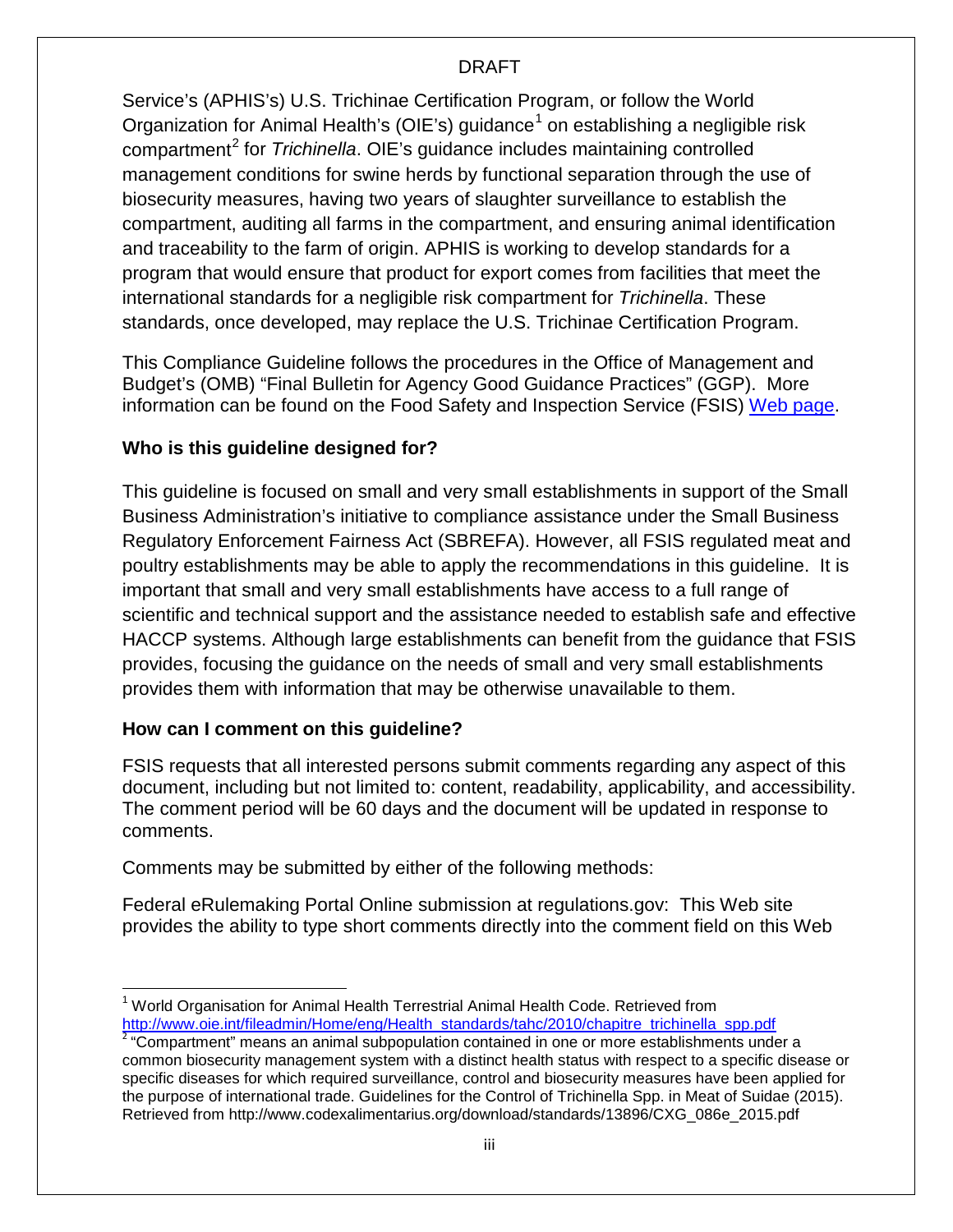page or attach a file for lengthier comments. Go to [http://www.regulations.gov](http://www.regulations.gov/) and follow the online instructions at that site for submitting comments.

Mail, including floppy disks or CD-ROMs, and hand- or courier-delivered items: Send to Docket Clerk, U.S. Department of Agriculture (USDA), FSIS, Patriots Plaza 3, 1400 Independence Avenue SW, Mailstop 3782, Room 8-163A, Washington, DC 20250-3700

All items submitted by mail or electronic mail must include the Agency name, FSIS, and docket number FSIS-XXXX-XXXX. Comments received in response to this docket will be made available for public inspection and posted without change, including any personal information to [http://www.regulations.gov.](http://www.regulations.gov/)

## **What if I still have questions after I read this guideline?**

If the desired information cannot be found within the Compliance Guideline, FSIS recommends that users search the publicly posted Questions & Answers (Q&As) in the [AskFSIS](http://askfsis.custhelp.com/) database or submit questions through **AskFSIS**. Documenting these questions helps FSIS improve and refine present and future versions of the Compliance Guideline and associated issuances.

When submitting a question, use the Submit a Question tab, and enter the following information in the fields provided:

| Subject Field:         | Enter FSIS Compliance Guideline for the Prevention and<br><b>Control of Trichinella and Other Parasitic Hazards in Pork and</b><br><b>Products Containing Pork</b> |
|------------------------|--------------------------------------------------------------------------------------------------------------------------------------------------------------------|
| <b>Question Field:</b> | Enter question with as much detail as possible.                                                                                                                    |
| Product Field:         | Select General Inspection Policy from the drop-down menu.                                                                                                          |
| Category Field:        | Select Sampling - General from the drop-down menu.                                                                                                                 |
| Policy Arena:          | Select Domestic (U.S.) Only from the drop-down menu.                                                                                                               |

When all fields are complete, press **Continue**.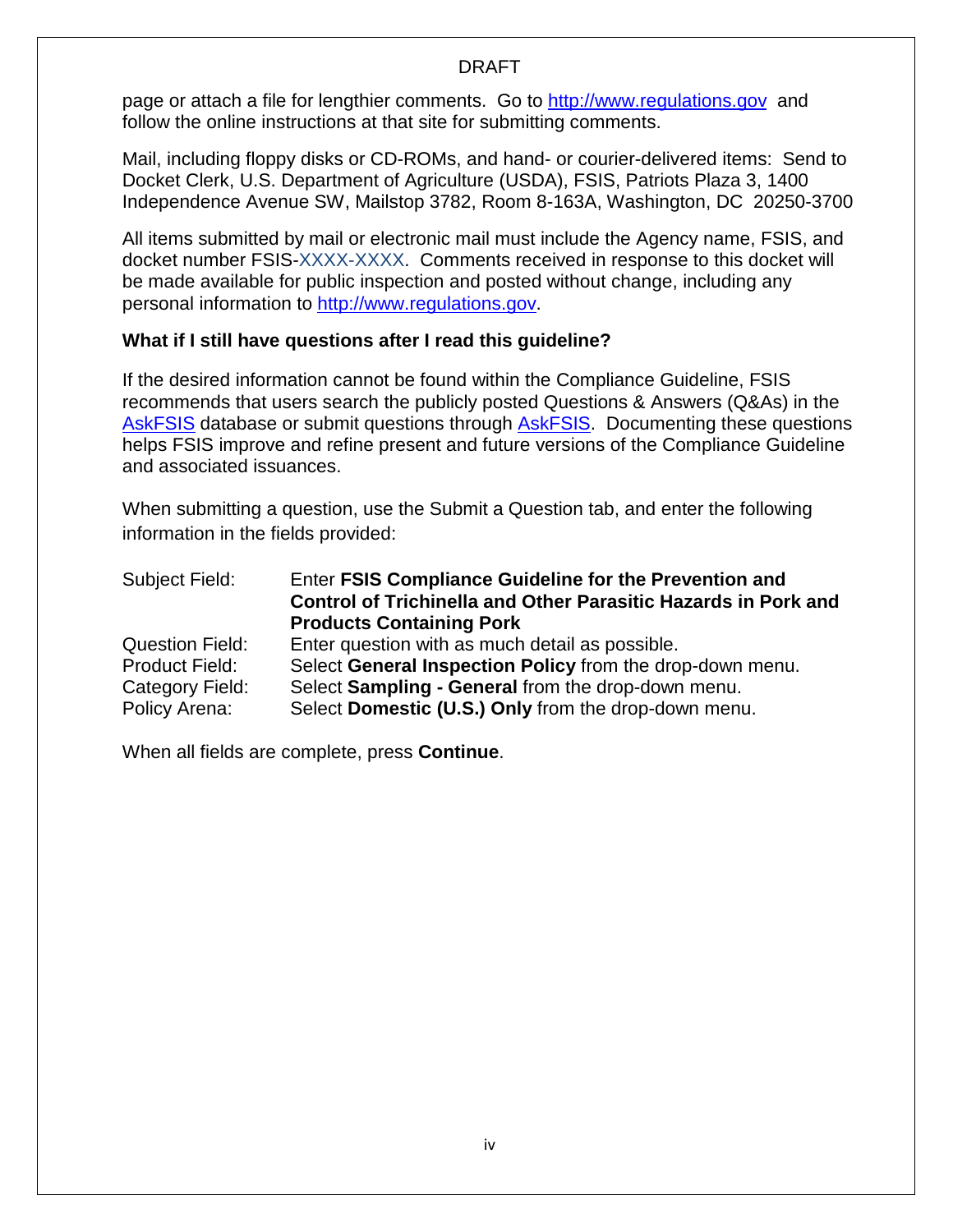## **FSIS Compliance Guideline for the Prevention and Control of Trichinella and Other Parasitic Hazards in Pork and Products Containing Pork**

## **Table of Contents**

| Risk Comparing Swine Raised in Confinement Systems vs. Non-Confinement Systems 2                                                                                                  |  |
|-----------------------------------------------------------------------------------------------------------------------------------------------------------------------------------|--|
|                                                                                                                                                                                   |  |
| Acquire pork products from carcasses or carcass parts found to be free of<br>Option 1:                                                                                            |  |
| Option 2:<br>Obtain pork products from swine producers who participate in the Trichinae                                                                                           |  |
| Label NRTE pork products, including all forms of fresh pork requiring additional<br>Option 3:                                                                                     |  |
| Option 4: Treat NRTE pork products for the destruction of Trichinella that might be eaten<br>rare or without thorough cooking because of the appearance of the finished product 9 |  |
| Critical Operational Parameters for the Methods used for the Destruction of Trichinella in Pork  11                                                                               |  |
|                                                                                                                                                                                   |  |
|                                                                                                                                                                                   |  |
|                                                                                                                                                                                   |  |
|                                                                                                                                                                                   |  |
|                                                                                                                                                                                   |  |
| Special Consideration for Certain Processes that do not rely on High Temperatures to Control                                                                                      |  |
| Develop alternative Trichinella control procedures not included in Option 430<br>Option 5:                                                                                        |  |
|                                                                                                                                                                                   |  |
|                                                                                                                                                                                   |  |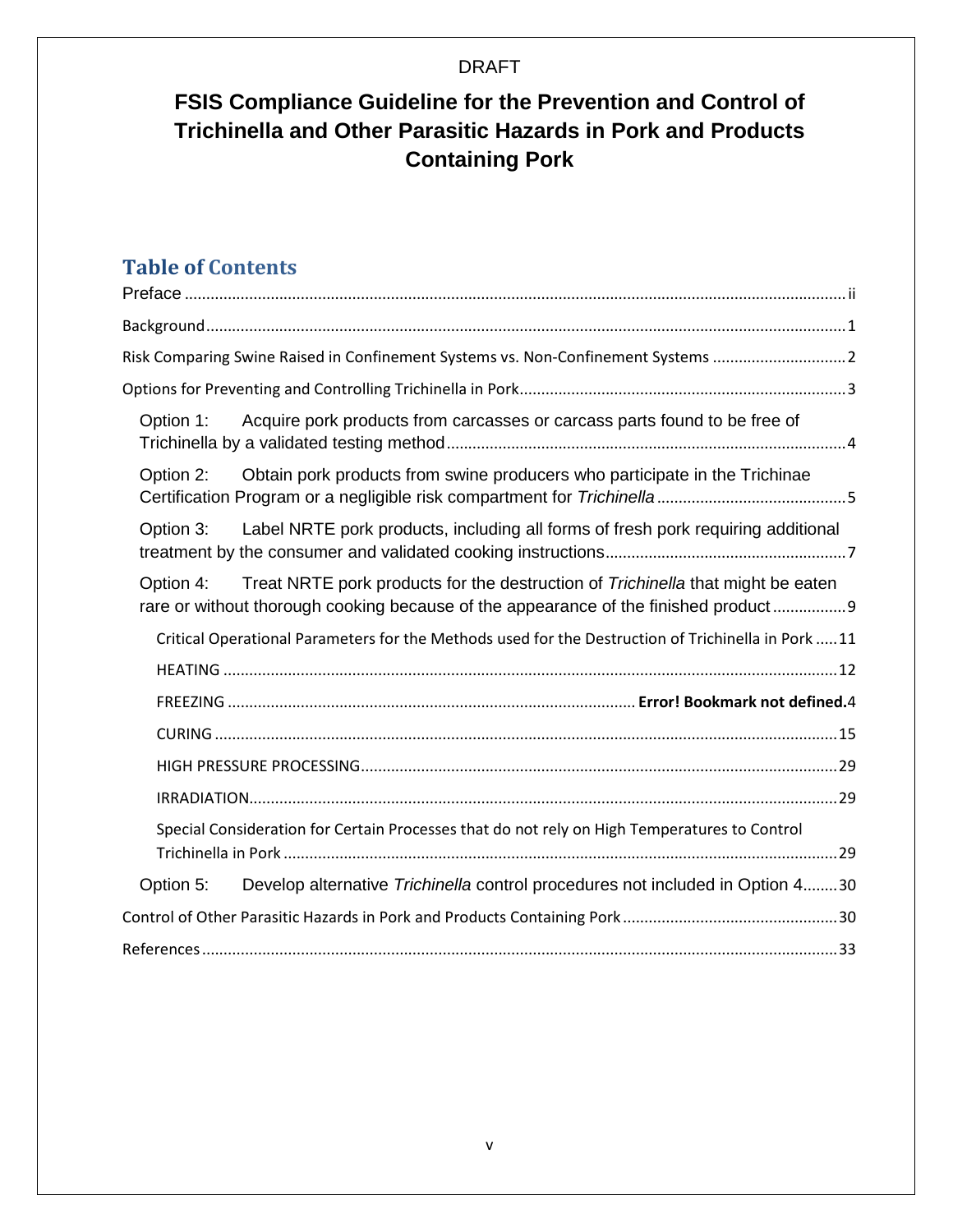## **FSIS Compliance Guideline for the Prevention and Control of Trichinella and Other Parasitic Hazards in Pork and Products Containing Pork**

## <span id="page-5-0"></span>**Background**

*Trichinella* is a parasite that infects both humans and animals. Swine are the primary source of *Trichinella spiralis* infected meat that is ingested by humans (Hill et al., 2012). Humans can become infected with *Trichinella* by consuming encysted larvae in the muscle tissue of an infected animal. Trichinellosis in humans is caused by the consumption of raw or undercooked meat products

containing *Trichinella* larvae.

The occurrence of *Trichinella* infection in humans and swine has decreased significantly in the U.S. over the past 20 years, although occasional sporadic outbreaks still persist (Burke et al., 2008; Wilson et al., 2015). The majority of this reduction is due to swine being raised in confinement. However, in organic, pasture raised swine that have access to rodents and wildlife infected with *Trichinella*, the risk of infection to *Trichinella* is increased.

In the United States, trichinellosis cases are reported to CDC much less commonly now than in the past. During the late 1940s, when the U.S. Public Health Service began counting cases of trichinellosis, 400 cases in the U.S. were recorded each year on average. During 2008-2012, a median of 15 cases per year were reported to CDC. Over the past 40 years, few cases of trichinellosis have been reported in the U.S., and the risk of trichinellosis from commercially raised and properly prepared pork is very low. The overall number of cases reported has decreased because improved swine-raising practices in the pork industry such as grain-fed swine being raised in confinement, commercial and home freezing of pork, and public awareness of the danger of eating raw or undercooked meat products.

<https://www.cdc.gov/parasites/trichinellosis/epi.html>

## KEY DEFINITIONS

*Trichinella spiralis* is a parasitic nematode (roundworm) which is found in many warm-blooded carnivores and omnivores, including swine. *Trichinella* is transmitted from one host to another host by ingestion of muscle tissue (meat) containing cysts (encysted larval stage of this parasite). Once the larvae encyst in the muscle tissue, they can remain alive and infective for years. The symptoms of trichinellosis often occur within 2 weeks after eating contaminated meat and can last up to 8 weeks. The classic symptoms of trichinellosis include: muscle pain; fever; swelling of the face, particularly the eyes; weakness or fatigue; headache; chills; itchy skin or rash; cough; diarrhea; and constipation.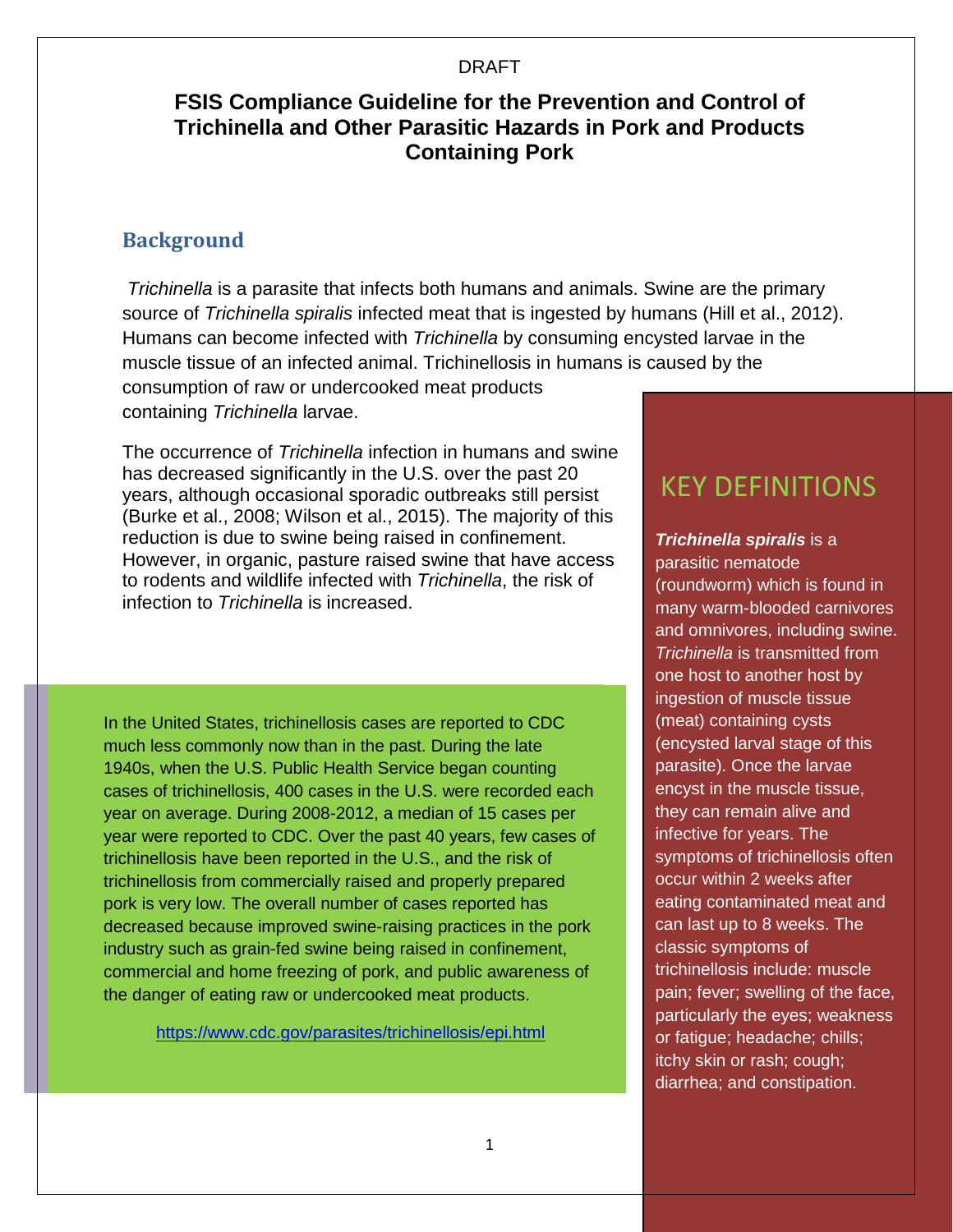## <span id="page-6-0"></span>**Risk Comparing Swine Raised in Confinement Systems vs. Non-Confinement Systems**

FSIS is aware that the risk of infection with *Trichinella* is increased in pasture raised swine that have access to rodents and wildlife infected with *Trichinella*. An increasing number of swine are being raised in non-confinement systems because of increased consumer demand for 'free-ranging,' 'organically raised,' and 'humanely raised' pork products (Hill et al., 2012; Honeyman et al., 2006). Feral swine are also reservoirs of infection with *Trichinella* in non-biosecure (or non-confinement) reared domestic swine. Raising swine outdoors poses a major risk for swine being infected with *Trichinella* because it increases exposure to potentially infected reservoir hosts (Hill et al., 2012; Gamble et al., 2000; Pyburn et al., 2005).

The risk of *Trichinella* infection in non-confinement swine can be substantially reduced by employing swine production practices that eliminate the sources of exposures to this parasitic hazard, thereby reducing the likelihood of human infection from consumption of pork infected with *Trichinella*. An establishment may determine in its hazard analysis that *Trichinella* is not reasonably likely to occur (NRLTO) in its products if the establishment gets its pork from swine producers who participate in a negligible risk compartment for *Trichinella*, which is a prerequisite program. It is important for establishments to understand that such prerequisite programs that are designed to support a decision in their hazard analysis are part of the HACCP system.

Establishments will have greater flexibility to choose validated control procedures and to support their use as part of their HACCP system to control *Trichinella* and other parasitic hazards in pork and pork products. Establishments producing RTE or NRTE pork products must assess in their hazard analysis if *Trichinella* and other parasites are hazards reasonably likely to occur (RLTO) or NRLTO in their processes. Establishments must include control procedures for these parasites in their HACCP plans if they determine that the parasites are a hazard that is RLTO, including critical control points (CCPs) designed to control the parasitic hazard [9 CFR 417.2(c)(2)] and critical limits that must be met at each CCP [9 CFR 417.2(c)(3)]. Establishments may determine that the parasitic hazard is NRLTO because a prerequisite program prevents the hazard, but they must have documentation to support the decisions in their hazard analysis [9 CFR 417.5(a)(1)]. The options for preventing and controlling *Trichinella* in pork products are described in the section "**Options for Preventing and Controlling** *Trichinella* **in Pork.**"

When an establishment determines that a hazard, such as *Trichinella*, is NRLTO because the prerequisite program prevents the hazard, then that prerequisite program becomes part of the HACCP system. (See **"Option 2: Obtain Pork Products from Swine Producers who Participate in the Trichinae Certification Program or a Negligible Risk Compartment for** *Trichinella***"** for more information.)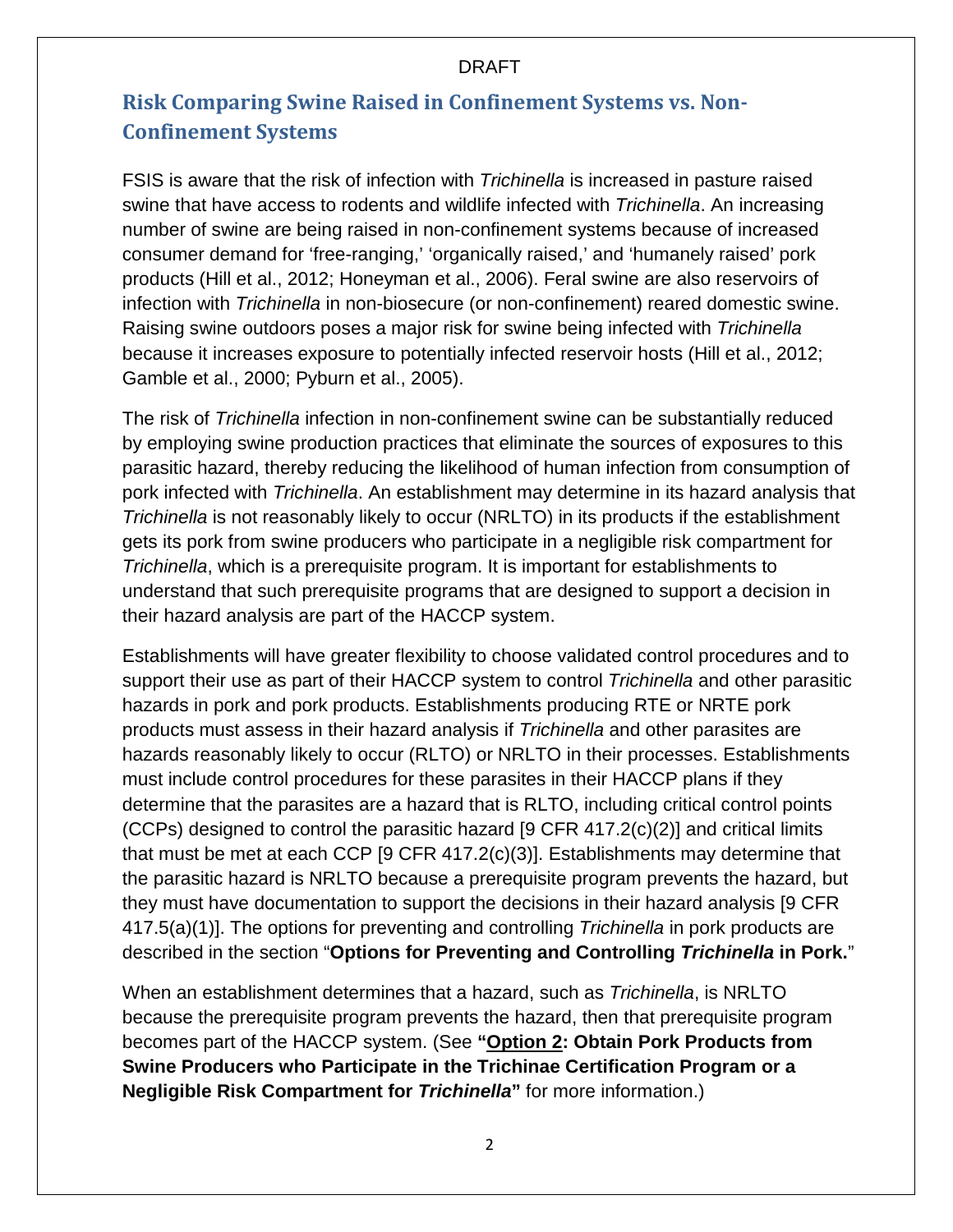## <span id="page-7-0"></span>**Options for Preventing and Controlling Trichinella in Pork**

Under HACCP regulations, establishments are required to conduct a hazard analysis to determine the food safety hazards that are RLTO in their production processes, in accordance with 9 CFR 417.2(a)(1). Establishments must list the CCPs designed to control these hazards [9 CFR 417.2(c)(2)] and the critical limits that must be met [9 CFR 417.2(c)(3)]. Establishments are also required to maintain documentation that supports the decisions made in their hazard analysis as a part of their records under 9 CFR 417.5(a)(1).

If establishments determine in their hazard analysis that *Trichinella* is a hazard RLTO, then they need to implement a CCP to eliminate the hazard. FSIS recommends that establishments use one of the following treatment methods described in **Option 4** to control *Trichinella* in their products and products containing pork: 1) heating, 2) freezing, 3) curing, 4) high pressure processing (HPP), and 5) irradiation. Establishments will need to be specific in their HACCP plans as to which treatment method that they are using and the critical parameters being measured [9 CFR 417.5(a)(2) and 417.2(c)(3)]. Establishments will also need to validate the selected method [9 CFR 417.4(a)(1)] by demonstrating that they are able to consistently meet the specific parameters outlined in the selected treatment method. Establishments may also develop alternative *Trichinella* control procedures, as described in **[Option 5](#page-34-2)**.

As part of the hazard analysis, establishments may determine that *Trichinella* is a hazard NRLTO in their products because of the implementation of a prerequisite program. If an establishment decides to prevent *Trichinella* in their pork product by implementing a prerequisite program, then it must keep documentation that supports the decisions made in its hazard analysis as a part of its records [9 CFR 417.5(a)(1)]. The prerequisite program will need to meet the criteria below:

- 1. The program is written and describes procedures that the establishment will implement to show the hazard is not reasonably likely to occur.
- 2. The program is designed to prevent the hazard from being likely to occur, and the establishment maintains supporting documentation that the program has been validated (i.e., scientific or technical support and in-plant validation data).
- 3. The program describes records that the establishment will keep to demonstrate that the program is being implemented as written.
- 4. The program describes records the establishment will keep to demonstrate the program effectively prevents the hazard (i.e., on-going verification of the decision that the hazard is not reasonably likely to occur).
- 5. The program describes actions the establishment will take when it fails to implement the program, or when it finds the program has failed to prevent the hazard (i.e., corrective actions in response to an unforeseen hazard as per 9 CFR 417.3(b) and as per 9 CFR 416.15 if the program is a Sanitation SOP).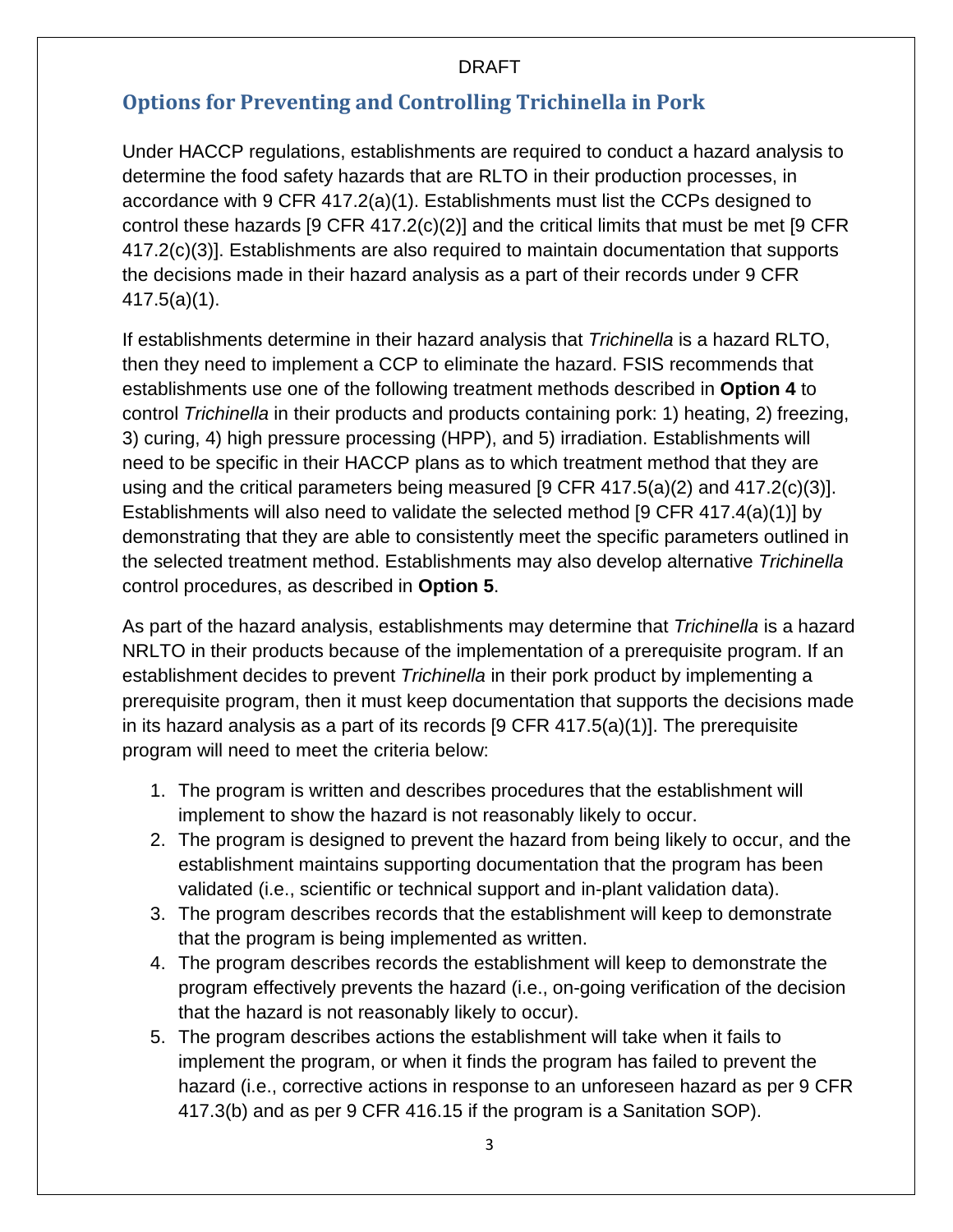If the design of its prerequisite program is not consistent with the criteria described above, then the establishment likely has not met the requirements of 9 CFR 417.5(a)(1).

The following prerequisite programs, as further described in **Options 1-2**, may be used by establishments to prevent *Trichinella* in their pork products: 1) acquire pork products from carcasses or carcass parts found to be free of *Trichinella* by a validated testing method; or 2) obtain pork products from swine producers who participate in a negligible risk compartment for *Trichinella*.

| List of Options used to Prevent and Control Trichinella in Pork and Products<br><b>Containing Pork</b> |                                                                                                                                                                          |  |  |
|--------------------------------------------------------------------------------------------------------|--------------------------------------------------------------------------------------------------------------------------------------------------------------------------|--|--|
|                                                                                                        |                                                                                                                                                                          |  |  |
| Option 1:                                                                                              | Acquire pork products from carcasses or carcass parts found to be free of<br>Trichinella by a validated testing method                                                   |  |  |
| Option 2:                                                                                              | Obtain pork products from swine producers who participate in the Trichinae<br>Certification Program or a negligible risk compartment for Trichinella                     |  |  |
| Option 3:                                                                                              | Label NRTE pork products, including all forms of fresh pork requiring<br>additional treatment by the consumer and validated cooking instructions                         |  |  |
| Option 4:                                                                                              | Treat NRTE pork products for the destruction of Trichinella that might be<br>eaten rare or without thorough cooking because of the appearance of the<br>finished product |  |  |
| Option 5:                                                                                              | Develop alternative <i>Trichinella</i> control procedures not included in Option<br>4                                                                                    |  |  |

## <span id="page-8-0"></span>**Option 1: Acquire pork products from carcasses or carcass parts found to be free of Trichinella by a validated testing method**

Pork products from carcasses or carcass parts that have been found to be free of *Trichinella* by a validated post-slaughter testing method are not required to be treated for the destruction of *Trichinella.* The validated testing method is a prerequisite program, and establishments may determine that *Trichinella* is NRLTO if their product has been found to be free of *Trichinella* by a validated post-slaughter testing method.

Testing must be performed using a validated testing method that is equivalent to or better than the digestion assay method for detecting *Trichinella* in pork, using a 5-gram sample of tongue, muscles of the face (e.g., masseter muscle), diaphragm muscles, or neck muscles. A 5-gram sample of diaphragm, foreleg, or tongue should be used for non-confinement raised swine (e.g., feral swine, pasture-raised swine, free-ranging swine).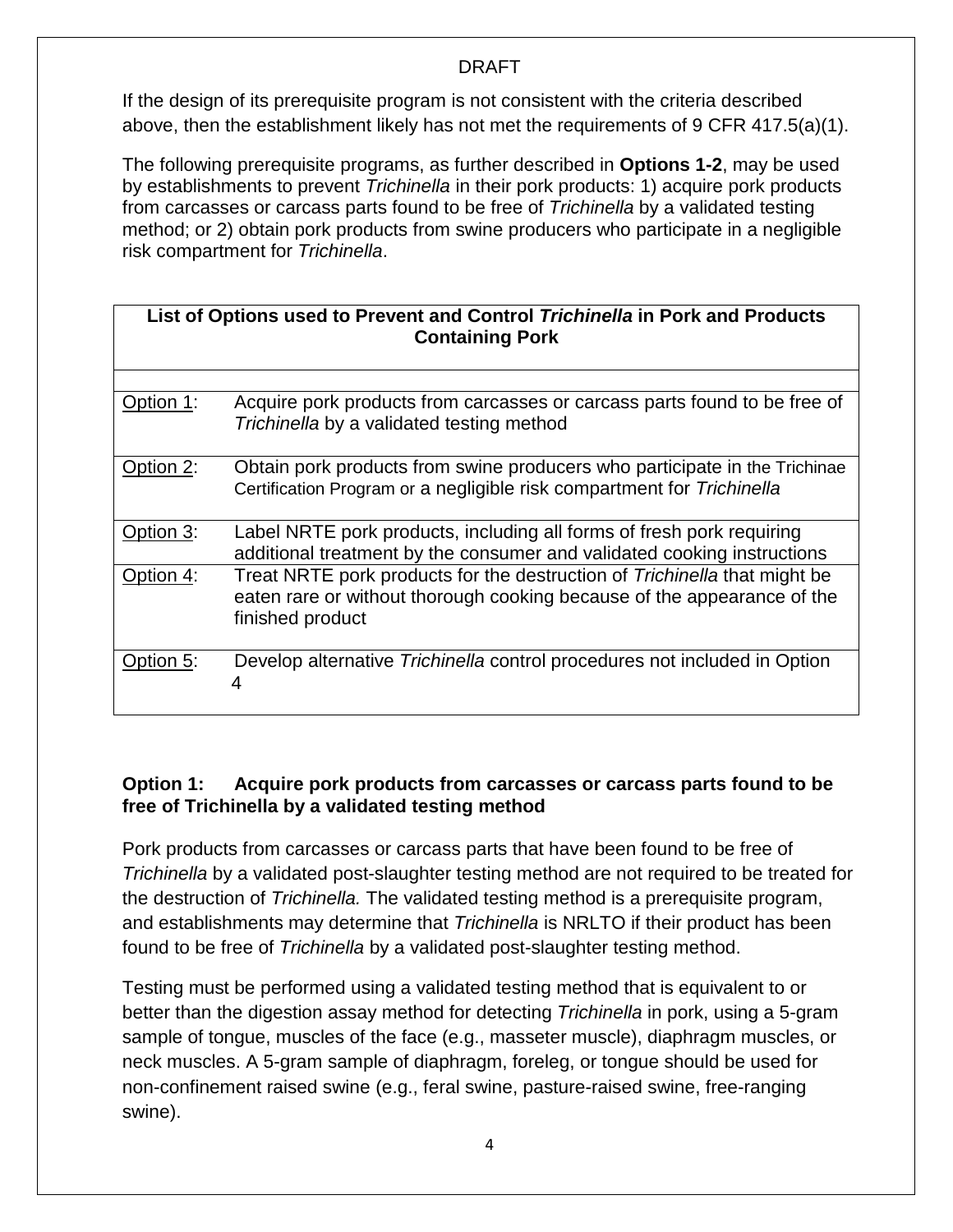The validated testing method should meet the following criteria: (1) The establishment must keep on file and make available to FSIS inspection program personnel its procedure for testing, to include identifying and pooling carcasses, collecting and pooling samples, testing samples, communicating test results, retesting individual carcasses, and maintaining positive identification and clear separation of pork found to be *Trichinella*-free from untested pork or *Trichinella*-positive pork. (2) The establishment may test in-house or may contract for testing by a private testing laboratory. Personnel conducting the testing for *Trichinella* must be certified to perform the validated testing method, and laboratories where testing is performed must be certified for *Trichinella* testing. Certifications are obtained by participation in a USDA *Trichinella* testing program such as the Agricultural Marketing Service Trichinae Analyst Program or other FSIS approved certification programs. Certification must be based on adequacy of facilities, reagents, and equipment and on demonstration of continuing competency and reliability of personnel performing the validated testing method for *Trichinella*. (3) Sampling and sample preparation are subject to inspection supervision. (4) Pork or products made from tested pork must not be released as *Trichinella*-free from the official establishment without treatment until the inspector-in-charge receives a laboratory report that the tested pork has tested negative for *Trichinella*.

## <span id="page-9-0"></span>**Option 2: Obtain pork products from swine producers who participate in the Trichinae Certification Program or a negligible risk compartment for** *Trichinella*

Establishments may determine that *Trichinella* is NRLTO in their products if they obtain pork from swine producers that participate in the U.S. Trichinae Certification Program (9 CFR Part 149), which is a prerequisite program for *Trichinella*. This is a voluntary preharvest pork safety program in which APHIS certifies pork production sites that follow all of the required good production practices (GPPs) that reduce, eliminate, or avoid the risk of exposure of swine from their sites to *Trichinella*. In the Trichinae Certification Program, adherence to the GPPs is verified by periodic site audits. Establishments are also required to maintain documentation that supports the decisions made in their hazard analysis for this prerequisite program as a part of their records under 9 CFR 417.5(a)(1). The key GPPs for the U.S. Trichinae Certification Program include:

- Feed integrity, source and storage.
- Building construction and condition as it pertains to biosecurity (i.e., swine raised in confinement).
- Integrity of rodent control programs
	- o Prevent exposure to rodents or other wildlife infected with Trichinella. Rodents can serve as a reservoir host for *Trichinella*.
- General management and hygiene issues as they pertain to rodent control, cannibalism and other issues.
	- o Prevent cannibalism among swine within an infected herd.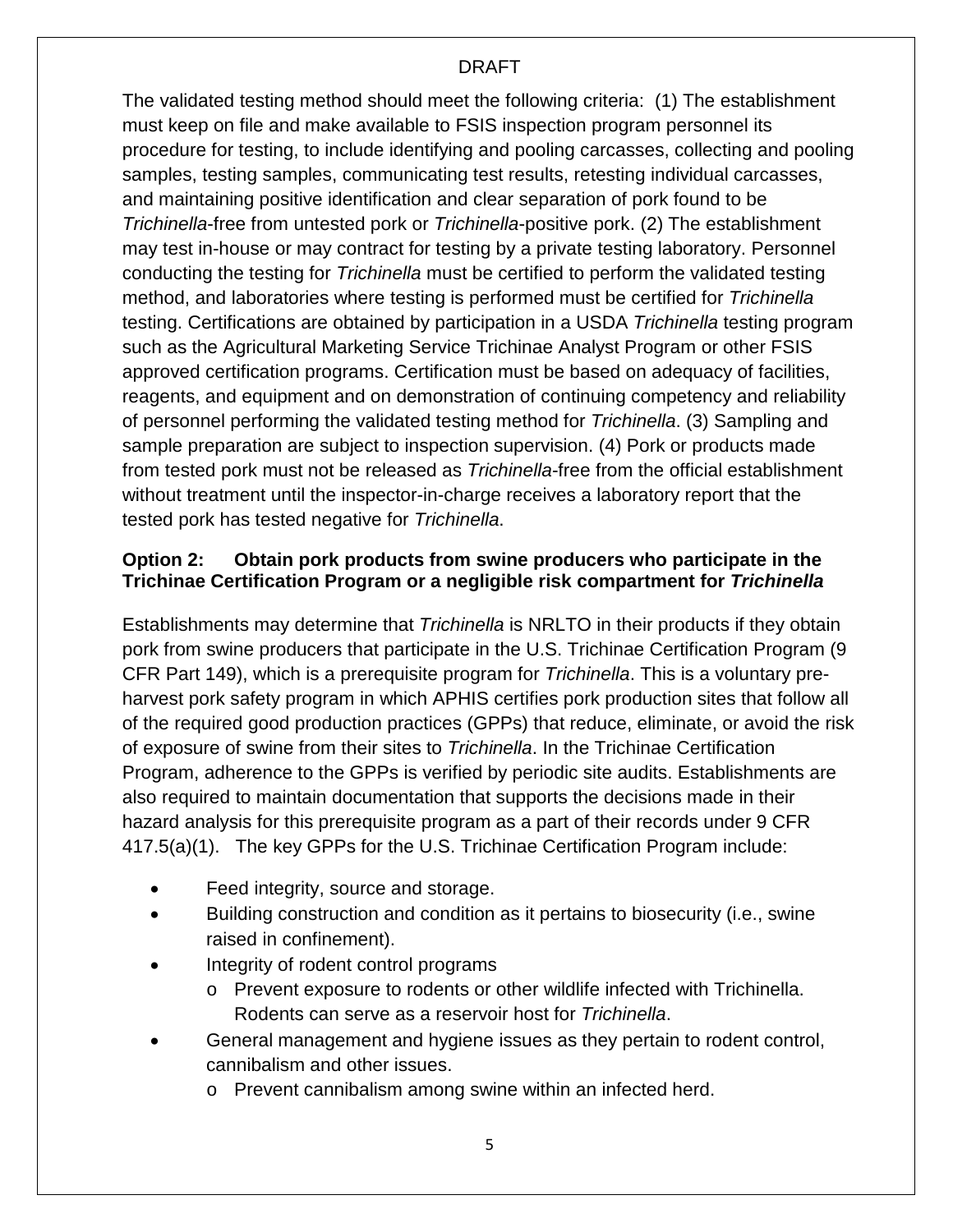o Boots worn solely in confinement facility.

Swine herds that have been raised by producers that follow these GPPs, and thus are certified under the U.S. Trichinae Certification Program, should still be tested at slaughter to verify that the adherence to good manufacturing practices and GPPs is resulting in the absence of *Trichinella* infection in swine from that herd. The slaughter facility that is processing certified swine should perform process-verification testing to determine the *Trichinella* infection status of certified swine under its control. Processverification testing should be performed using a validated testing method that is equivalent to or better than the digestion assay method for detecting *Trichinella* in pork, described in Option 1.

It is important for establishments to understand that pork products originating from certified swine is certified pork, and these products are not required to be treated for the destruction of *Trichinella*.

Establishments may also determine that *Trichinella* is NRLTO in their products if they obtain pork from swine producers that participate in a negligible risk compartment for *Trichinella*. Participation in such a compartment would be a voluntary pre-harvest pork safety program. APHIS is working to develop standards for a program that would ensure that product for export comes from facilities that meet the standards of a program that establishes a negligible risk compartment for *Trichinella*. As a part of the record keeping required under 9 CFR 417.5(a)(1), participating establishments would need to maintain documentation to support the decisions made in their hazard analysis for this prerequisite program. Establishments would also need to have the ability to trace product back to the farm of origin.

International requirements for a negligible risk compartment for *Trichinella* include the ability to trace product back to the farm of origin, an audit process for all farms participating in the negligible risk compartment, slaughter surveillance to establish the compartment, and adherence to good production practices that include:

- Ensuring the integrity of rodent and other wildlife control and mitigation programs
	- o Prevent swine exposure to rodents or other wildlife infected with *Trichinella*. Rodents can serve as a reservoir host for *Trichinella*.
- Ensuring the integrity of the feed source and feed storage.
	- o Raw food waste of animal origin is not present on the farm and is not fed to pigs.
	- o Feed is not exposed to rodents or other wildlife potentially infected with *Trichinella*.
- Practicing good general management and hygiene
	- o Prevent cannibalism among swine within a herd.
- Sourcing swine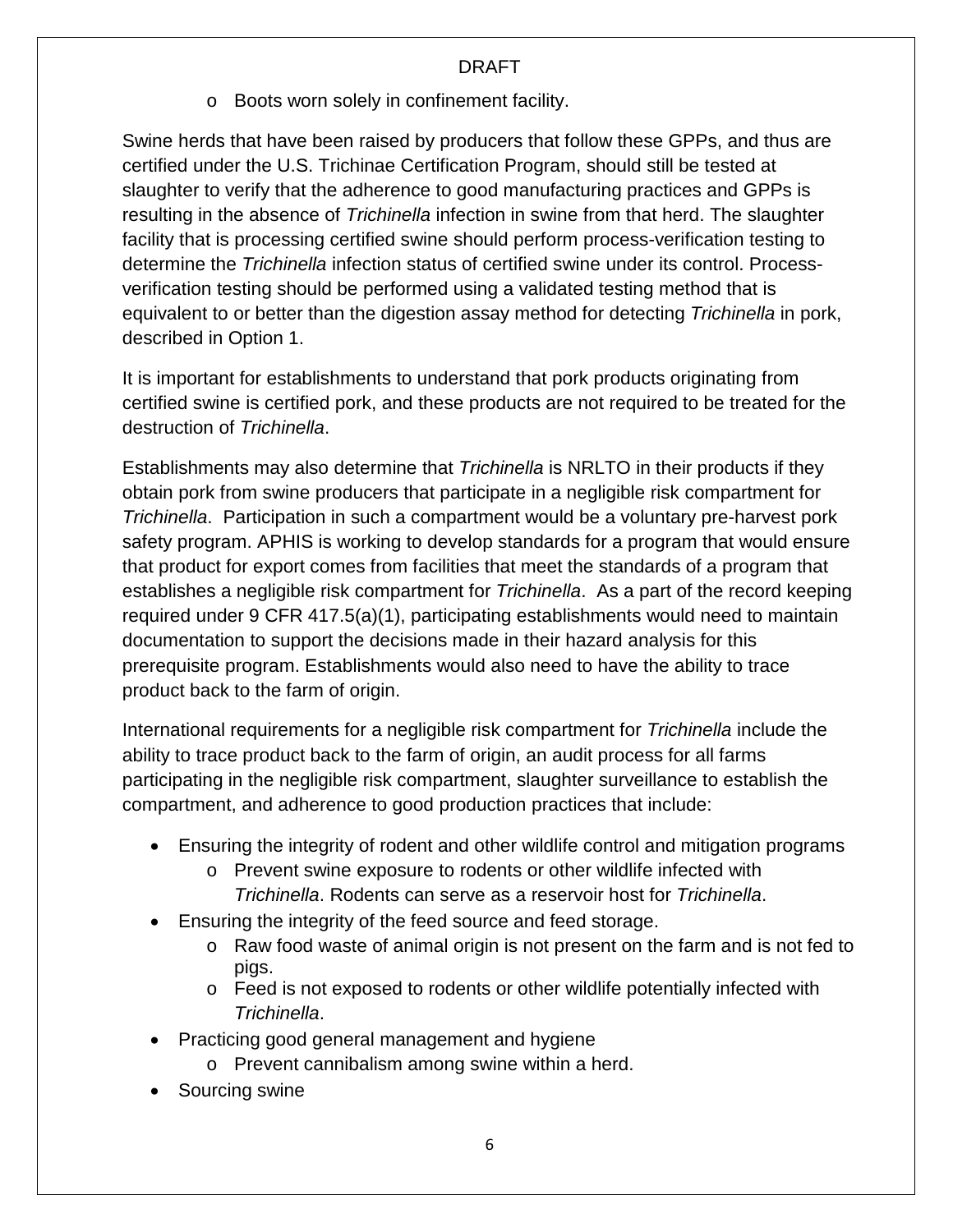o Pigs originate from herds officially recognized as participating in the negligible risk compartment program.

It is important for establishments to understand that pork products originating from swine produced in facilities that meet the standards of a negligible risk compartment program are not required to be treated for the destruction of *Trichinella.*

## <span id="page-11-0"></span>**Option 3: Label NRTE pork products, including all forms of fresh pork requiring additional treatment by the consumer and validated cooking instructions**

Establishments must decide in their hazard analysis whether *Trichinella* is NRLTO or RLTO in their production process. If establishments determine that *Trichinella* is NRLTO in their NRTE pork products, establishments can use special labeling of products requiring additional treatment by the consumer and validated cooking instructions. Notready-to-eat pork products, including all forms of fresh (i.e., raw or uncured) pork, do not need to be treated to destroy *Trichinella* because they are customarily well-cooked in the home or elsewhere before being served to the consumer.

If an establishment chooses to label its product, then it should label the product in such a way that the consumer understands that the product is raw or NRTE and needs to be fully cooked in order to control for *Trichinella*. The use of labeling may be generically approved by the Labeling and Program Development Staff (LPDS) in accordance with 9 CFR 412.2, unless the establishment adds a claim to the label or takes some other action that would render the label ineligible for generic approval. If the establishment has a generically approved label, it would not be necessary to subject that product to treatment for *Trichinella* if the product's label clearly indicates the raw or NRTE nature of the product and provides consumers with the following adequate food safety information:

- 1. A prominent statement on the principal display panel to indicate that the product is not ready to eat, for example, "Cook Thoroughly," or "Ready to Cook;"
- 2. Cooking instructions that result in a ready to eat product (e.g., "Cook to an internal temperature of 160 degrees Fahrenheit"); and

Note: If the minimum internal temperature above appears on the principal display panel, then the prominent statement in #1 above may be omitted.

3. Safe handling instructions (SHIs) if the product is raw, or the pork ingredient is not ready to eat.

An example label, along with the Safe Handling Instructions, is provided below.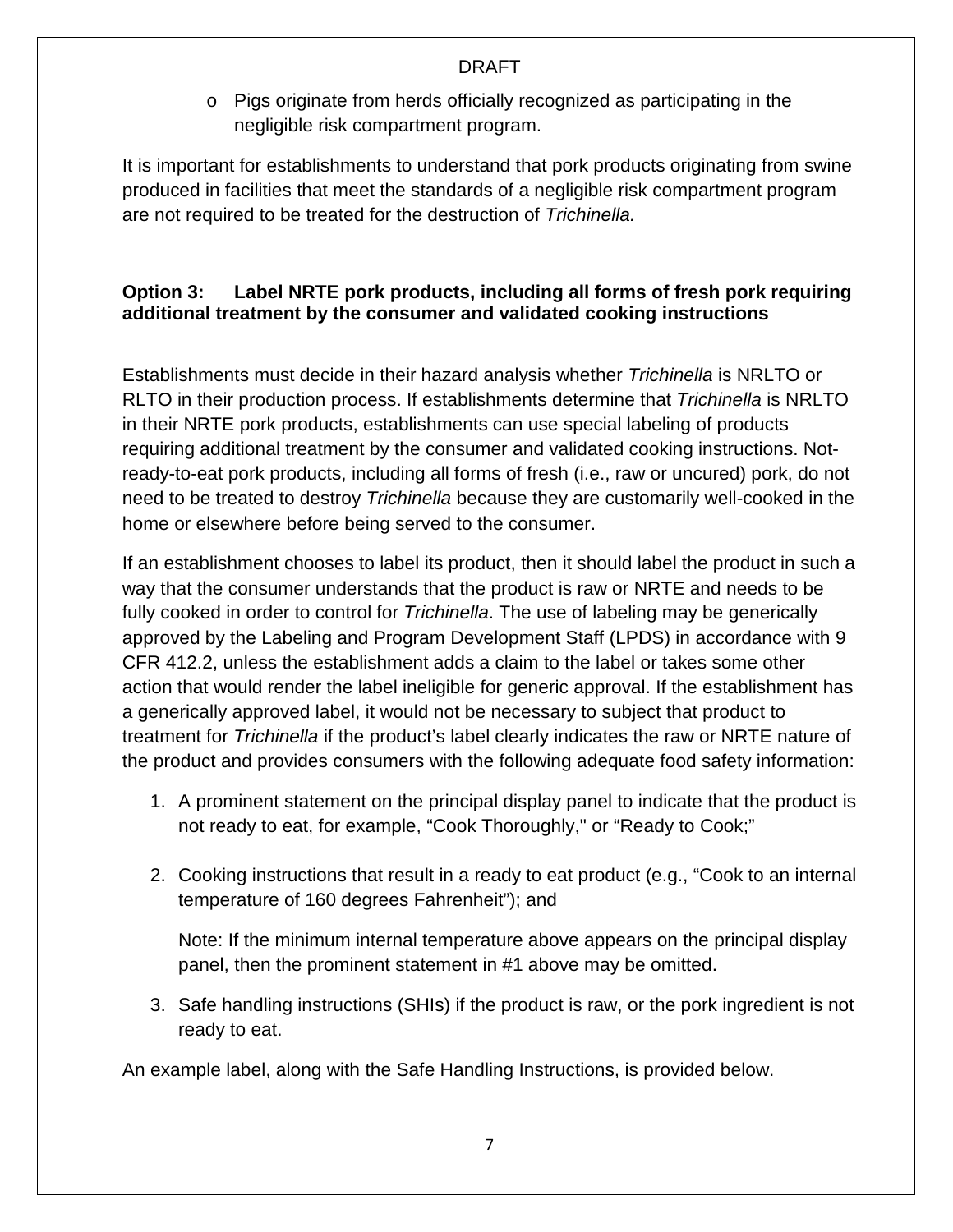Keep Frozen **Smoked, Cured Pork Sausage** INGREDIENTS: Pork, water, salt, sugar, spices, and sodium nitrite Distributed by: ABS Company, City, State, 12345 COOK THOROUGHLY ΊIS AGRICULTURE **EST.38** NET WEIGHT: 8 OZ

(Principal Display Panel)



(Back Panel)

**NOTE:** The information in the safe handling instructions cannot be used in lieu of the prominent statement described in #1 or the cooking directions in #2 above. These features need to be separate and distinct from the safe handling instructions.

Establishments can submit labeling questions to the LPDS through **askFSIS**. LPDS can also be reached by telephone at 1-800-233-3935.

When submitting a labeling question through **askFSIS**, use the Submit a Question tab, and enter the following information in the fields provided: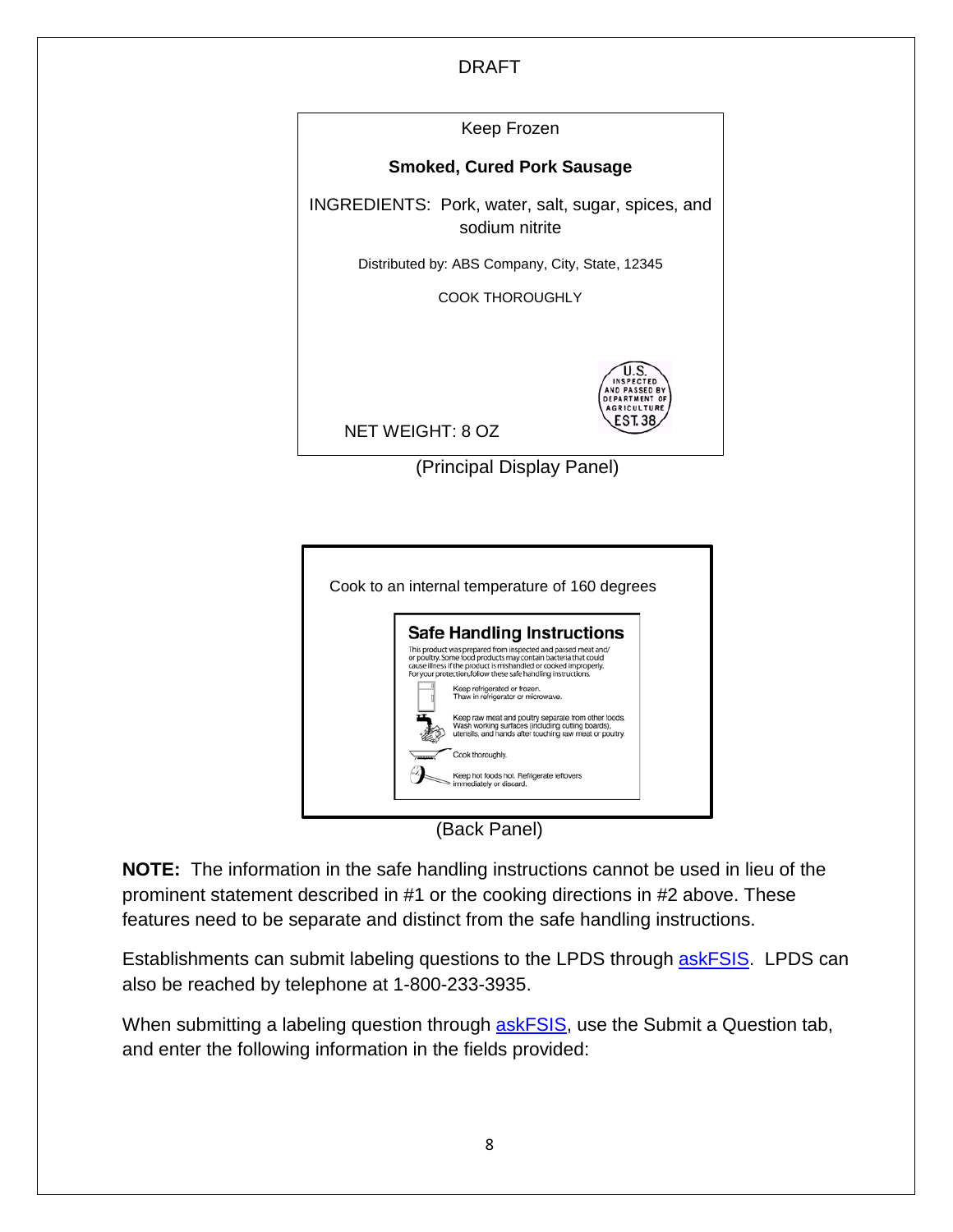Subject Field: Enter **FSIS Compliance Guideline for the Prevention and Control of Trichinella and Other Parasitic Hazards in Pork and Products Containing Pork**

Question Field: Enter your question with as much detail as possible.

Product Field: Select **Labeling** from the drop-down menu.

Category Field: Select **Labeling Regulations, Policies and Claims** from the drop-down menu.

Policy Arena: Select **Domestic (U.S.) only** from the drop-down menu.

When all fields are complete, press **Continue** and at the next screen then press **Finish Submitting Question.**

## <span id="page-13-0"></span>**Option 4: Treat NRTE pork products for the destruction of** *Trichinella* **that might be eaten rare or without thorough cooking because of the appearance of the finished product**

Establishments that determine in their hazard analysis that *Trichinella* is a hazard RLTO need to employ process controls to eliminate the hazard.

Pork products need to be treated for the destruction of *Trichinella* if they are to be prepared in such a manner that the product might be eaten rare or without thorough cooking because of the appearance of the finished product. Some ingredients (e.g., annatto, red wine, paprika, red pepper, etc.) may also alter the appearance of the finished product, making it difficult for the consumer to visually determine whether the product has been fully cooked.

Certain pork products that require treatment for the destruction of *Trichinella* are mixtures of pork with other meats and poultry; bacon wrapped products; breaded pork; raw marinated pork in dark sauces; colored pork; cured pork; and cured and smoked pork. In these products, one or more processing steps make it difficult for the consumer to visually determine whether the product has been fully cooked, such as encasing the raw pork or coloring the raw pork.

**NOTE**: Poultry products containing pork muscle tissue are required to be treated for the destruction of *Trichinella* in accordance with 9 CFR 424.21(a)(3)(iii).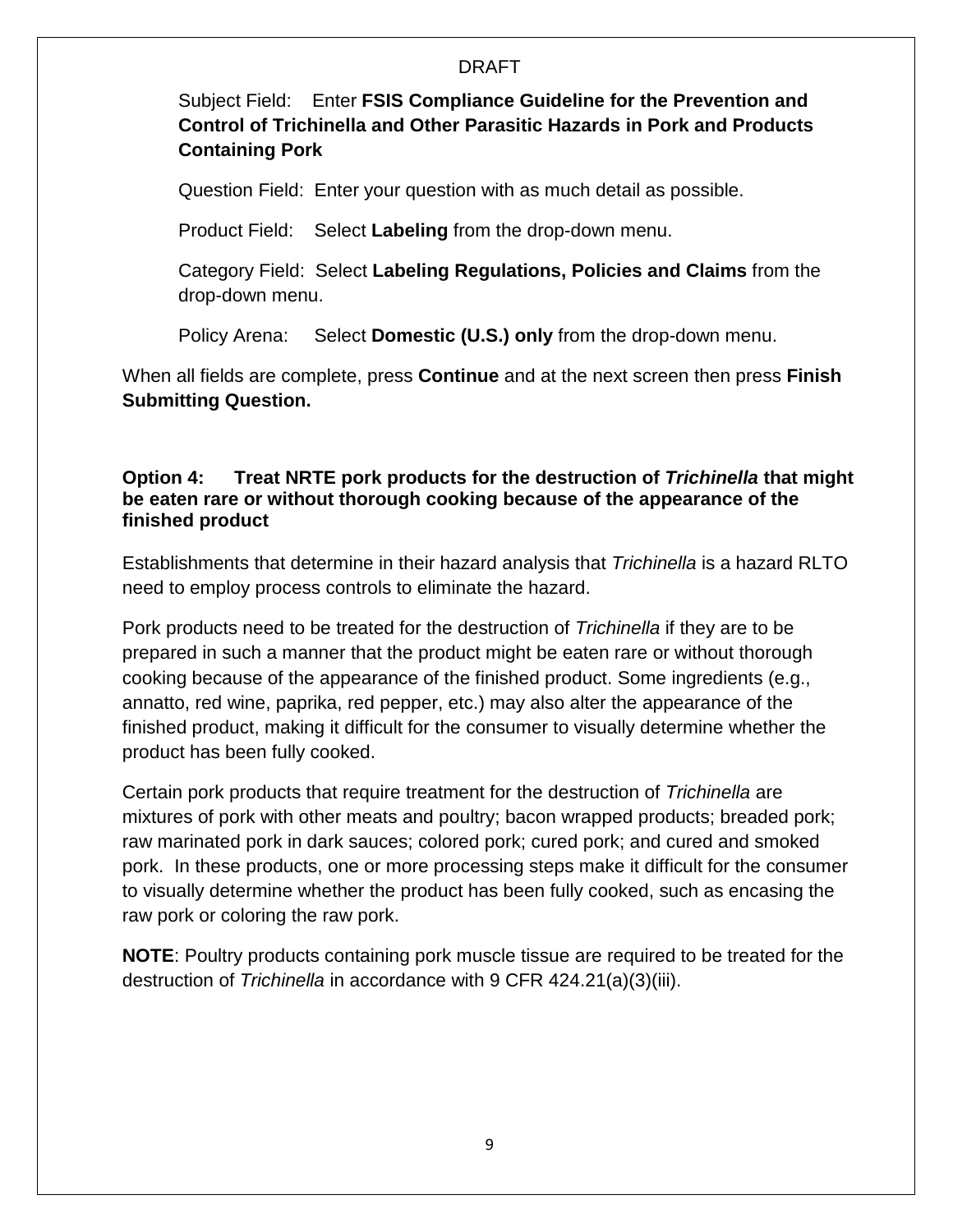## **KEY QUESTION**

Question: Are uncured pork products (e.g., pork cuts, pork sausage, or bacon) required to be treated for the destruction of *Trichinella*?

Answer: No. Certain pork products, including fresh unsmoked sausage containing pork muscle tissue, and pork such as bacon and jowls are classed as products that are customarily well cooked in the home or elsewhere before being served to the consumer. Therefore, these products are not required to be treated to destroy *Trichinella*.

As described in "**Option 4**," pork products need to be treated for the destruction of *Trichinella* if they are prepared in such a manner that the product might be eaten rare or without thorough cooking because of the appearance of the finished product. Additionally, certain products requiring treatment for the destruction of *Trichinella* are mixtures of pork with other meats and poultry; bacon wrapped products; breaded pork; raw marinated pork in dark sauces; colored pork; cured pork; and cured and smoked pork. In these products, one or more processing steps make it difficult for the consumer to visually determine whether the product has been fully cooked, such as encasing the raw pork or coloring the raw pork. Also, poultry products containing pork muscle tissue are required to be treated for the destruction of *Trichinella* in accordance with the requirements addressed in 9 CFR 424.21(a)(3)(iii).

As previously discussed, establishments must determine in their hazard analysis whether *Trichinella* is a hazard RLTO in their production processes [9 CFR 417.2(a)(1)]. If so, then establishments must list the CCPs designed to control *Trichinella* [9 CFR 417.2(c)(2)] and the critical limits that must be met at each of the CCPs [9 CFR 417.2(c)(3)]. Also, establishments must keep documentation that supports the decisions made in their hazard analysis as a part of their records [9 CFR 417.5(a)(1)]. Further, establishments are also required to validate the selected method as per 9 CFR 417.4(a)(1), by demonstrating that they are able to consistently meet the specific parameters outlined in the selected treatment method.

If *Trichinella* has been determined to be RLTO, then the establishment may elect to use one of the following treatment methods to destroy the parasite in its pork products and products containing pork: 1) heating, 2) freezing, 3) curing, 4) high pressure processing (HPP), and 5) irradiation. As an example, an establishment may use the freezing treatment method as a CCP in its HACCP plan to eliminate *Trichinella* in its pork product where the thickness of the meat or inside dimensions of the container does not exceed 6 inches (i.e., Group 1 products – see **Table 2**). The critical limits for Group 1 products would be a continuous temperature no higher than 5°F for 20 days.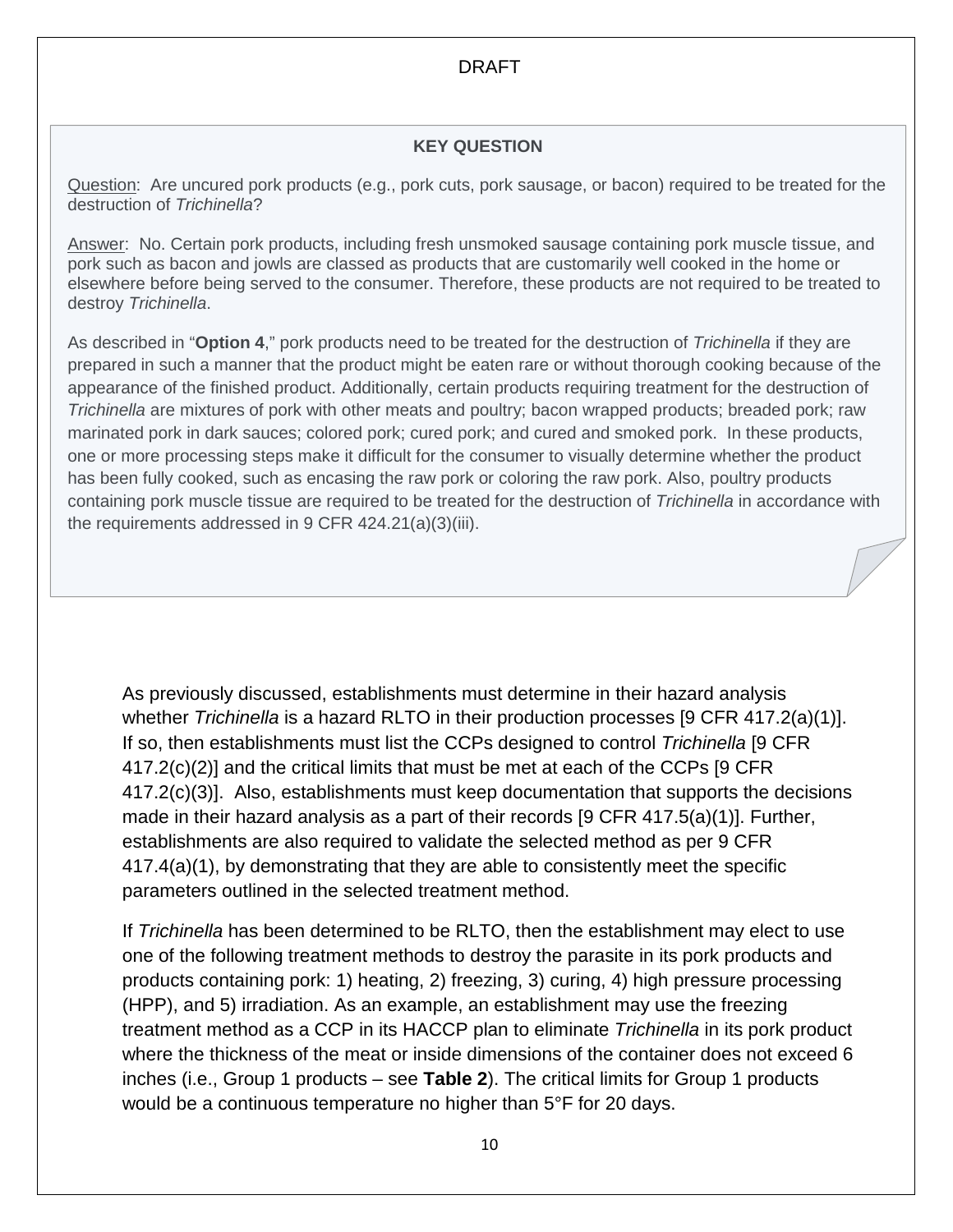FSIS considers these methods, when properly applied and validated, to be sufficient to destroy *Trichinella*. Establishments can also elect to develop alternative treatments for the destruction of *Trichinella*, as described in **[Option 5](#page-34-2)**.

**NOTE**: If an establishment is producing RTE pork products, then compliance with the lethality performance standards for the reduction of *Salmonella* will ensure the elimination of *Trichinella* because the time/temperature combinations for *Salmonella* are higher than in the heating treatment for *Trichinella*. However, because there are no published studies comparing the lethality rate of *Salmonella* to the destruction of *Trichinella* in dried, salt-cured, or fermented products, FSIS cannot state with absolute certainty that the lethality performance standards for *Salmonella* would also eliminate *Trichinella.* Therefore, if an establishment identifies *Trichinella* as a hazard that is RLTO, then the establishment will have to ensure that the process is validated and verified to effectively eliminate *Trichinella*.

## <span id="page-15-0"></span>**Critical Operational Parameters for the Methods used for the Destruction of Trichinella in Pork**

Critical operational parameters are the specific conditions that the intervention must operate under in order for it to be effective. The interventions, or methods, used to eliminate *Trichinella* from pork and products containing pork include heating, freezing, curing, high pressure processing, and irradiation. The critical operational parameters important for each treatment method are listed below:

## *Time/temperature combination*

It is important that the time and temperature combinations adhere to the specific parameters described in **"HEATING," "FREEZING,"** and **"CURING."** The specific timetemperature parameters apply only when the product reaches and maintains temperatures evenly distributed throughout the meat. Alternative methods of heating, particularly the use of microwaves, have been shown to give variable results, with parasites not completely inactivated when product was heated to reach a prescribed end-point temperature. Establishments must maintain on file the recording of actual times and temperatures as specified in their HACCP plans, 9 CFR 417.5(a)(3).

Product, including in containers, undergoing refrigeration must be spaced in such a way to ensure a free circulation of air between the pieces of meat, layers, blocks, barrels, and tierces for the desired temperature of the meat to be promptly and uniformly reduced.

## *Equipment settings or calibrations*

In accordance with 9 CFR 417.4(a)(2), establishments are required to calibrate processmonitoring instruments as part of ongoing verification activities and are required to support their verification procedures and the frequencies of those procedures. Further,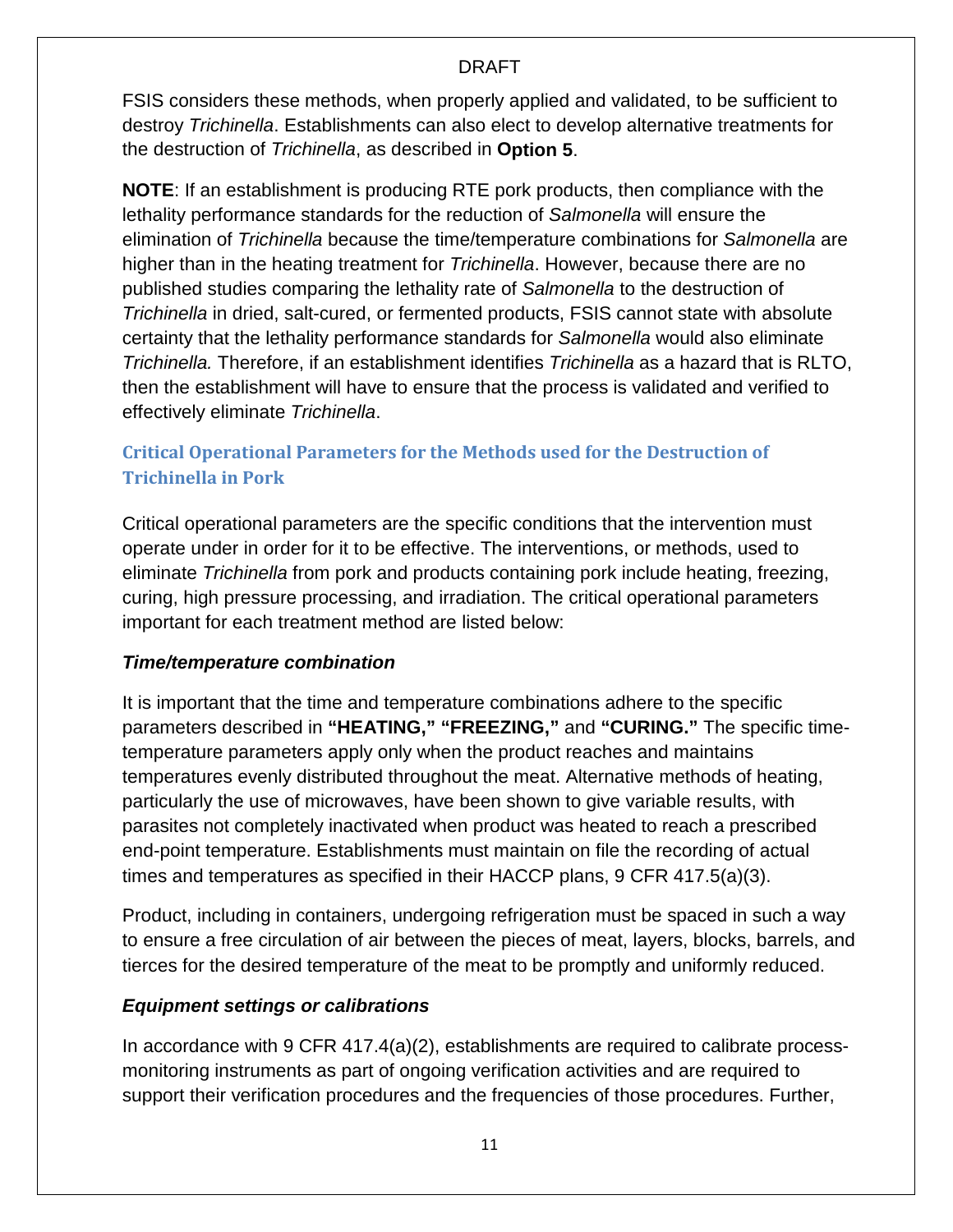establishments must have records on file documenting the calibration of processmonitoring instruments, 9 CFR 417.5(a)(3).

The smokehouses, drying rooms, and other compartments used in the treatment of pork must be appropriately equipped with accurate automatic recording thermometers to ensure that temperatures that effectively eliminate *Trichinella* are maintained. Automatic recording thermometers and thermometers used must be calibrated periodically to ensure that they are functioning accurately.

## *Pressure*

High pressure processing (HPP) is an antimicrobial treatment that exposes the product to elevated pressures, with or without the addition of heat, to inactivate *Trichinella*. Pork product processed with HPP is placed in a sealed flexible container. The flexible container is placed in a basket or barrel and moved to a high-pressure chamber filled with a pressure-transmitting fluid, usually water, that does not contact product. The chamber is equipped with pumping and decompression systems. The action of the high pressure causes inactivation of *Trichinella* larvae. Establishments must follow the specific parameters in **"HIGH PRESSURE PROCESSING"** for eliminating *Trichinella* in pork.

## *Irradiation*

The type of radiation used in irradiating food is ionizing radiation, which includes high energy gamma rays, X-rays and accelerated electrons. For *Trichinella,* the process involves exposing the food product to carefully controlled amounts of ionizing radiation for a specific time to destroy the parasite. Ionizing radiation does not increase the normal radioactivity level of the food, regardless of how long the food is exposed to the radiation, or how much of an energy dose is absorbed. The types of ionizing radiation include gamma rays (from radioactive isotopes cobalt-60 or cesium-137), beta rays generated by electron beam or "E-beam," and X-rays (ICGFI, 1999; Smith et al., 2004).

The amount of ionizing radiation that is absorbed by the food product is called the radiation absorbed dose. Ionizing radiation is measured in units of rads (1 rad=100 erg/g) or grays (1 Gy=100 rads), with 1,000 grays equal to 1 kiloGray (kGy) (ICGFI, 1999; Smith et al., 2004).The doses used to eliminate parasitic hazards in pork are listed in **"IRRADIATION."**

## <span id="page-16-0"></span>**HEATING**

Heat is an effective method that is used to destroy *Trichinella* in pork products. If the steps described below are followed, FSIS considers the resulting product safe from *Trichinella*. The heating method is unnecessary if an establishment is producing RTE products containing pork in compliance with the higher lethality performance standards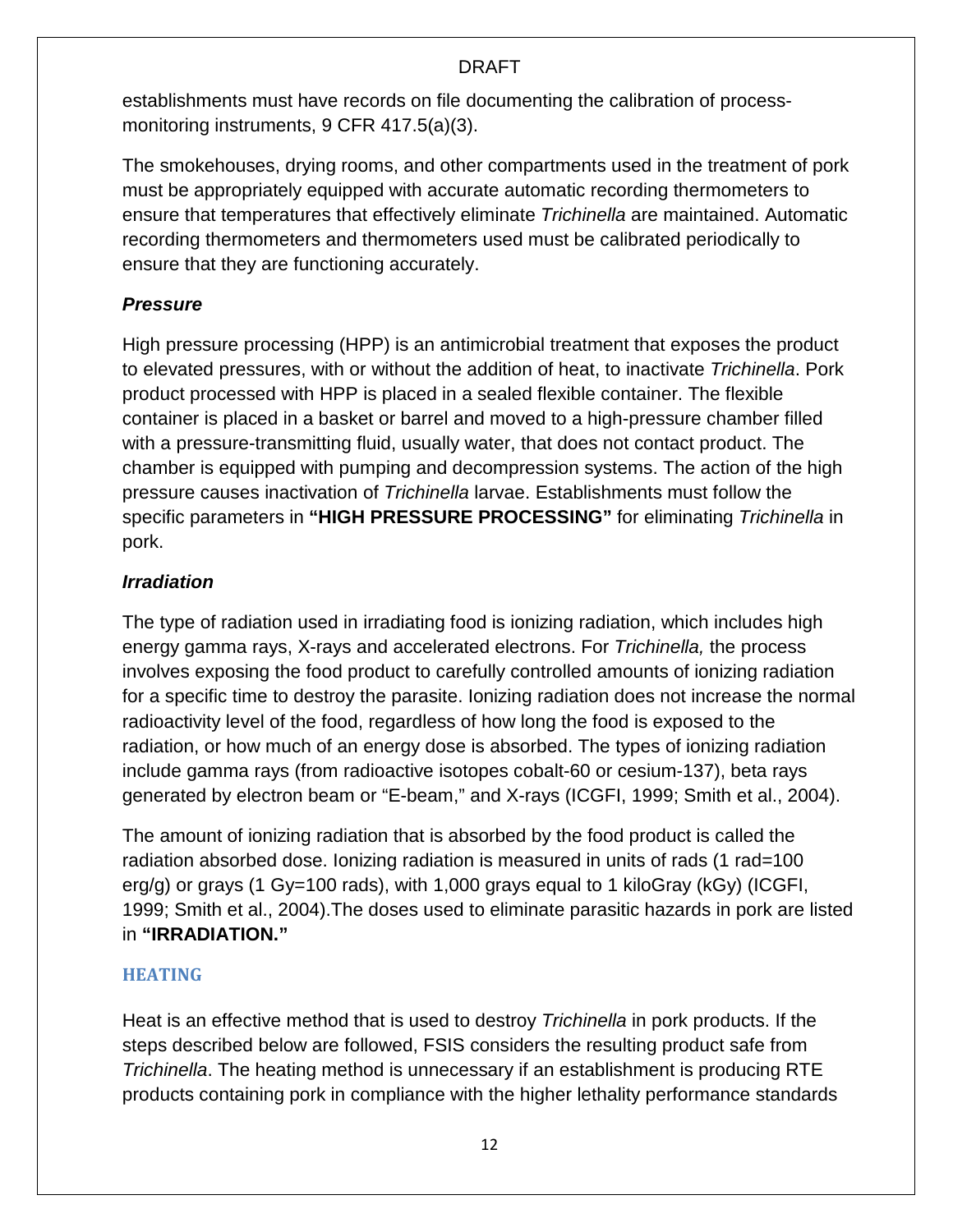for *Salmonella*. However, FSIS cannot state with absolute certainty that the lethality performance standards for dried, salt-cured, or fermented products will eliminate *Trichinella.* Therefore, establishments will have to ensure the lethality process used for these types of products effectively eliminates *Trichinella*.

| Minimum internal temperature |              | <b>Minimum time</b>      |
|------------------------------|--------------|--------------------------|
| Degrees F                    | Degrees C    |                          |
| 120                          | 49.0         | 21 hours                 |
| 122<br>124                   | 50.0<br>51.1 | 9.5 hours<br>4.5 hours   |
| 126                          | 52.2         | 2.0 hours                |
| 128                          | 53.4         | 1.0 hour                 |
| 130<br>132                   | 54.5<br>55.6 | 30 minutes<br>15 minutes |
| 134                          | 56.7         | minutes<br>6             |
| 136                          | 57.8         | minutes<br>3             |
| 138                          | 58.9         | minutes<br>2             |
| 140                          | 60.0         | minute                   |
| 142                          | 61.1         | minute                   |
| 144                          | 62.2         | Instant                  |

## **Table 1 - Time and Temperature Combinations to Eliminate** *Trichinella*

- **1.** All parts of the pork muscle tissue should be heated according to one of the timetemperature combinations in the above table in order to eliminate *Trichinella*.
- 2. Time and temperature must be monitored by a calibrated device that meets the requirements provided in "**General Instructions for Recording Thermometers**" at the end of this section.
- 3. The time to raise product temperature from 60°F to 120°F should not exceed 2 hours unless the product is cured or fermented.
- 4. Time, in combination with temperatures of 138°F to 143°F, need not be monitored if the product's minimum thickness exceeds 2 inches (5.1 cm), and refrigeration of the product does not begin within 5 minutes of attaining 138°F.
- 5. The establishment should use procedures that ensure the uniform heating of the product. It is important that each piece of sausage, each ham, and other product treated by heating in water be kept entirely submerged throughout the heating period. The establishment must ensure the largest pieces in a lot, the innermost links of bunched sausage or other massed articles and pieces placed in the coolest part of a heating cabinet or compartment or vat, be included in the temperature tests.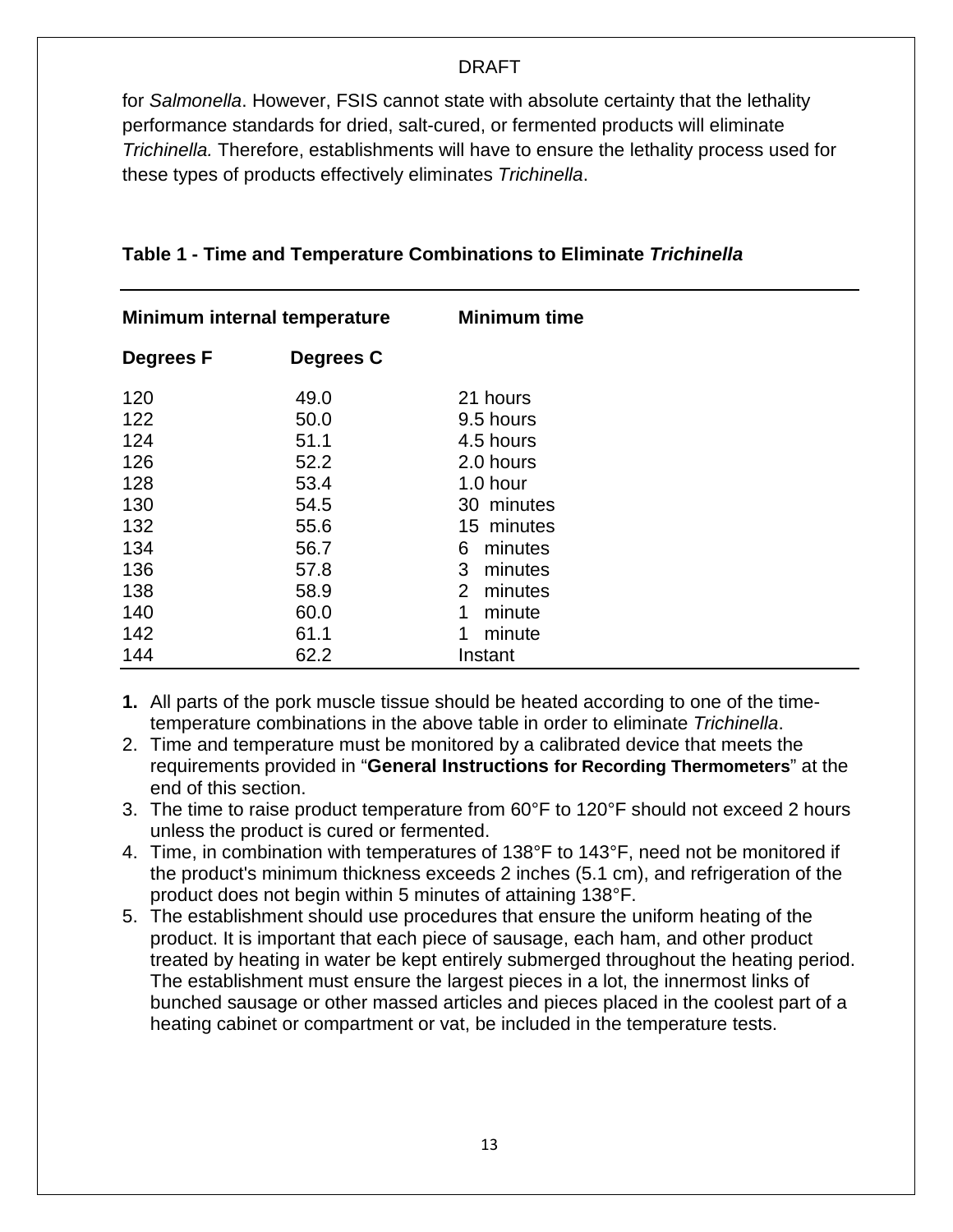#### **FREEZING**

*Trichinella* is susceptible to prolonged periods of cold temperatures. If one of the following procedures is followed, FSIS considers the resulting product safe from *Trichinella*.

At any stage of preparation and after preparatory chilling to a temperature of no more than 40°F or preparatory freezing, all parts of the muscle tissue of pork or product containing such tissue should be subjected continuously to a temperature no more than one of those specified in Table 2. The duration of such refrigeration at the specified temperature is dependent on the thickness of the meat or inside dimensions of the container.

| <b>Temperature</b> |        | <b>Group 1 Products Group 2 Products</b> |
|--------------------|--------|------------------------------------------|
| ∘⊏                 | (Days) | (Days)                                   |
| 5                  | 20     | 30                                       |
| $-10$              | 10     | 20                                       |
| $-20$              | 6      | 12                                       |

## **Table 2 - Required Period of Freezing at Temperature Indicated**

- 1. Group 1 comprises product in separate pieces not exceeding 6 inches in thickness, or arranged on separate racks with the layers not exceeding 6 inches in depth, or stored in crates or boxes not exceeding 6 inches in depth, or stored as solidly frozen blocks not exceeding 6 inches in thickness.
- 2. Group 2 comprises product in pieces or layers, the thickness of which exceeds 6 inches but not 27 inches. When the product is placed in containers, including tierces, barrels, kegs, and cartons, the containers do not exceed 27 inches in depth. Thus, the product will receive the effects of the refrigeration/freezing throughout its entire mass in the timeframes specified.
- 3. The product, including in containers, undergoing such refrigeration must be spaced in such a way in the freezer as to ensure a free circulation of air between the pieces of meat, layers, blocks, boxes, barrels, and tierces so that the desired temperature of the meat will be promptly and uniformly reduced to no higher than 5°F, -10°F, or - 20°F, as respectively per product group.
- 4. As an alternative to the methods prescribed in Table 2, the treatment may consist of commercial freeze-drying or controlled freezing, at the center of the meat pieces, in accordance with the times and temperatures specified in Table 2A.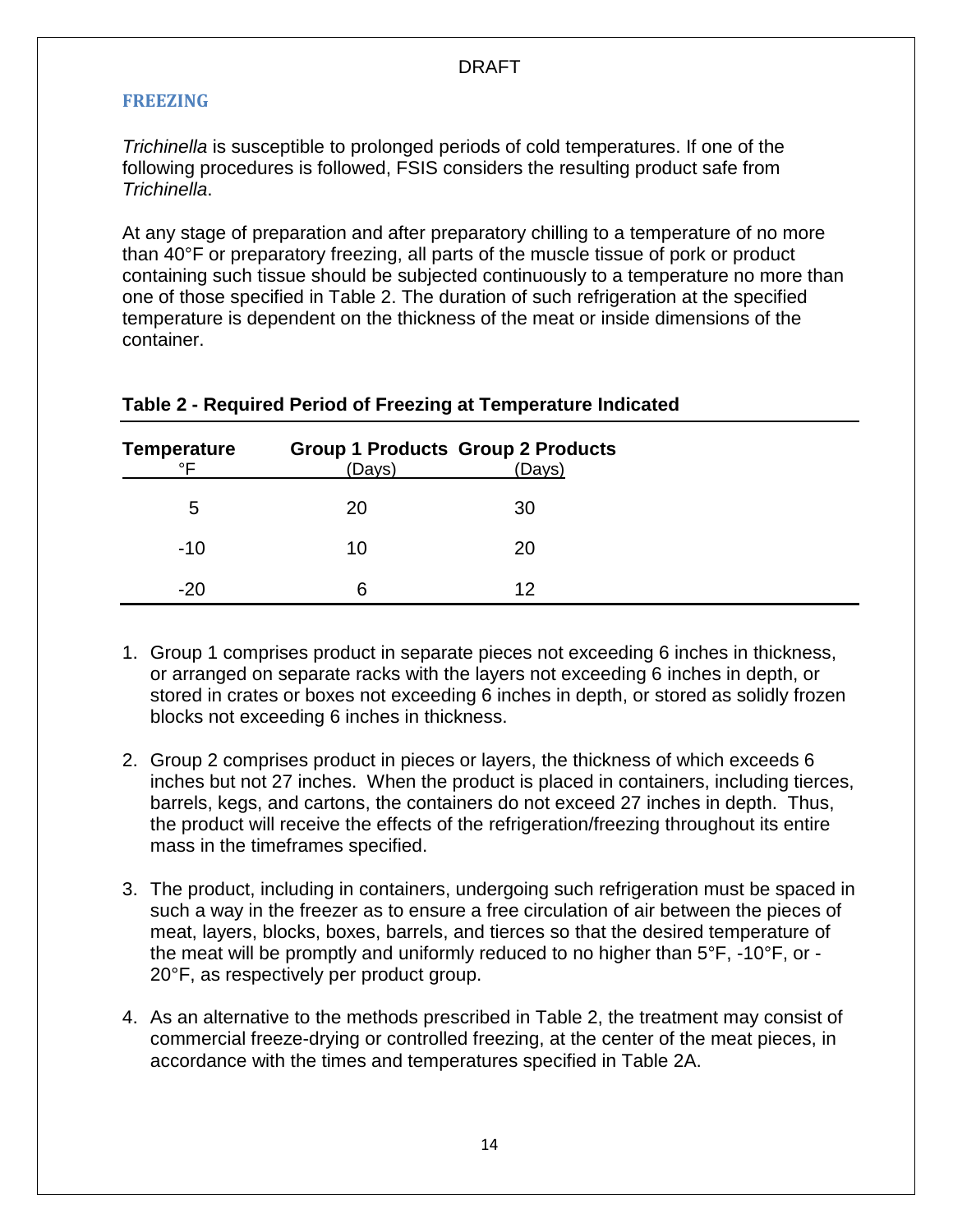| Table 2A - Alternate Ferrous or Freezing at Temperatures indicated |                     |  |  |  |
|--------------------------------------------------------------------|---------------------|--|--|--|
| <b>Maximum internal temperature</b>                                | <b>Minimum Time</b> |  |  |  |
| Degrees C                                                          |                     |  |  |  |
| $-17.8$                                                            | 106 hours           |  |  |  |
| $-20.6$                                                            | 82 hours            |  |  |  |
| $-23.3$                                                            | 63 hours.           |  |  |  |
| $-26.1$                                                            | 48 hours            |  |  |  |
| $-28.9$                                                            | 35 hours.           |  |  |  |
| $-31.7$                                                            | 22 hours            |  |  |  |
| $-34.5$                                                            | 8 hours             |  |  |  |
| $-37.2$                                                            | $1/2$ hour          |  |  |  |
|                                                                    |                     |  |  |  |

- 5. During the period of refrigeration, the product should be kept separate from other products in rooms or compartments equipped and made secure with a lock or seal. The rooms or compartments containing product undergoing freezing should be equipped with accurate thermometers placed at or above the highest level at which the product undergoing treatment is stored and away from refrigerating coils. After completion of the prescribed freezing of pork to be used in the preparation of product, the pork should be kept under close supervision of a QC supervisor until it is prepared in finished form or until it is transferred to another official establishment for preparation in such finished form.
- 6. Pork that has been frozen as specified in this section may be transferred in sealed railroad cars, sealed motor trucks, sealed trailers, or sealed closed containers to another official establishment at the same or another location, for use in the preparation of product. Such vehicles and containers should be sealed and transported between official establishments in accordance with 9 CFR 325.7.

## <span id="page-19-0"></span>**CURING**

Curing is another method recognized for the control of *Trichinella*. The curing methods described below are considered to be effective for destroying *Trichinella* in sausage, capocollo, coppa, hams, pork shoulder picnics, boneless pork loins, and loin ends. If any of these methods are followed for the appropriate products, then FSIS would consider them safe from *Trichinella*.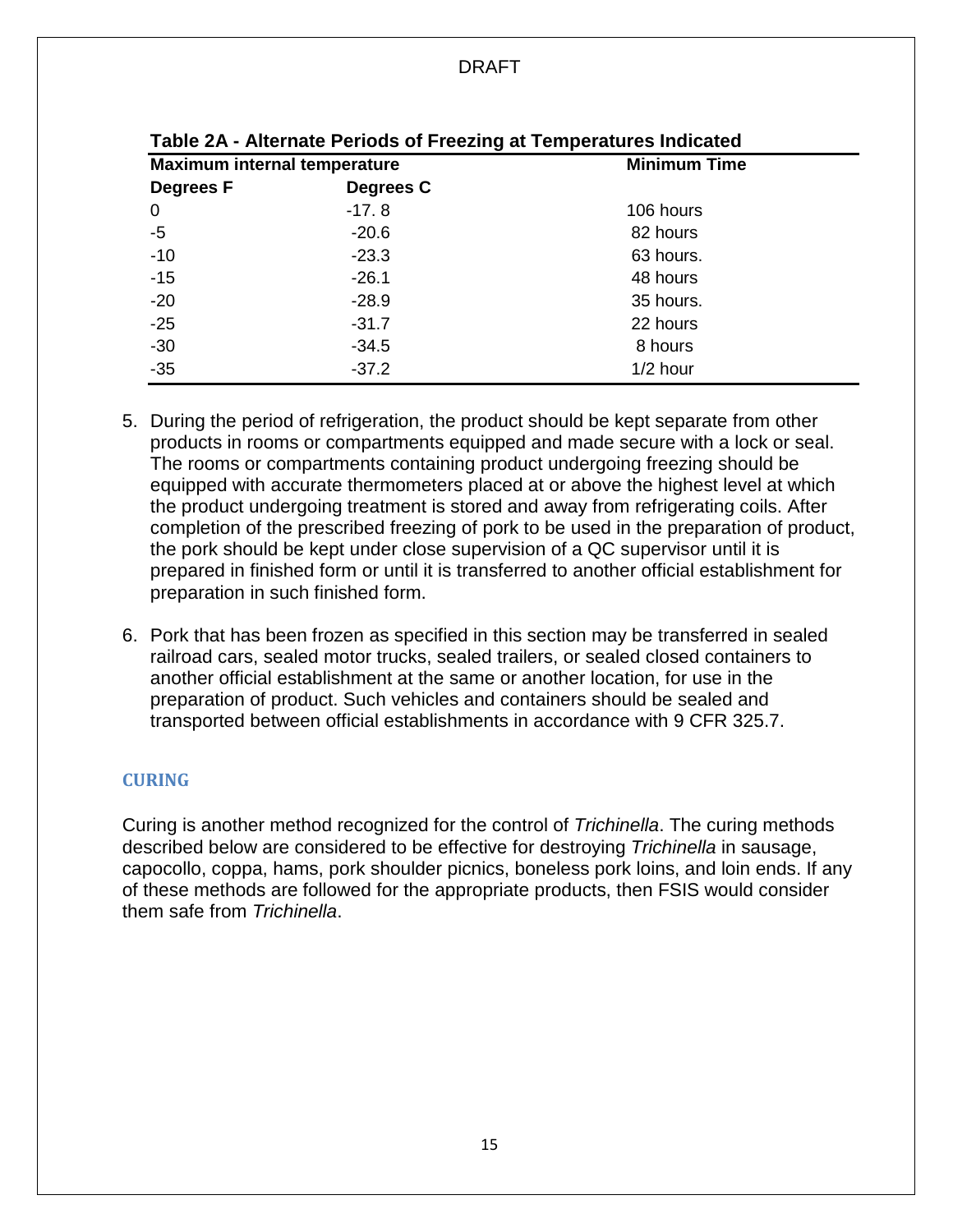There is a great variety of processes used to prepare cured pork products (sausages, hams, pork shoulder, and other RTE products). All processes currently approved for commercial use have been tested to determine their efficiency in killing *Trichinella*. In the curing process, product is coated or injected with a salt mixture and allowed to equalize at refrigerated temperatures. Following equalization, product is dried, or smoked and dried, at various temperature/time combinations. The curing process involves the interaction of salt, temperature, and drying times to reach a desired water activity, percent moisture, or brine concentration. Unfortunately, no single or even combination of parameters achieved by curing has been shown to correlate definitively with *Trichinella* inactivation (Gamble et al, 2012). All cured products should be processed by validated methods, such as those described in this section, **"CURING."**

## **1. Sausage**

The sausage may be stuffed in animal casings, hydrocellulose casings, or cloth bags. During any stage of treating the sausage to destroy live *Trichinella*, except as provided in Sausage Treatment Method 5, these coverings should not be coated with paraffin or like substance, nor should any sausage be washed during any prescribed period of drying. In the preparation of sausage, one of the following methods may be used:

## Sausage Treatment Method No. 1 - Drying

The meat should be ground or chopped into pieces not exceeding three-fourths of an inch in diameter. A dry curing mixture containing not less than 3 1/3 pounds of salt to each hundredweight of the unstuffed sausage should be thoroughly mixed with the ground or chopped meat. After being stuffed, sausage having a diameter not exceeding 3 1/2 inches, measured at the time of stuffing, should be held in a drying room not less than 20 days at a temperature not lower than 45°F, except in the case of the variety of sausage known as pepperoni. If in casings not exceeding 1 3/8 inches in diameter measured at the time of stuffing, the period of drying may be reduced to 15 days. In no case, however, should the sausage be released from the drying room in less than 25 days from the time the curing materials are added, except that sausage of the variety known as "pepperoni," if in casings not exceeding the size specified, may be released at the expiration of 20 days from the time the curing materials are added. Sausage in casings exceeding 3 1/2 inches, but not exceeding 4 inches, in diameter at the time of stuffing should be held in a drying room not less than 35 days at a temperature not lower than 45 °F, and in no case should the sausage be released from the drying room in less than 40 days from the time the curing materials are added to the meat.

## Sausage Treatment Method No. 2 – Smoked, then Dried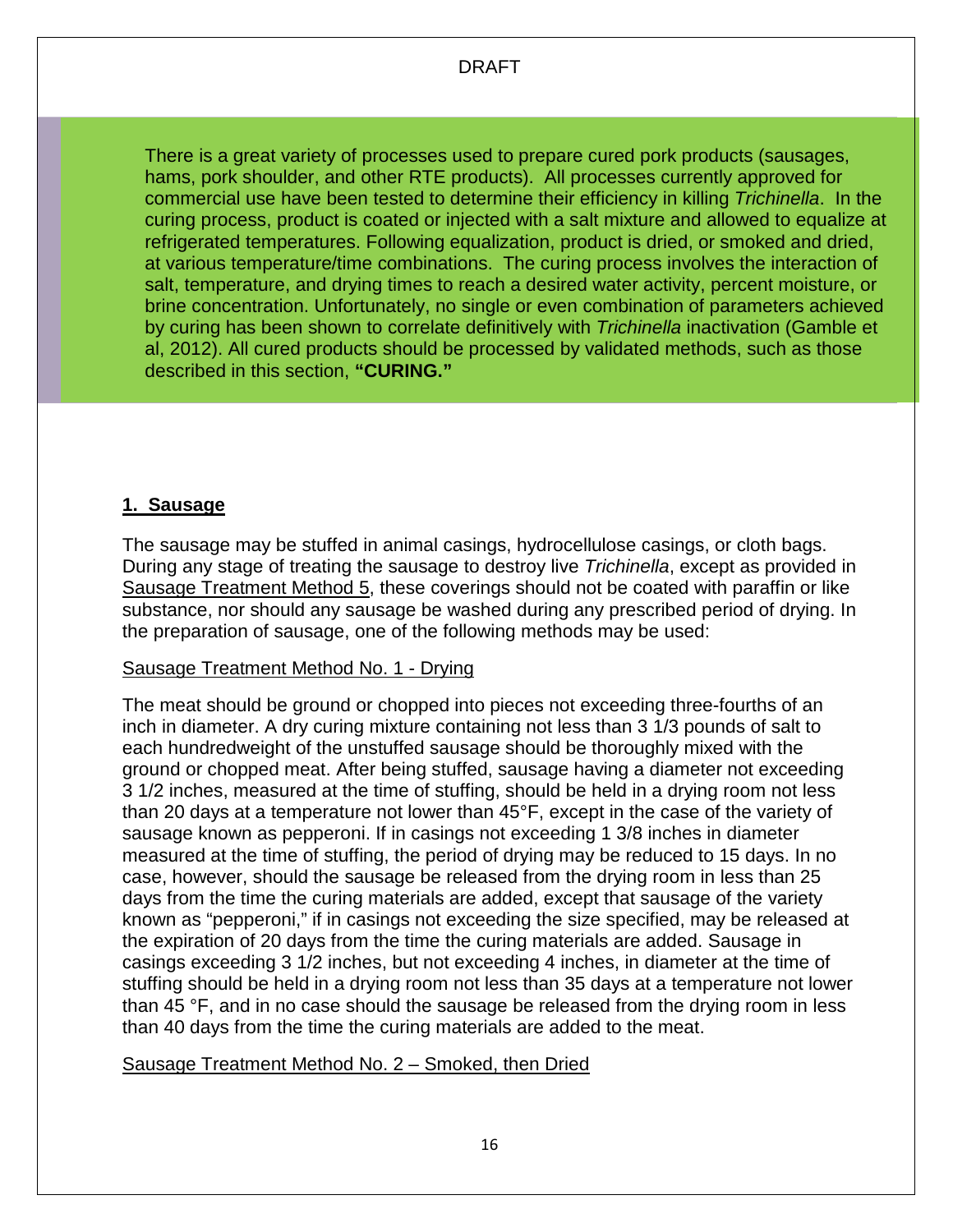The meat should be ground or chopped into pieces not exceeding three fourths of an inch in diameter. A dry curing mixture containing not less than 3 1/3 pounds of salt to each hundredweight of the unstuffed sausage should be thoroughly mixed with the ground or chopped meat. After being stuffed, sausage having a diameter not exceeding 3 1/2 inches, measured at the time of stuffing, should be smoked not less than 40 hours at a temperature not lower than 80°F, and finally held in a drying room not less than 10 days at a temperature not lower than 45°F. In no case, however, should the sausage be released from the drying room in less than 18 days from the time the curing materials are added to the meat. Sausage exceeding 3 1/2 inches, but not exceeding 4 inches, in diameter at the time of stuffing, should be held in a drying room, following smoking as above indicated, not less than 25 days at a temperature not lower than 45°F, but in no case should the sausage be released from the drying room in less than 33 days from the time the curing materials are added to the meat.

#### Sausage Treatment Method No. 3 – Held in Pickle Curing Medium, then Dried

The meat should be ground or chopped into pieces not exceeding three-fourths of an inch in diameter. A dry-curing mixture containing not less than 3 1/3 pounds of salt to each hundredweight of the unstuffed sausage should be thoroughly mixed with the ground or chopped meat. After adding the salt and other curing materials and before stuffing, the ground or chopped meat should be held at a temperature not lower than 34 °F for not less than 36 hours. After being stuffed, the sausage should be held at a temperature not lower than 34°F for an additional period of time sufficient to make a total of not less than 144 hours from the time the curing materials are added to the meat, or the sausage should be held for the time specified in a pickle curing medium of not less than 50° strength (salometer reading) at a temperature not lower than 44°F. Finally, sausage having a diameter not exceeding 3 1/2 inches, measured at the time of stuffing, should be smoked for not less than 12 hours. The temperature of the smokehouse during this period at no time should be lower than 90°F; and for 4 consecutive hours of this period the smokehouse should be maintained at a temperature not lower than 128°F. Sausage exceeding 3 1/2 inches, but not exceeding 4 inches, in diameter at the time of stuffing should be smoked, following the prescribed curing, for not less than 15 hours. The temperature of the smokehouse during the 15-hour period should at no time be lower than 90°F, and for 7 consecutive hours of this period the smokehouse should be maintained at a temperature not lower than 128°F. In regulating the temperature of the smokehouse for the treatment of sausage under this method, the temperature of 128°F should be attained gradually during a period of not less than 4 hours.

## Sausage Treatment Method No. 4 – Dried (After Stuffing - May be Heated or Smoked, or Both Heated and Smoked)

The meat should be ground or chopped into pieces not exceeding one-fourth of an inch in diameter. A dry curing mixture containing not less than 2 1/2 pounds of salt to each hundredweight of the unstuffed sausage should be thoroughly mixed with the ground or chopped meat. After adding the salt and other curing materials and before stuffing, the ground or chopped sausage should be held as a compact mass, not more than 6 inches in depth, at a temperature no lower than 36°F for not less than 10 days. At the termination of the holding period, the sausage should be stuffed in casings or cloth bags not exceeding 3 1/3 inches in diameter, measured at the time of stuffing. After being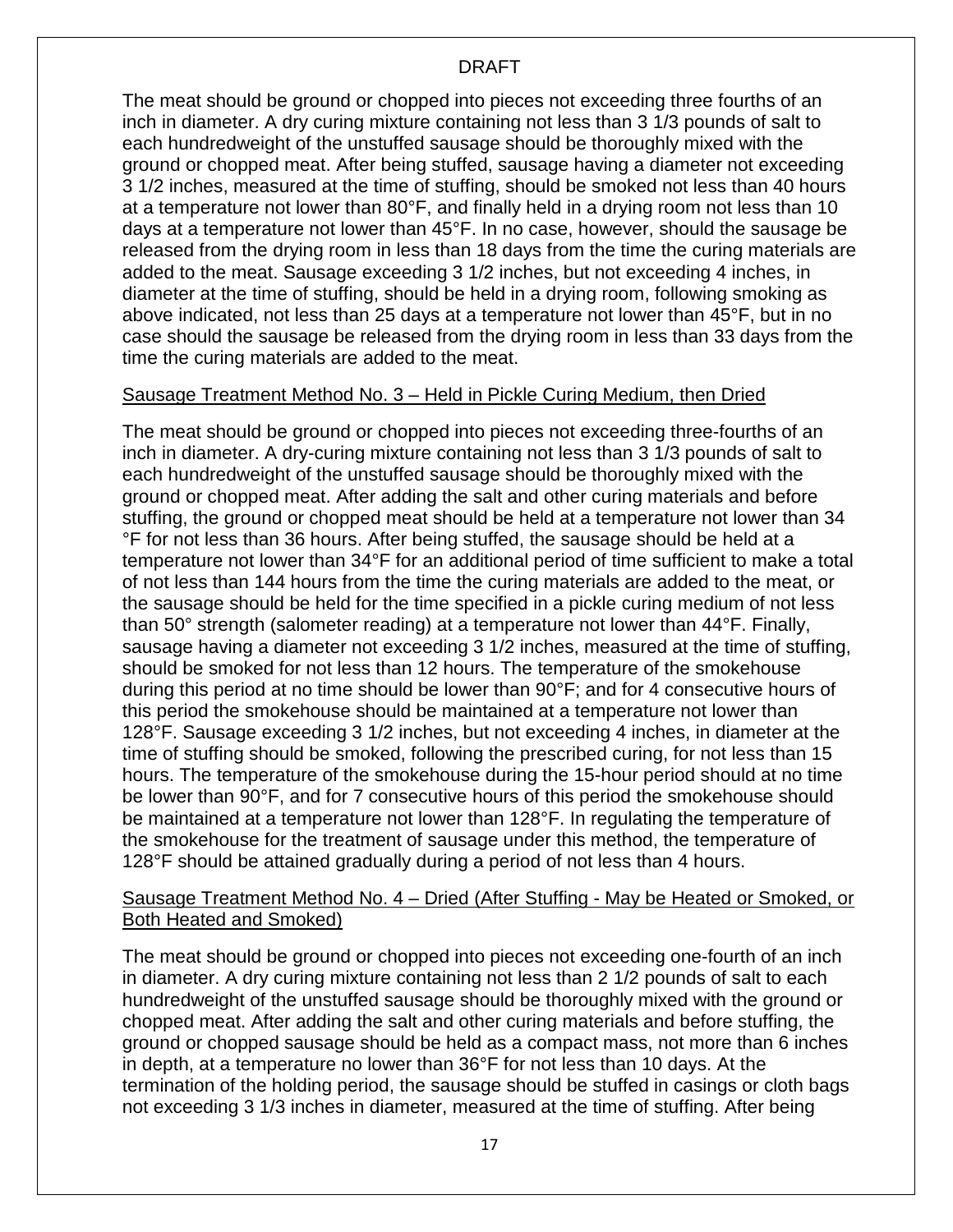stuffed, the sausage should be held in a drying room at a temperature not lower than 45 °F for the remainder of a 35-day period, measured from the time the curing materials are added to the meat. At any time after stuffing, if the establishment's operator deems it desirable, the product may be heated in a water bath for a period not to exceed 3 hours at a temperature no lower than 85°F, or subjected to smoking at a temperature no lower than 80**°**F, or the product may be both heated and smoked as specified. The time consumed in heating and smoking, however, should be in addition to the 35-day holding period specified.

#### Sausage Treatment Method No. 5 – May be Coated with Paraffin while Held

The meat should be ground or chopped into pieces not exceeding three-fourths of an inch in diameter. A dry curing mixture containing not less than 3 1/3 pounds of salt to each hundredweight of the unstuffed sausage should be thoroughly mixed with the ground or chopped meat. After being stuffed, the sausage should be held for not less than 65 days at a temperature not lower than 45°F. The coverings for sausage prepared according to this method may be coated at any stage of the preparation before or during the holding period with paraffin or other substance approved by the Administrator.

#### Sausage Treatment Method No. 6 – Held for Two Time Periods (Holding Period and a Drying Period)

(A) Basic requirements.

The meat should be ground or chopped into pieces not exceeding three-fourths of an inch in diameter. A dry-curing mixture containing not less than 3.33 pounds of salt to each hundred-weight of the unstuffed sausage, excluding the weight of dry ingredients, should be thoroughly mixed with the ground or chopped meat. After the curing mixture has been added, the sausage should be held for two time periods, a holding period and a drying period. The holding period will be for a minimum of 48 hours at a room temperature not lower than 35°F. This holding period requirement may be fulfilled totally or in part before the drying period and then the remainder, if any, after the drying period or as an extension of the drying period. During the drying period, the sausage should be held in a drying room at a temperature not lower than 50°F (10.0°C) for a period of time determined by Tables 3, 3A, and 3B. The length of the drying period, established in Sausage Treatment Method No.6 (A) may be modified as provided in Sausage Treatment Method No.6 (B) or (C).

| Table 3 - Sausage Drying Room Times By Sausage Treatment Method No. 6 |                                  |  |  |
|-----------------------------------------------------------------------|----------------------------------|--|--|
| Diameter of casing at time of stuffing <sup>1</sup>                   | Days in drying room <sup>2</sup> |  |  |
| Up to:                                                                |                                  |  |  |
| 1 inches                                                              | 14                               |  |  |
| 1 $1/2$ inches                                                        | 15                               |  |  |
| 2 inches                                                              | 16                               |  |  |
| $21/2$ inches                                                         | 18                               |  |  |
| 3 inches                                                              | 20                               |  |  |
| $31/2$ inches                                                         | 23                               |  |  |
|                                                                       |                                  |  |  |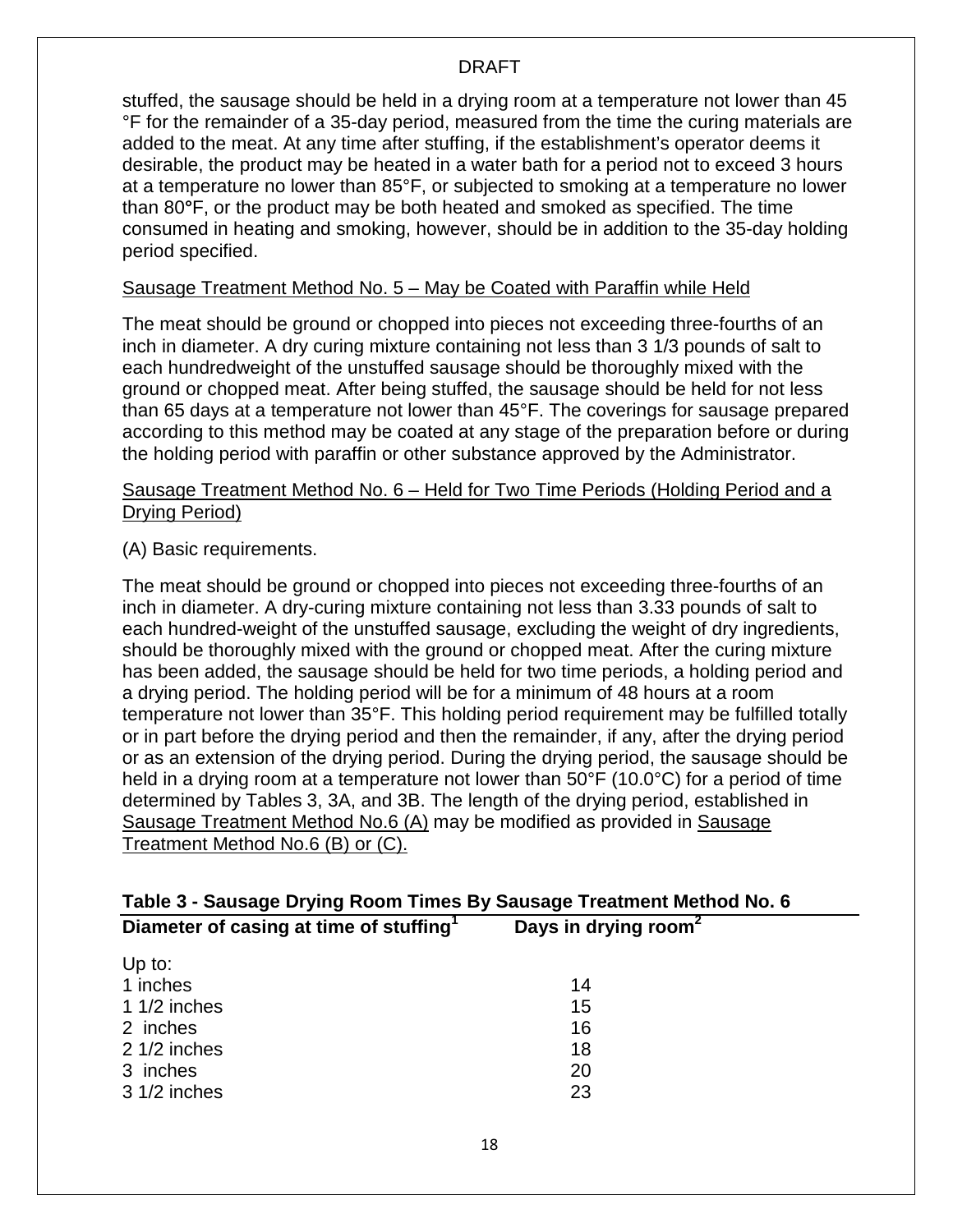|               | PIVAL I |  |
|---------------|---------|--|
| 4 inches      | 25      |  |
| 4 1/2 inches  | 30      |  |
| 5 inches      | 35      |  |
| $51/2$ inches | 43      |  |
| 6 inches      | 50      |  |

DD A ET

 $1$ The drying room times for flattened or oval sausages should use a diameter derived by measuring the circumference and dividing by 3.14 (pi).

 $2$  Drying room time may be modified as set forth in Tables 3B and 4.

(B) Reduction in Drying Room Time.

During the holding period, the sausage may be smoked or fermented. If the temperature is increased to 70°F (21.1°C) or higher, while the sausage is being held after adding curing materials but before the drying period, the subsequent drying room times prescribed for this method may be reduced according to the schedule in Table 3B. No interpolation of values is permissible.

## **Table 3A - Percentage Reduction in Drying Room Time (Table 3) Permitted by Holding Times and Temperatures Prior to Drying1**

| Minimum Temperature <sup>2</sup>    |           |           | <b>Minimum Time (hours)</b> |     |           |
|-------------------------------------|-----------|-----------|-----------------------------|-----|-----------|
|                                     | 24        | 48        | 72                          | 96  | 120       |
| 70°F (21.1°C)                       | 4         | 9         | 14                          | 19  | 24        |
| 75°F (23.9°C)                       | 5         | 12        | 19                          | 26  | 33        |
| 80°F (26.7°C)                       | 8         | 18        | 28                          | 38  | 48        |
| 85°F (29.5°C)                       | 10        | 25        | 39                          | 53  | 67        |
| 90°F (32.2°C)                       | 15        | 35        | 55                          | 75  | 95        |
| 95°F (35.0°C)                       | 23        | 49        | 74                          | 98  | $100^{3}$ |
| 100°F (37.9°C)                      | 37        | 88        | $100^{3}$                   | 100 | 100       |
| $105^{\circ}$ F (40.6 $^{\circ}$ C) | 57        | $100^{3}$ | 100                         | 100 | 100       |
| 110°F (43.3°C)                      | 90        | $100^{3}$ | 100                         | 100 | 100       |
| 120°F (48.9°C)                      | $100^{3}$ | 100       | 100                         | 100 | 100       |

 $<sup>1</sup>$  In computing the days to be deducted, the number with any fraction should be rounded to the next lower</sup> whole number and should be deducted from the required total drying time. Example: Sausage stuffed in 3 inch diameter casing requires 20 days in the drying room (from Drying Room Times, Table 3). If allowed to ferment, after addition of curing materials, at 80°F for 48 hours, the 20 day drying time may be reduced 18% (from Table 3A). Eighteen percent of 20 day equals 3.6 days. Twenty days minus 3 days equals 17 days. The total drying time required in the drying room, therefore, will be 17 days.

 $2$  Either room temperature or internal product temperature should be used for sausages that will be subsequently dried to a moisture-protein ratio of 2.3: 1 or less. Internal product temperature should be used for all other sausages.

<sup>3</sup>*Trichinella* will be destroyed during fermentation or smoking at the temperature and length of time indicated. Therefore, no drying room period is required for products so treated.

(C) Reduced Salt Content-Drying Room Times.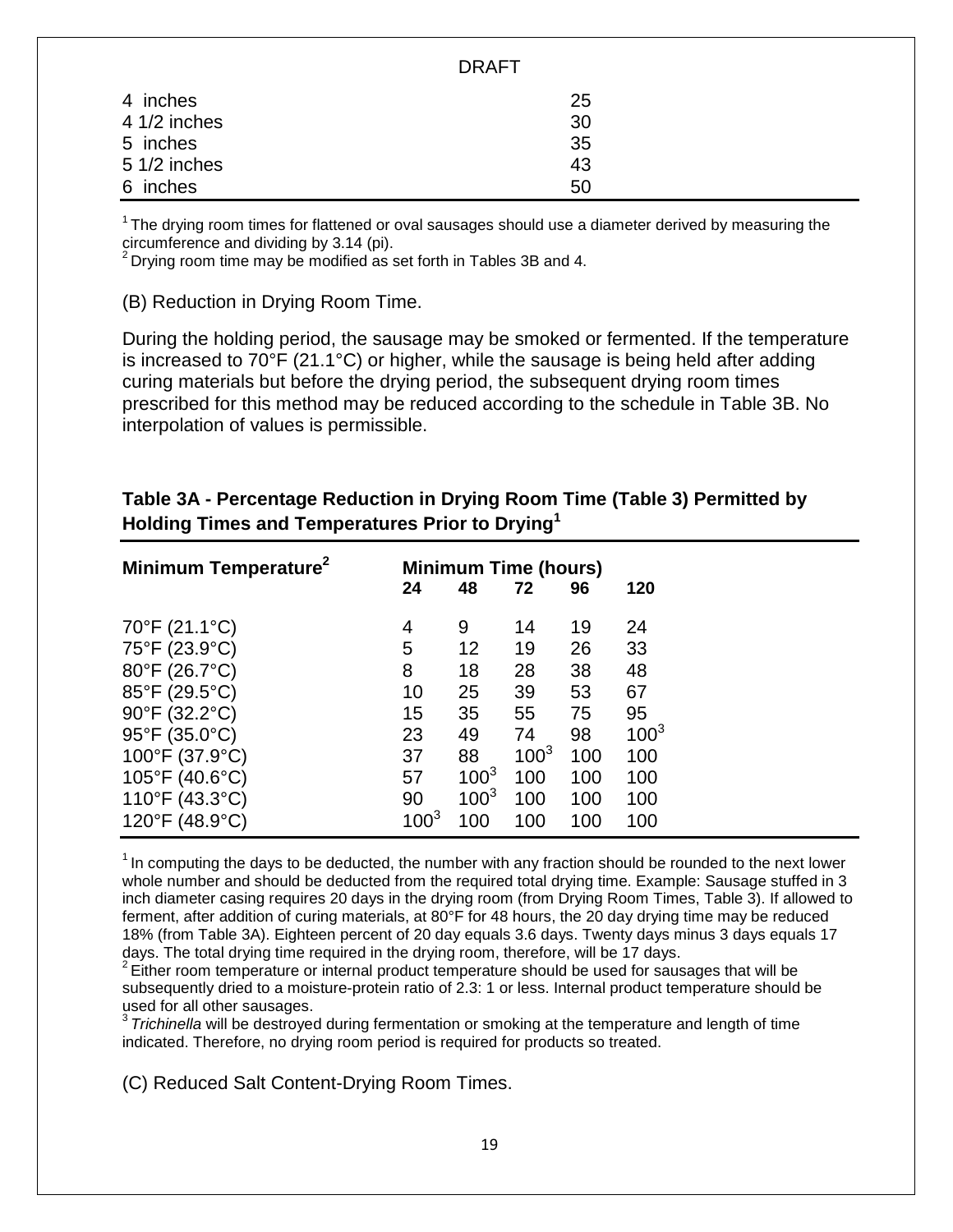Salt content of less than 3.33 pounds for each hundredweight of sausage formulation, excluding dry ingredients, (such as salts, sugars, and spices), may be permitted provided the drying time is increased according to the schedule contained in Table 3B.

#### **Table 3B - Reduced Salt Content-Drying Room Times [Required percentage increase in drying room time (Table 3) for added salt of less than 3.33 pounds per hundredweight of sausage]**

| Minimum pounds of salt added to sausage <sup>1</sup> | Increase in drying room time <sup>2</sup> |
|------------------------------------------------------|-------------------------------------------|
| 3.3                                                  |                                           |
| 3.2                                                  | 4                                         |
| 3.1                                                  |                                           |
| 3.0                                                  | 10                                        |
| 2.9                                                  | 13                                        |
| 2.8                                                  | 16                                        |
| 2.7                                                  | 19                                        |
| 2.6                                                  | 22                                        |
| 2.5                                                  | 25                                        |
| 2.4                                                  | 28                                        |
| 2.3                                                  | 31                                        |
| 2.2                                                  | 34                                        |
| 2.1                                                  | 37                                        |
| 2.0                                                  | 40                                        |

<sup>1</sup>Calculate the salt content for column 1 as follows: Multiply the pounds of salt in the sausage formulation by 100. Then divide this number by the total weight of sausage formulation minus the weight of dry ingredients and round down to the next lowest 0.1%. Percents may be substituted for pounds.

Example: 120 lbs. pork, 3.56 lbs. salt, 2 lbs. spices, 0.5 lbs. wine, 1 lb. water and starter culture, 0.8 lbs. sugar, .012 lbs. sodium nitrite total weight is 127.872 lbs.

(3.56x100)/( 127.872-3.56-2-.8-.012)= 356/121.5= 2.93

Therefore, the sausage drying time must be increased by 13 percent.

<sup>2</sup> In computing the days to be added to the required total drying time, fractions should be rounded to the next higher whole number and added to the required total drying time. Example: Sausage stuffed in 3 1/2 inch diameter casing requires 23 days in the drying room (from Drying Room Times). If the quantity of salt added per hundredweight of sausage is 2 pounds instead of 3.33 pounds, the drying room time must be increased by 40 percent (from Reduced Salt Content-Drying Room Times), or 9.2 days. The 9.2 is rounded up to 10 days and is added to the 23 days to equal 33 days. The total drying time required in the drying room, therefore, will be 33 days.

#### Sausage Treatment Method No. 7 – Holding, Heating, and Drying Treatment

Dry Sausages. (A) General Requirements. The establishment should use meat particles reduced in size to no more than 1/4 inch in diameter. The establishment should add a curing mixture containing no less than 2.7 pounds of salt per hundred pounds of meat and mix it uniformly throughout the product. The establishment should hold, heat, and dry the product according to paragraph (B) or (C) below.

(B) Holding, Heating, and Drying Treatment, Large Sausages. Except as permitted in (C) below, the establishment should subject sausages in casings not exceeding 105 mm in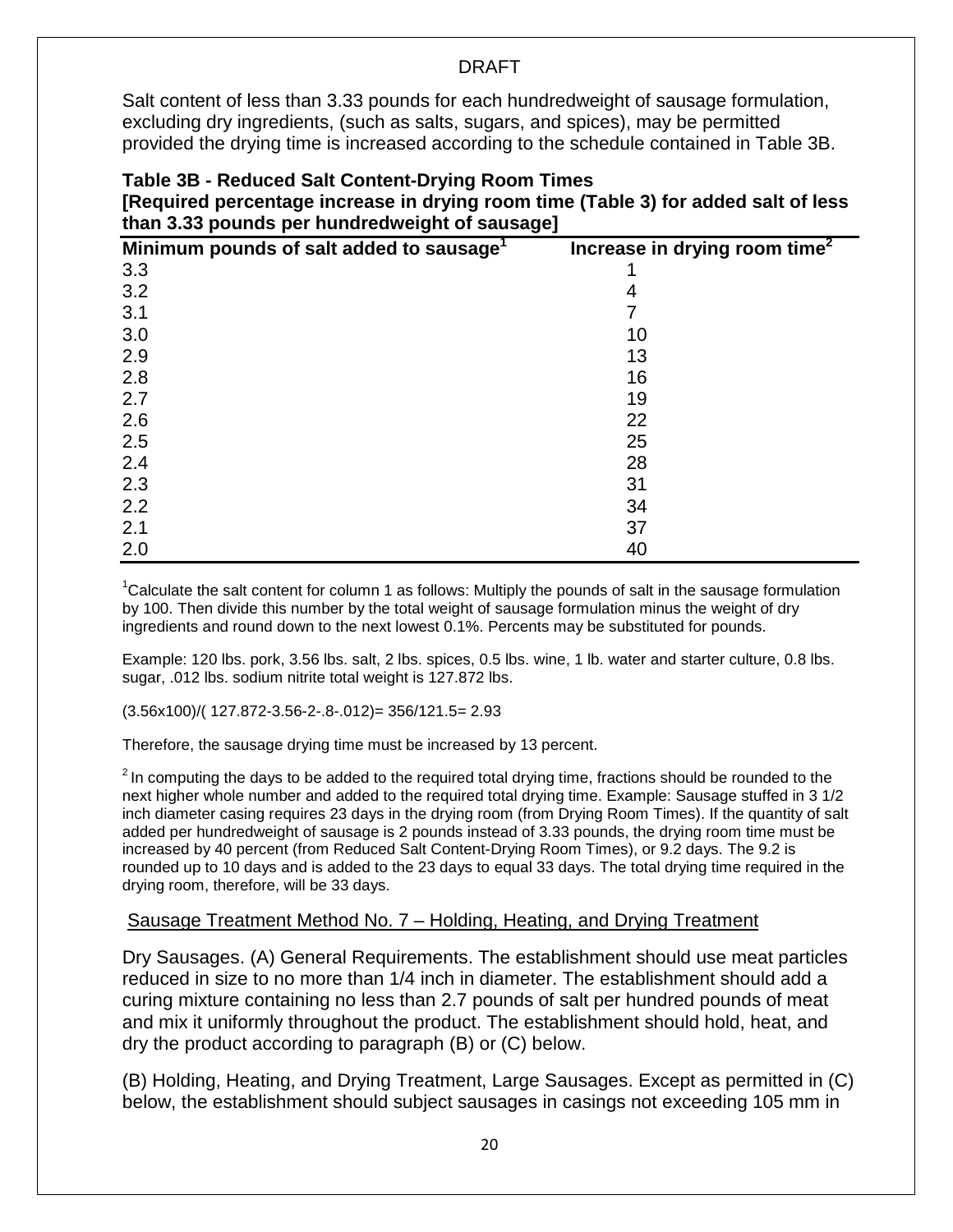diameter, at the time of stuffing, to all of the following minimum chamber temperatures and time periods.

| <b>in Diameter</b>          |                     |                             |  |  |  |
|-----------------------------|---------------------|-----------------------------|--|--|--|
| Minimum chamber temperature |                     | <b>Minimum time (hours)</b> |  |  |  |
| $(^{\circ}F)$               | $^{\prime\circ}$ C) |                             |  |  |  |
| 50                          | 10                  | 12                          |  |  |  |
| 90                          | 32.2                |                             |  |  |  |
| 100                         | 37.8                |                             |  |  |  |
| 110                         | 43.3                |                             |  |  |  |
| 120                         | 48.9                |                             |  |  |  |
| 125                         | 51.7                |                             |  |  |  |

## **Table 3C - Treatment Schedule for Sausages 105 Millimeters (4 1/8 inches) or Less in Diameter**

Following the preceding treatment, the establishment should dry the sausages at a temperature not lower than 50°F (10°C) for not less than 7 days.

(C) Heating and Drying Treatment, Small Sausages. Alternatively, the establishment may subject sausages in casings not exceeding 55 mm in diameter, at the time of stuffing, to all of the following minimum chamber temperatures and time periods.

## **Table 3D - Treatment Schedule for Sausages 55 Millimeters (2 1/8 inches) or Less in Diameter**

|               | Minimum chamber temperature | <b>Minimum time (hours)</b> |  |  |
|---------------|-----------------------------|-----------------------------|--|--|
| $(^{\circ}F)$ | (°C)                        |                             |  |  |
| 50            | 10                          | 12                          |  |  |
| 100           | 37.8                        |                             |  |  |
| 125           | 51.7                        | 6                           |  |  |

Following the preceding heat treatment, the establishment should dry the sausages at a temperature not lower than 50°F (10°C) for not less than 4 days.

## *2. Capocollo (capicola, capacola)*

Boneless pork butts for *capocollo* should be cured in a dry curing mixture containing no less than 4 1/2 pounds of salt per hundredweight of meat for a period of no less than 25 days at a temperature no lower than 36°F. If the curing materials are applied to the butts by the process known as churning, a small quantity of pickle may be added. During the curing period the butts may be overhauled according to any of the usual processes of overhauling, including the addition of pickle or dry salt if desired. The butts should not be subjected during or after curing to any treatment designed to remove salt from the meat,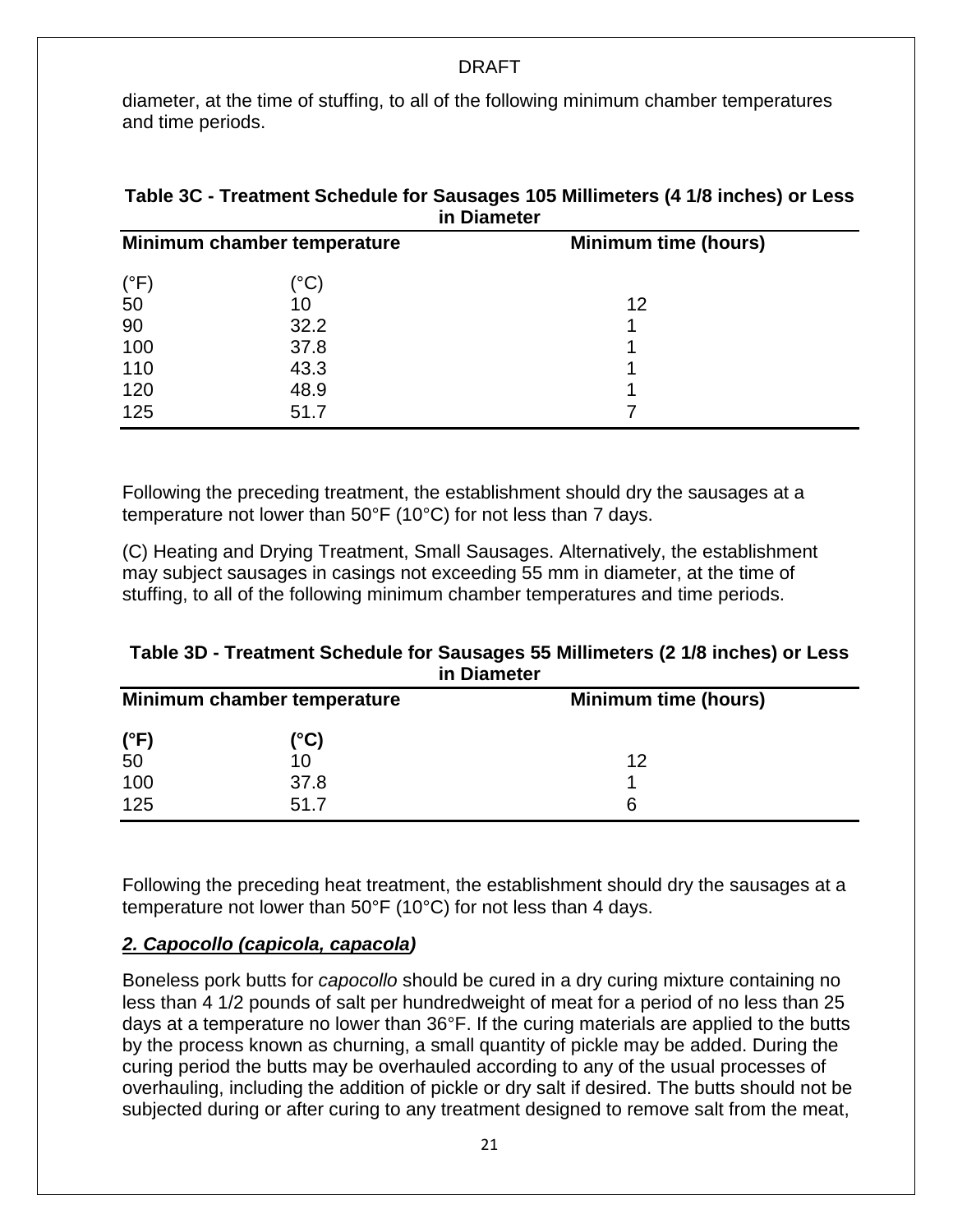except that superficial washing may be allowed. After being stuffed, the product should be smoked for a period of not less than 30 hours at a temperature not lower than 80°F, and should finally be held in a drying room not less than 20 days at a temperature not lower than 45°F.

## **3.** *Coppa*

Boneless pork butts for coppa should be cured in a dry curing mixture containing no less than 4 1/2 pounds of salt per hundredweight of meat for a period of no less than 18 days at a temperature no lower than 36°F. If the curing mixture is applied to the butts by the process known as churning, a small quantity of pickle may be added. During the curing period the butts may be overhauled according to any of the usual processes of overhauling, including the addition of pickle or dry salt if desired. The butts should not be subjected during or after curing to any treatment designed to remove salt from the meat, except that superficial washing may be allowed. After being stuffed, the product should be held in a drying room not less than 35 days at a temperature not lower than 45°F.

## *4. Hams and pork shoulder picnics.*

In the curing of hams and pork shoulder picnics, one of the methods below should be used. For calculating days per pound, the establishment should use the weight of the heaviest ham or picnic in the lot.

## Ham and Pork Shoulder Picnics Method No. 1 – Dry Salt Curing Process

The hams and pork shoulder picnics should be cured by a dry salt curing process not less than 40 days at a temperature no lower than 36°F. The products should be laid down in salt, not less than 4 pounds to each hundredweight of product, the salt being applied in a thorough manner to the lean meat of each item. When placed in cure, the products may be pumped with pickle if desired. At least once during the curing process, the products should be overhauled (turned over for the application of additional cure) and additional salt applied, if necessary, so that the lean meat of each item is thoroughly covered. After removal from cure, the products may be soaked in water at a temperature no higher than 70°F for not more than 15 hours, during which time the water may be changed once, but they should not be subjected to any other treatment designed to remove salt from the meat except that superficial washing may be allowed. The products should finally be dried or smoked at a time and temperature not less than a combination prescribed in Table 3F of Ham and Pork Shoulder Picnics Method No. 2.

## Ham and Pork Shoulder Picnics Method No. 2 – Controlled Temperature Methods for Drying Curing (other than Bag Curing) and Bag Curing

(A) Curing (other than Bag Curing)

Establishments should cure hams and shoulders by using a cure mixture containing not less than 70 percent salt by weight to cover all exposed muscle tissue and to pack the hock region. Total curing time consists of a mandatory cure contact time and an optional equalization time.

(B) Cure Contact Time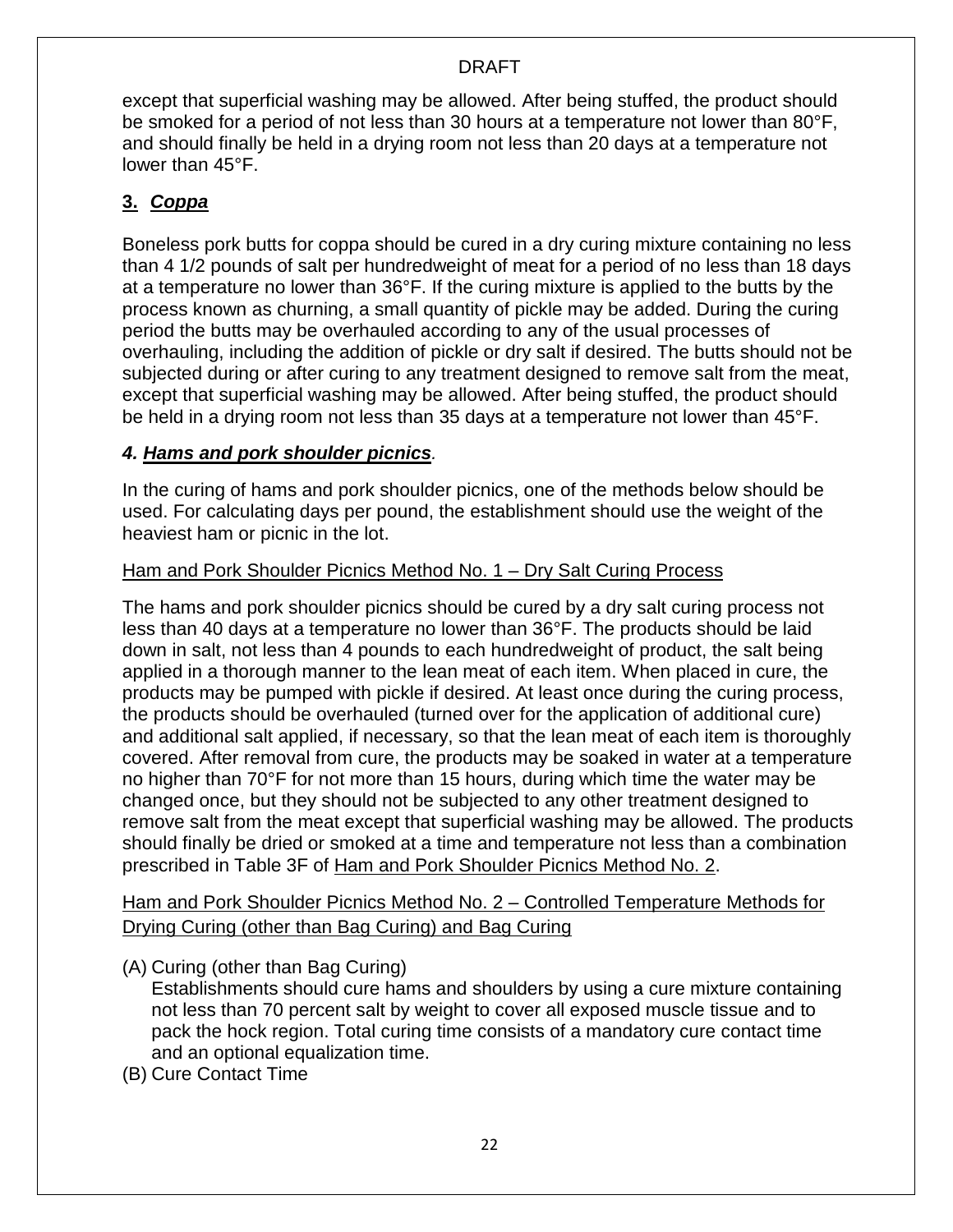This is the cure contact period, during which the establishment should keep exposed muscle tissue coated with the cure mixture at least 28 days but for no less than 1.5 days per pound of ham or shoulder. Overhaul is optional so long as the exposed muscle tissue remains coated with curing mixture.

(C) Equalization

The establishment may provide an equalization period after the minimum cure contact period in (B) above to permit the absorbed salt to permeate the product's inner tissues. Equalization is the time after the excess cure has been removed from the product at the end of the cure contact period until the product is placed in the drying room and the drying period begins. The total curing time (equalization plus cure contact) should be at least 40 days and in no case less than 2 days per pound of an uncured ham or shoulder.

(D) Removing Excess Cure

After the required cure contact period, the establishment may remove excess cure mixture from the product's surface mechanically or by rinsing up to 1 minute with water, but not by soaking.

(E) Bag Curing.

Bag curing is a traditional ham curing technique in which the manufacturer wraps the ham and all of the cure mixture together in Kraft paper then hangs them individually. The paper keeps the extra cure mixture in close contact with the product making reapplication of salt unnecessary, and it protects the product from mites and insects. Establishments may employ the bag curing method as an alternative to (A) through (D) above. An establishment which elects to use the bag curing method should apply a cure mixture containing at least 6 pounds of salt per 100 pounds of uncured product. The establishment should rub the curing mixture into the exposed muscle tissue, pack the hock region with the curing mixture, and use uncoated wrapping paper to wrap the product together with any remaining curing mixture. The bag-cured product should remain wrapped throughout the curing period and may or may not remain wrapped during the drying period. In any case, the curing period should be at least 40 days but not less than 2 days per pound of an uncured ham or shoulder. After curing, the cured product should be exposed to a drying time and temperature prescribed in Table 3F.

(F) Curing Temperature

During the curing period the establishment should use one of the following procedures: (1) The establishment should control the room temperature at not less than 35°F (1.7°C) nor greater than 45°F (7.2°C) for the first 1.5 days per pound of an uncured ham or shoulder, and not less than 35°F (1.7°C) nor greater than 60°F (15.6°C) for the remainder of the curing period. (2) The establishment should monitor and record daily product temperature. The room temperature need not be controlled but days on which the product temperature drops below 35°F (1.7°C) should not be counted as curing time. If the product temperature exceeds 45°F (7.2°C) within the first period of 1.5 days per pound of an uncured ham or shoulder or if it exceeds 60°F (15.6°C) for the remainder of the curing period, the establishment should cool the product back to the 45°F (7.2°C) maximum during the first period or 55°F (12.8°C) maximum during the remainder of the period. (3) The establishment should begin curing product only between the dates of December 1 and February 13. The room temperature need not be controlled, but the establishment should monitor and record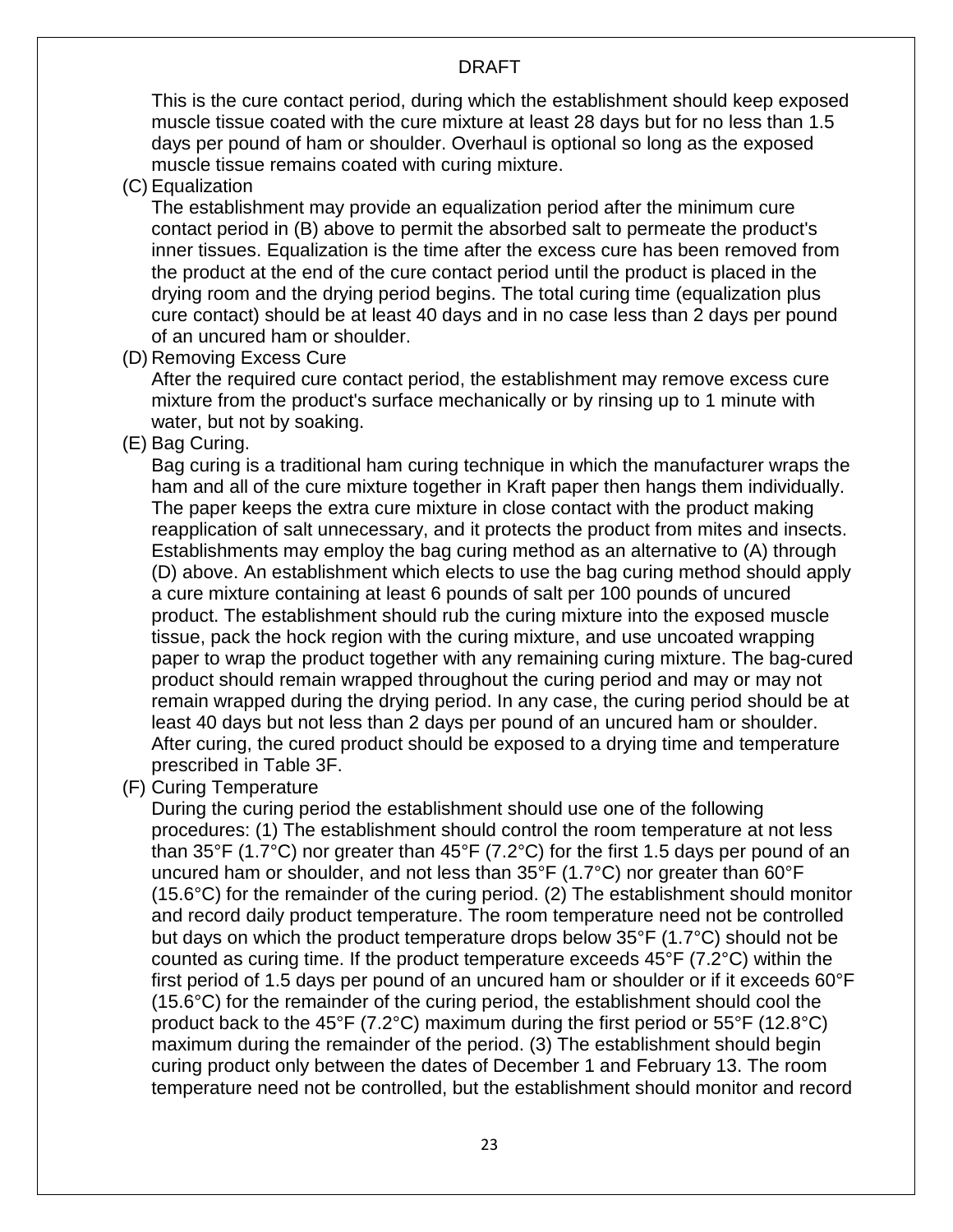daily room temperatures, and days in which the room temperature drops below 35°F (1.7°C) should not be counted as curing time.

(G)Drying

After the curing period, establishments should use one of three procedures for drying: (1) The establishment should subject the product to a controlled room temperature for a minimum time and minimum temperature combination prescribed in Table 3F or for a set of such combinations in which the total of the fractional periods (in column 4 of Table 3F) exceeds 1.5. (2) Establishments using uncontrolled room temperatures should monitor and record the internal product temperature. The drying period should be complete when, from the days which can be counted as curing time, one of the time/temperature combinations of Table 3F is satisfied or when the total of the fractional values for the combinations exceeds 1.5. (3) Establishments using uncontrolled room temperatures should dry the product for a minimum of 160 days including the entire months of June, July, and August. This procedure is obviously dependent on local climatic conditions and no problem exists with respect to current producers who use this procedure. Future applicants should demonstrate that their local monthly average temperatures and the local monthly minimum temperatures are equal to or warmer than the normal average temperatures and normal minimum temperatures compiled by the National Oceanic and Atmospheric Administration for Boone, North Carolina, station 31-0977, 1951 through 1980.

#### **Table 3E - Monthly Temperature (° F) for Boone NC, 1951-1980**

|                             |  | Normal average temperatures |  |  |  | Jan. Feb. Mar. Apr. May June July Aug. Sep.  |  |
|-----------------------------|--|-----------------------------|--|--|--|----------------------------------------------|--|
|                             |  |                             |  |  |  | 32.2 34.1 41.3 51.2 59.1 65.1 68.3 67.5 61.6 |  |
| Normal minimum temperatures |  |                             |  |  |  |                                              |  |
|                             |  |                             |  |  |  | 22.8 24.2 30.8 39.6 48.1 54.7 58.5 57.6 51.6 |  |

#### **Drying Times and Temperatures for** *Trichinella* **Inactivation in Hams and Shoulders**

#### **Table 3F - Minimum Drying Days at a Minimum Temperature\***

| <b>Minimum Drying</b><br><b>Temperature</b> |           | Minimum days at<br>drying temperature | <b>Fractional period for one</b><br>day of drying |  |
|---------------------------------------------|-----------|---------------------------------------|---------------------------------------------------|--|
| Degrees F                                   | Degrees C |                                       |                                                   |  |
| 130                                         | 54.4      | 1.5                                   | .67                                               |  |
| 125                                         | 51.7      | 2                                     | .50                                               |  |
| 120                                         | 48.9      | 3                                     | .33                                               |  |
| 115                                         | 46.1      | 4                                     | .25                                               |  |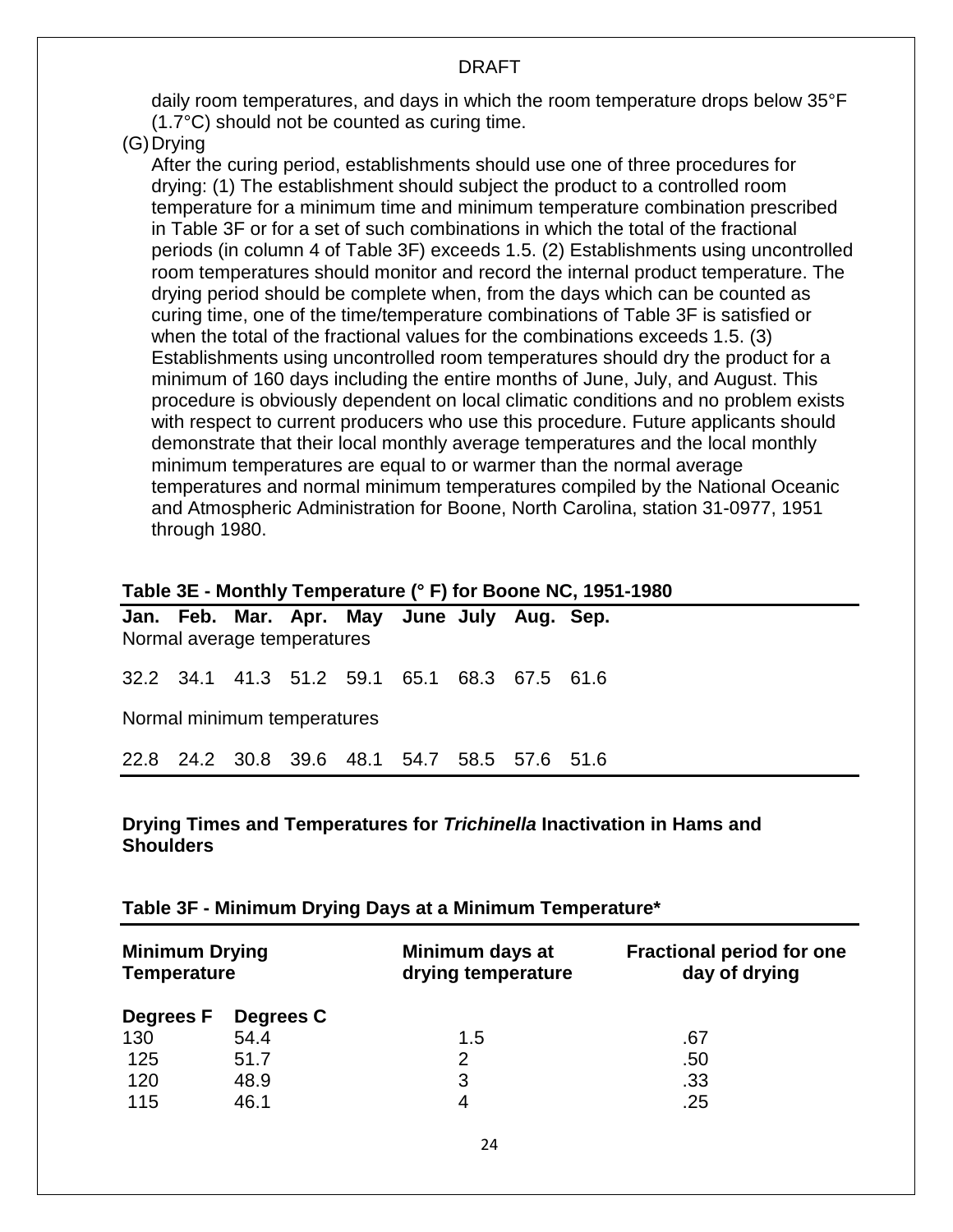|     |      | <b>DRAFT</b> |      |  |
|-----|------|--------------|------|--|
| 110 | 43.3 | 5            | .20  |  |
| 105 | 40.6 | 6            | .17  |  |
| 100 | 37.8 |              | .14  |  |
| 95  | 35.0 | 9            | .11  |  |
| 90  | 32.2 | 11           | .091 |  |
| 85  | 29.4 | 18           | .056 |  |
| 80  | 26.7 | 25           | .040 |  |
| 75  | 23.9 | 35           | .029 |  |

\* Interpolation of these times or temperatures is not acceptable; establishments wishing to use temperatures or times not in this Table should first validate their efficacy.

## Ham and Pork Shoulder Picnics Method No. 3 - Controlled Temperature Methods for Drying Curing

(A) Cure

Establishments should cure hams and shoulders by using a cure mixture containing not less than 71.5 percent salt by weight to cover all exposed muscle tissue and to pack the hock region. Establishments may substitute potassium chloride (KCl) for up to half of the required salt on an equal weight basis.

## (B) Curing

Establishments should apply the cure at a rate not less than 5.72 pounds of salt and KCl per hundred pounds of fresh meat. The cure should be applied in either three or four approximately equal amounts (two or three overhauls) at separate times during the first 14 days of curing.

(C) Cure Contact Time

Establishments should keep the product in contact with the cure mixture for no less than 2 days per pound of an uncured ham or shoulder but for at least 30 days. Establishments should maintain the curing temperature at no less than 35°F (1.7°C) during the cure contact time.

(D) Equalization

After the cure contact period, establishments should provide an added equalization period of no less than 1 day per pound of an uncured ham or shoulder but at least 14 days. Equalization is the time after the excess cure has been removed from the product, the end of the cure contact period, and before the drying period begins. Establishments may substitute additional cure contact days for an equal number of equalization days.

(E) Removing Excess Cure

After the required cure contact period, the establishment may remove excess cure mixture from the product's surface mechanically or by rinsing up to 1 minute with water, but not by soaking.

(F) Drying

After the curing period, establishments should use one of the controlled temperature methods for drying listed in Ham and Pork Shoulder Picnics Method No. 2 of this subparagraph.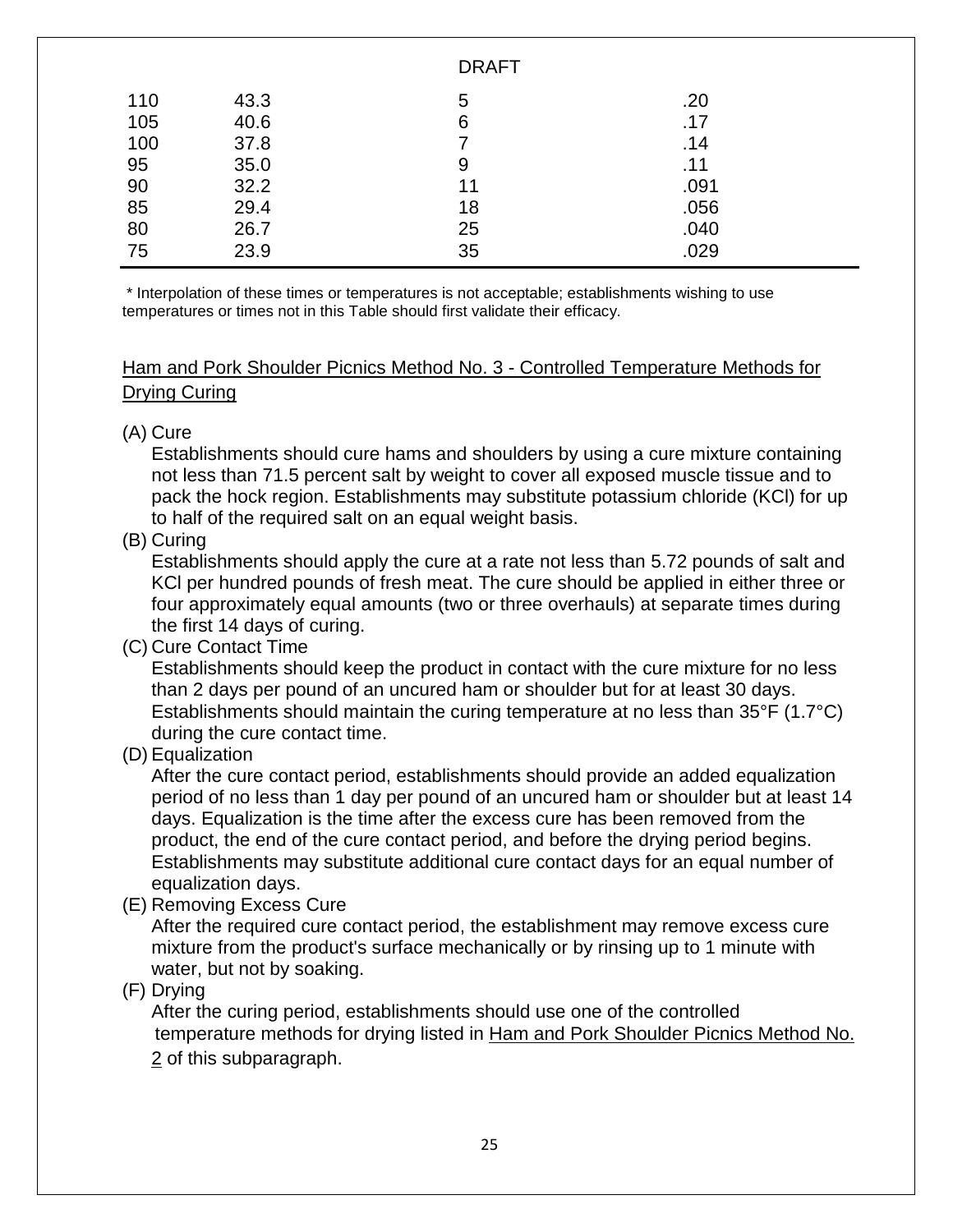## Ham and Pork Shoulder Picnics Method No. 4 – Dry Curing at a Minimum Temperature of 55°F (13°C) for at Least 150 Days

## (A) Curing

The establishment should cure the ham to a minimum brine concentration of 6 percent by the end of the drying period. Brine concentration is calculated as 100 times the salt concentration divided by the sum of the salt and water concentrations. Percent brine = 100x [salt]/([salt]+[water])

The Agency will accept the brine concentration in the biceps femoris as a reasonable estimate of the minimum brine concentration in the ham.

## (B) Drying and Total Process Times

The establishment should dry the cured ham at a minimum temperature of 55°F (13°C) for at least 150 days. The total time of drying plus curing should be at least 206 days.

## (C) Ensuring an Acceptable Internal Brine Concentration

(1) To establish compliance, the establishment should take product samples from the first 12 lots of production as follows: From each lot, (i) One sample should be taken from each of 5 or more hams; (ii) Each sample should be taken from the biceps femoris. As an alternative to the use of the biceps femoris, the Agency should consider other methods of sampling the dry cured hams to determine the minimum internal brine concentration, as long as the establishment proposes it and submits data and other information to establish its sufficiency to the processing authority; (iii) Each sample should weigh no less than 100 grams; (iv) The samples should be combined as one composite sample and sealed in a water vapor proof container; (v) The composite sample should be submitted to an accredited laboratory to be analyzed for salt and water content using validated methods. If the time between sampling and submittal of the composite sample to the accredited laboratory will exceed 8 hours, then the establishment should freeze the composite sample immediately after the samples are combined; (vi) Once the laboratory results for the composite sample are received, the manufacturer should calculate the internal brine concentration by multiplying the salt concentration by 100 and then dividing that figure by the sum of the salt and water concentrations; (vii) Compliance is established when the samples from the first 12 lots of production have a minimum internal brine concentration of 6 percent. Lots being tested to establish compliance should be held until the internal brine concentration has been determined and found to be at least 6 percent. If the minimum internal brine concentration is less than 6 percent, the lot being tested should be held until the establishment brings the lot into compliance by further processing. (2) To maintain compliance, the establishment should take samples, have the samples analyzed, and perform the brine calculations as set forth above from one lot every 13 weeks. Lots being tested to maintain compliance should not be held. If the minimum internal brine concentration is less than 6 percent in a lot being tested to maintain compliance, the establishment should develop and propose steps acceptable to FSIS to ensure that the process is corrected. (3) Accredited laboratory results and the brine calculations should be placed on file at the establishment and available for review.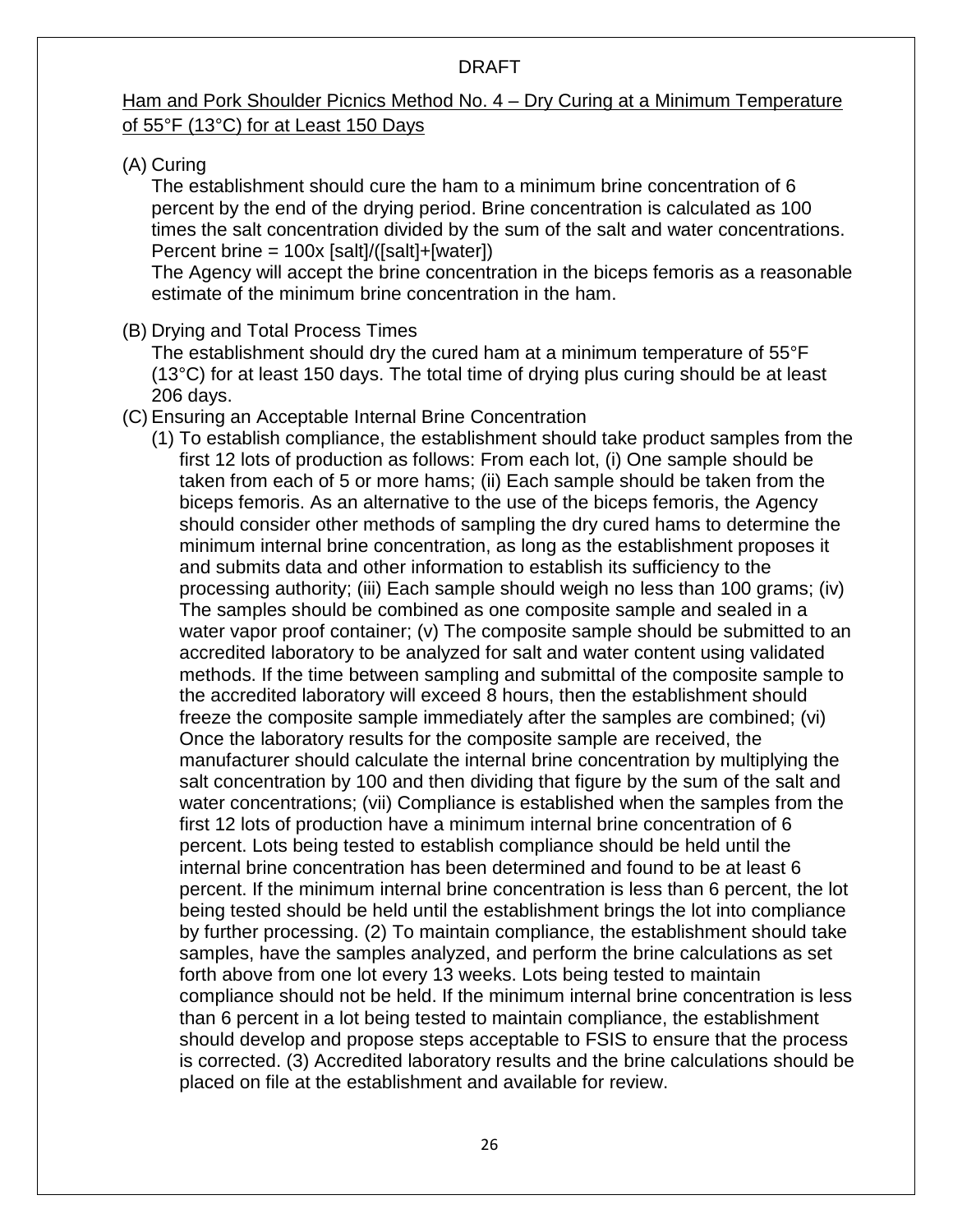## Ham and Pork Shoulder Picnics Method No. 5 - Dry Curing at a Minimum Temperature of 110°F (43°C) for at Least 4 Days

(A) Curing

The establishment should cure the ham to a minimum brine concentration of 6 percent by the end of the drying period. Brine concentration is calculated as 100 times the salt concentration divided by the sum of the salt and water concentrations. Percent brine = 100 x [salt] / ([salt] + [water]) The Agency will accept the brine concentration in the biceps femoris as a reasonable estimate of the minimum brine concentration.

(B) Drying and Total Process Times

The establishment should dry the cured ham at a minimum temperature of 110°F (43°C) for at least 4 days. The total time of drying plus curing should be at least 34 days.

(C) Ensuring an Acceptable Internal Brine Concentration

(1) To establish compliance the establishment should take product samples from the first 12 lots of production as follows: From each lot, (i) One sample should be taken from each of 5 or more hams; (ii) Each sample should be taken from the biceps femoris. As an alternative to the use of the biceps femoris, the Agency will consider other methods of sampling the dry cured hams to determine internal brine concentration, as long as the establishment validates the process. (iii) Each sample should weigh no less than 100 grams; (iv) The samples should be combined as one composite sample and sealed in a water vapor proof container; (v) The composite sample should be submitted to an accredited laboratory to be analyzed for salt and water content using validated methods. If the time between sampling and submittal of the composite sample to the accredited laboratory will exceed 8 hours, then the establishment should freeze the composite sample immediately after the samples are combined; (vi) Compliance is established when the samples from the first 12 lots of production have a minimum internal brine concentration of 6 percent. Lots being tested to establish compliance should be held until the internal brine concentration has been determined and found to be at least 6 percent. If the minimum internal brine concentration is less than 6 percent, the lot being tested should be held until the establishment brings the lot into compliance by further processing. (2) To maintain compliance, the establishment should take samples, have the samples analyzed, and perform the brine calculations as set forth above from one lot every 13 weeks. Lots being tested to maintain compliance should not be held. If the minimum internal brine concentration is less than 6 percent in a lot being tested to maintain compliance, the establishment should develop and propose steps acceptable to FSIS to ensure that the process is corrected. (3) Accredited laboratory results and the brine calculations should be placed on file in the establishment and available to Program employees for review.

## **5. Boneless pork loins and loin ends**.

In place of heating or freezing to destroy possible live *Trichinella* in boneless loins, the loins may be cured for a period of not less than 25 days at a temperature not lower than 36°F by the use of one of the following methods: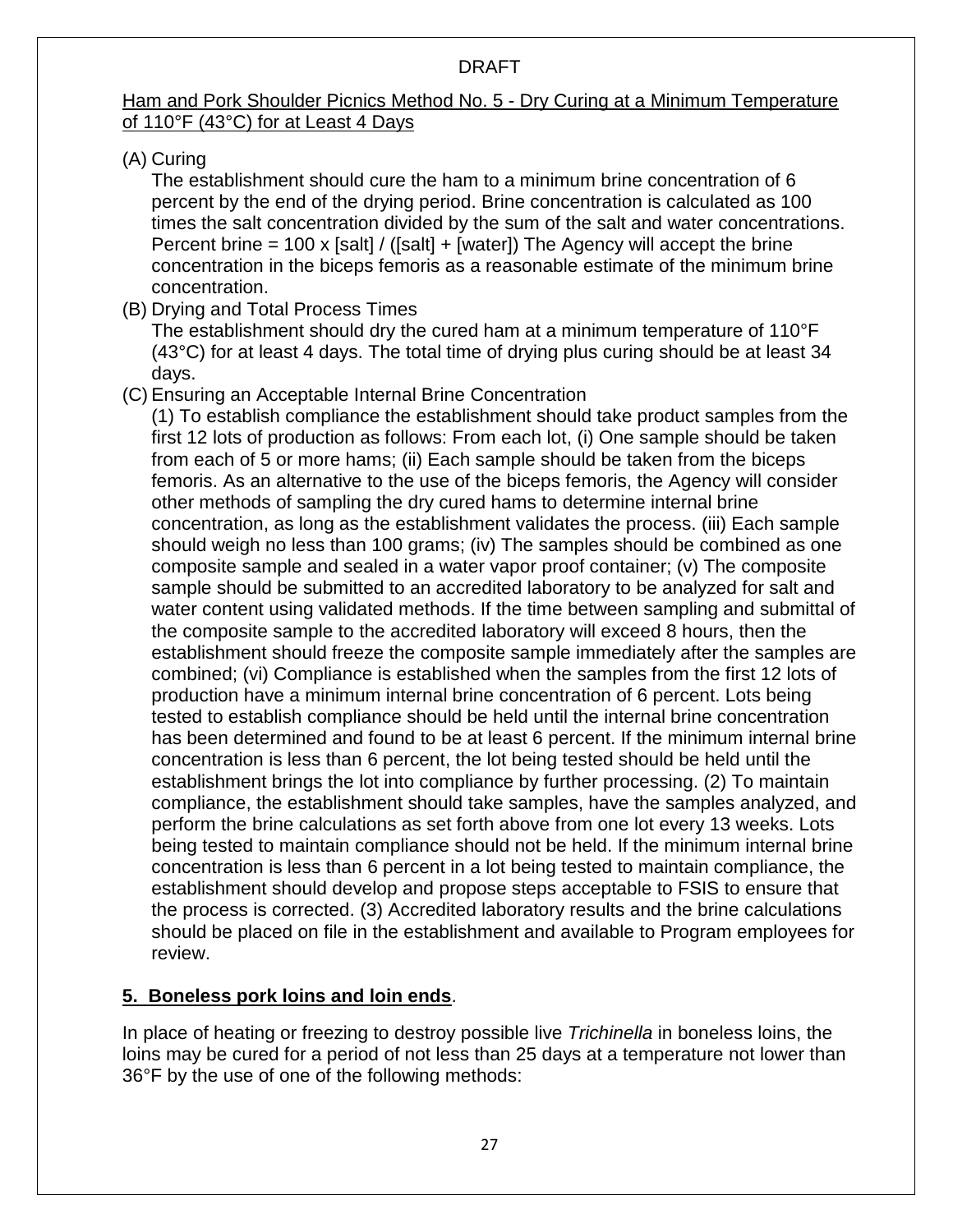#### Boneless Loins Method No. 1 - Application of Dry Salt Curing Mixture

Application of a dry salt curing mixture containing no less than 5 pounds of salt to each hundredweight of meats.

## Boneless Loins Method No. 2 - Application of Pickle Solution

Application of a pickle solution of not less than 80° strength (salometer) on the basis of not less than 60 pounds of pickle to each hundredweight of meat.

## Boneless Loins Method No. 3 - Application of Pickle Solution added to the Dry Salt Cure

Application of a pickle solution added to the dry salt cure prescribed as Boneless Loins Method No. 1 in this section provided the pickle solution is not less than 80° strength (salometer). After removal from cure, the loins may be soaked in water for not more than 1 hour at a temperature not higher than 70°F or washed under a spray but should not be subjected, during or after the curing process, to any other treatment designed to remove salt. Following curing, the loins should be smoked for not less than 12 hours. The minimum temperature of the smokehouse during this period at no time should be lower than 100°F, and for 4 consecutive hours of this period the smokehouse should be maintained at a temperature not lower than 125°F. Finally, the product should be held in a drying room for a period of no less than 12 days at a temperature no lower than 45°F.

## 6. "**Country Ham", "Country Style Ham", "Dry Cured Ham", "Country Pork Shoulder", "Country Style Pork Shoulder", and "Dry Cured Pork Shoulder".**

Country Ham, Country Style Ham, or Dry Cured Ham, and Country Pork Shoulder, Country Style Pork Shoulder, or Dry Cured Pork Shoulder are the uncooked, cured, dried, smoked or unsmoked meat food products made respectively from a single piece of meat conforming to the definition of "ham", or from a single piece of meat from a pork shoulder. The product must be treated for the destruction of possible live *Trichinella* using tested and approved methods. They are prepared by the dry application of salt (NaCl), or by the dry application of salt (NaCl) and one or more of the optional ingredients listed below. They may not be injected with curing solutions nor placed in curing solutions.

(1) The entire exterior of the ham or pork shoulder should be coated by the dry application of salt or by the dry application of salt combined with other ingredients as permitted in paragraph (d) of this section.

(2) Additional salt, or salt mixed with other permitted ingredients, may be re-applied to the product as necessary to insure complete penetration.

(3) When sodium or potassium nitrate, or sodium or potassium nitrite, or a combination thereof, is used, the application of salt should be in sufficient quantity to ensure that the finished product has an internal salt content of at least 4 percent.

(4) When no sodium nitrate, potassium nitrate, sodium nitrite, potassium nitrite or a combination thereof is used, the application of salt should be in sufficient quantity to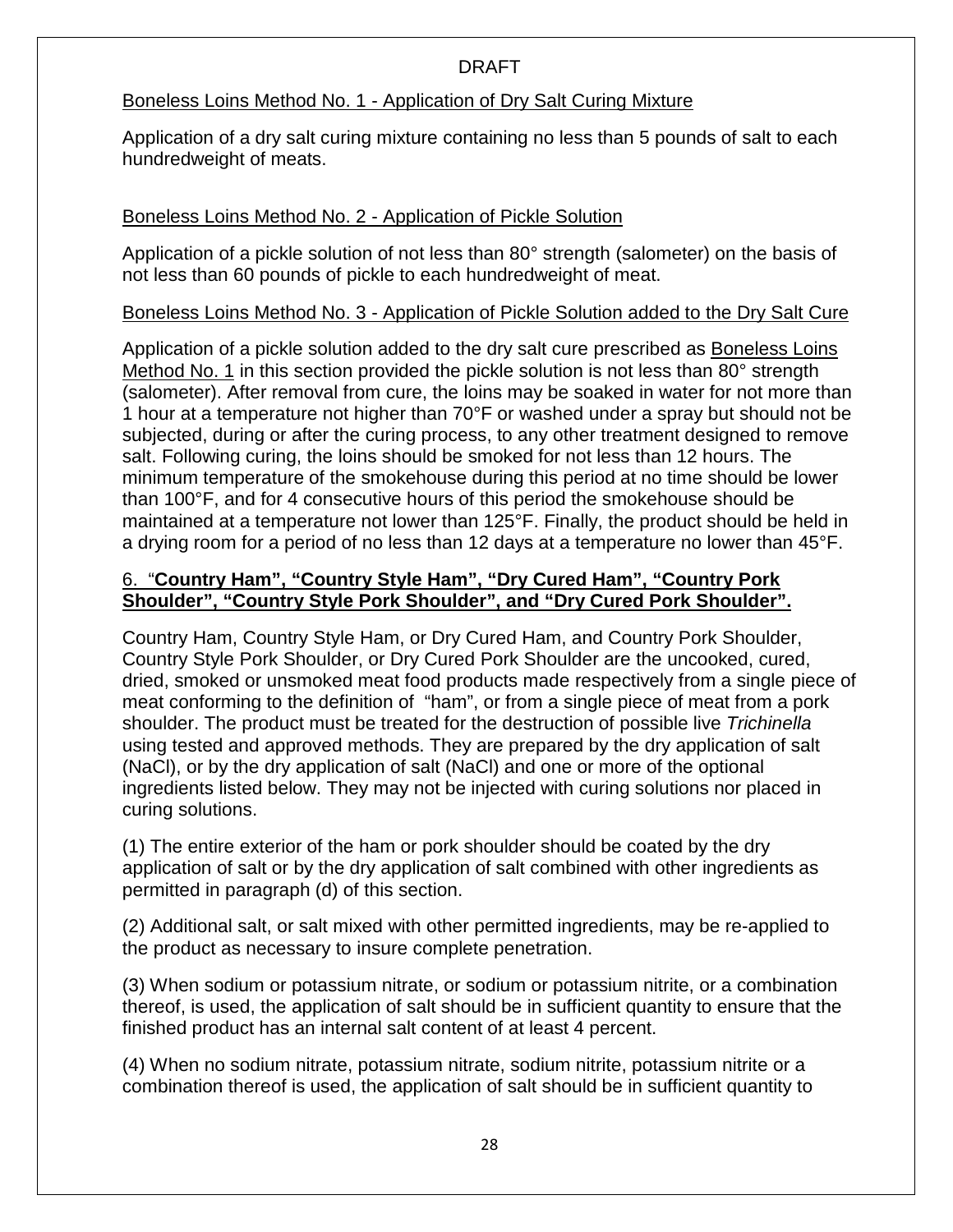insure that the finished product has a brine concentration of not less than 10 percent or a water activity of not more than 0.92.

The optional ingredients for these products are: (1) Nutritive sweeteners, spices, seasonings and flavorings. (2) Sodium or potassium nitrate and sodium or potassium nitrite.

## **General Instructions for Recording Thermometers**

When necessary to comply with the heating, freezing, and curing treatments requirements described in this section, the smokehouses, drying rooms, and other compartments used in the treatment of pork to destroy possible live *Trichinella* must be suitably equipped, by the operator of the official establishment, with accurate automatic recording thermometers. Equipment such as automatic recording thermometers or any thermometers used in drying rooms, and other compartments must be checked periodically to make sure they are functioning accurately.

## <span id="page-33-0"></span>**HIGH PRESSURE PROCESSING**

High Pressure Processing (HPP) is an antimicrobial treatment for use on meat, poultry, and processed egg products. HPP exposes food to elevated pressures, with or without the addition of heat, to inactivate microorganisms and extend microbiological shelf life. HPP treatment has been shown to be effective in eliminating *Trichinella spiralis*. In one study (Porto-Fett et al., 2010), HPP treatment of either 483 or 600 megapascals (MPa) for 1.0 or 0.5 min, respectively, was effective in inactivating *T. spiralis* larvae in masseter muscle (about 3.4 log larvae/g) collected from infected swine.

Therefore, it is recommended that HPP treatment of a minimum of 483 MPa for 1 minute be used to eliminate *Trichinella* in pork.

(**Note** – 300 MPa = 29,007 psi (pounds per square inch); 483 MPa = 70,053 psi; and 600  $MPa = 87,022$  psi.)

## <span id="page-33-1"></span>**IRRADIATION**

Treatment of fresh pork with 40 - 50 krad (0.4 – 0.6 kGy) of cesium-137 has been proven to render *Trichinella* completely non-infective. Irradiation with cobalt-60 or high energy xrays at this same level should also be effective for inactivating these parasites.

<span id="page-33-2"></span>**Special Consideration for Certain Processes that do not rely on High Temperatures to Control Trichinella in Pork**

Certain processes, such as dried, salt-cured, or fermented products, do not rely on high temperatures to control *Trichinella*. Establishments need to ensure that further controls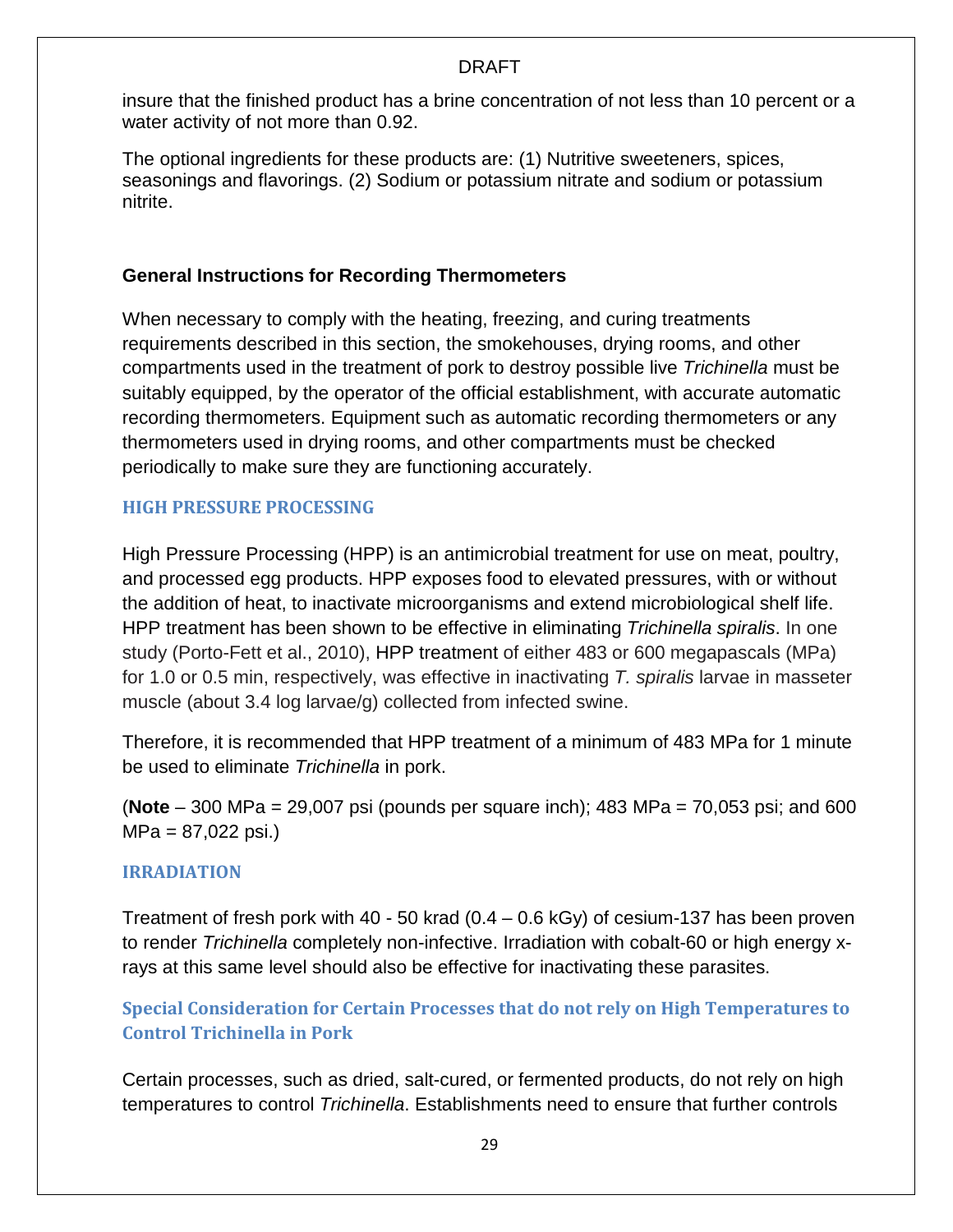<span id="page-34-2"></span>are in place to control *Trichinella* in these types of pork products. An establishment that processes a dried, a salt-cured, or a fermented/acidified product must address *Trichinella* in their HACCP system, and must also have written documentation to support the decisions made. An establishment must validate its process (i.e., either CCPs or prerequisite programs) which eliminates *Trichinella* when it is determined to be RLTO in the production process.

As previously discussed in "**CURING**," the effectiveness of curing to eliminate *Trichinella*  larvae is dependent upon a combination of various processing parameters and on the product formulation; specifically on the temperature and time of fermentation/drying and the salt level, respectively. Therefore, curing alone is not recommended as a postslaughter intervention (Porto-Fett et al., 2010).

## <span id="page-34-0"></span>**Option 5: Develop alternative** *Trichinella* **control procedures not included in Option 4**

Establishments may decide to develop alternative procedures to control *Trichinella*. If so, establishments must ensure that their alternative methods be properly validated. FSIS developed [FSIS Compliance Guideline HACCP Systems Validation](http://www.fsis.usda.gov/wps/wcm/connect/a70bb780-e1ff-4a35-9a9a-3fb40c8fe584/HACCP_Systems_Validation.pdf?MOD=AJPERES) for assistance in meeting validation requirements in 9 CFR 417.4 to assist establishments in ensuring that their HACCP systems are properly validated.

## <span id="page-34-1"></span>**Control of Other Parasitic Hazards in Pork and Products Containing Pork**

Producers of RTE or NRTE pork products must also assess in their hazard analysis whether other parasites in addition to *Trichinella* are hazards that are RLTO in their production processes (9 CFR 417.2). If establishments determine that other parasites are a hazard that is RLTO, then they must include control procedures for these parasites in their HACCP plans. Options 4-5 may be used to control other parasites in addition to *Trichinella* in their products. Further, establishments are required to have documentation that supports their decisions made in their hazard analysis as a part of their records in accordance with 9 CFR 417.5(a)(1). As with *Trichinella*, establishments must list the CCPs designed to control other parasites [9 CFR 417.2(c)(2)] and the critical limits that must be met at each of the CCPs [9 CFR 417.2(c)(3)]. Establishments may determine in their hazard analysis that other parasites are NRLTO in their pork products if they are prevented in a prerequisite program. Options 1-3 may be used to prevent other parasites in their products.

In addition to *Trichinella*, *Toxoplasma gondii* (*Toxoplasma*) is a protozoan parasite of public health significance. *Toxoplasma* can cause toxoplasmosis, and infects most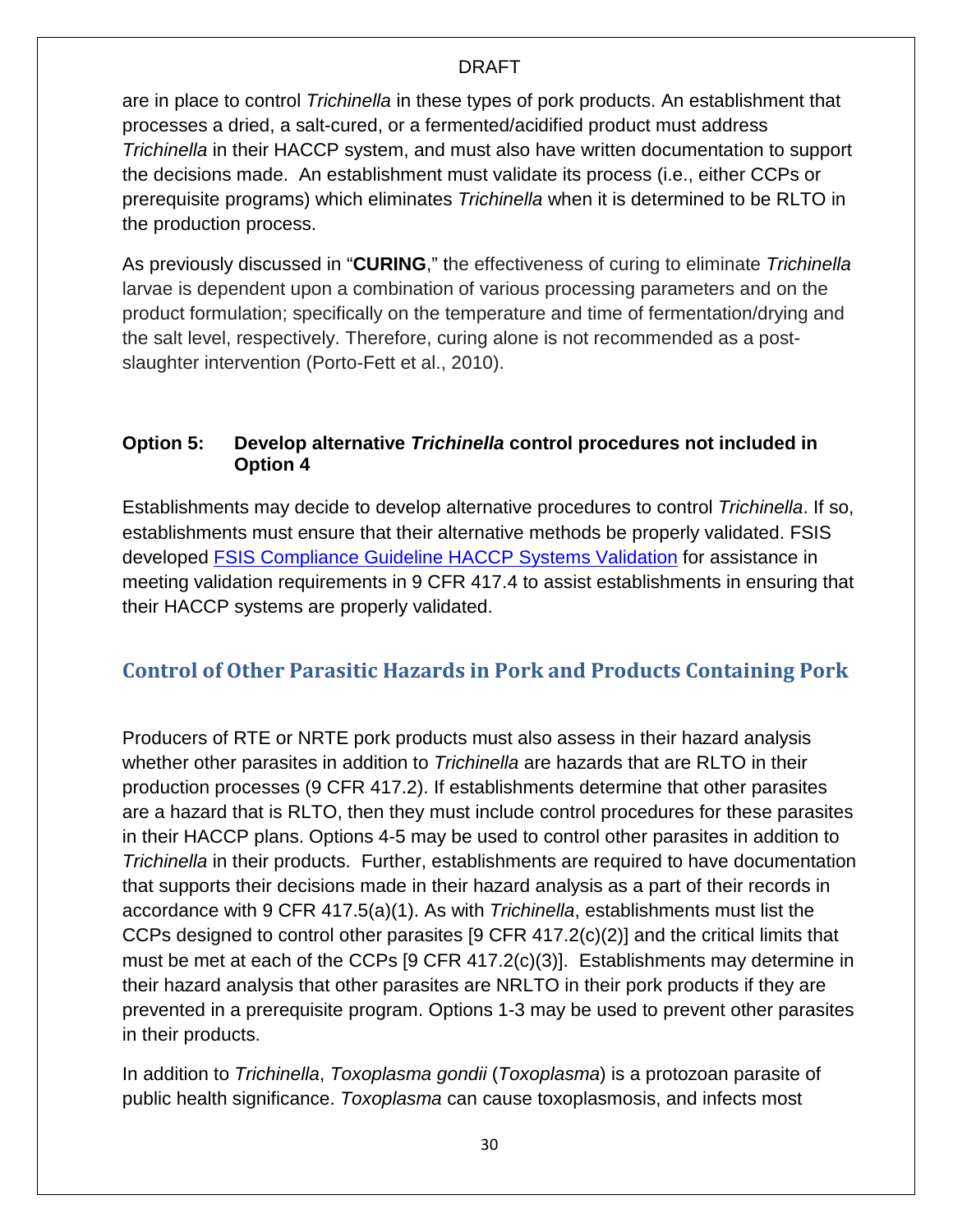species of warm-blooded animals, including humans. Members of the family Felidae (domestic cats and their relatives) are the primary host for *Toxoplasma*. Felids can contaminate the environment by excreting the environmentally resistant stage of this parasite, the oocyst, in their feces (Jones et al., 2012). Domestic food animals, including swine, can be infected by *Toxoplasma*, and infected animals can harbor *Toxoplasma* cysts in muscle tissue. Humans can become infected by ingesting tissue cysts from

raw or undercooked meat (Hill et al., 2010).

Toxoplasmosis is one of the most common parasitic infections in humans. *Toxoplasma* is the second leading cause of death because of foodborne illnesses in the United States, accounting for an estimated 327 deaths annually. *Toxoplasma* is also the fourth leading cause of hospitalizations because of foodborne illnesses, accounting for an estimated 4,428 hospitalizations annually (Scallan et al., 2011).

The risk of infection with *Toxoplasma* is significantly increased in pasture raised swine that are exposed to environmental contamination with cat feces in soil, grass, feed, or water (Jones et al., 2012). In the U.S., the prevalence of *Toxoplasma* in confinement raised swine is approximately 2.7% (Hill et al., 2010). For swine raised on pastures, the prevalence has been reported to be between 50-100% (Gamble et al., 2000). The risk of infection in swine that are raised outdoors is increased because of potential exposure to soil contaminated with *Toxoplasma* oocysts (Hill et al., 2012; Hill et al., 2010).

Compliance with the HACCP regulations for RTE products will ensure the reduction of *Toxoplasma*. However, there are no certification programs to address the risk of *Toxoplasma* infection in swine. Prevention of *Toxoplasma* infection in swine is achieved through good production practices on the farm, including:

## KEY DEFINITIONS

Toxoplasmosis is caused by the protozoan parasite *Toxoplasma gondii* (*Toxoplasma*). *Toxoplasma* infects most species of warm blooded animals, including humans, and can cause the disease toxoplasmosis.

The only known definitive hosts for *Toxoplasma* are members of family Felidae (domestic cats and their relatives). Members of the cat family are infected by eating animals infected with cysts of *Toxoplasma* parasites. Cats can also become infected by ingesting *Toxoplasma* eggs (oocysts) from contaminated food or water. *Toxoplasma*  completes its life cycle in the cat, which produces millions of *Toxoplasma* eggs in its stool. Once outside of the cat, the eggs mature and become infectious for people and other animals. The tissue form of *Toxoplasma* (a microscopic cyst consisting of bradyzoites, a slower reproducing form contained in tissue cysts) can be transmitted to humans by food. People become infected by:

• Eating undercooked, contaminated meat (especially pork, lamb, and venison)

• Accidental ingestion of undercooked, contaminated meat after handling it and not washing hands thoroughly (*Toxoplasma* cannot be absorbed through intact skin; however, Toxoplasma cysts containing bradyzoites can be inadvertently ingested from small bits of meat on the hands, and *Toxoplasma* tachyzoites have been shown to penetrate intact mucous membranes).

• Eating food that was contaminated by knives, utensils, cutting boards, or other foods that had contact with raw, contaminated meat.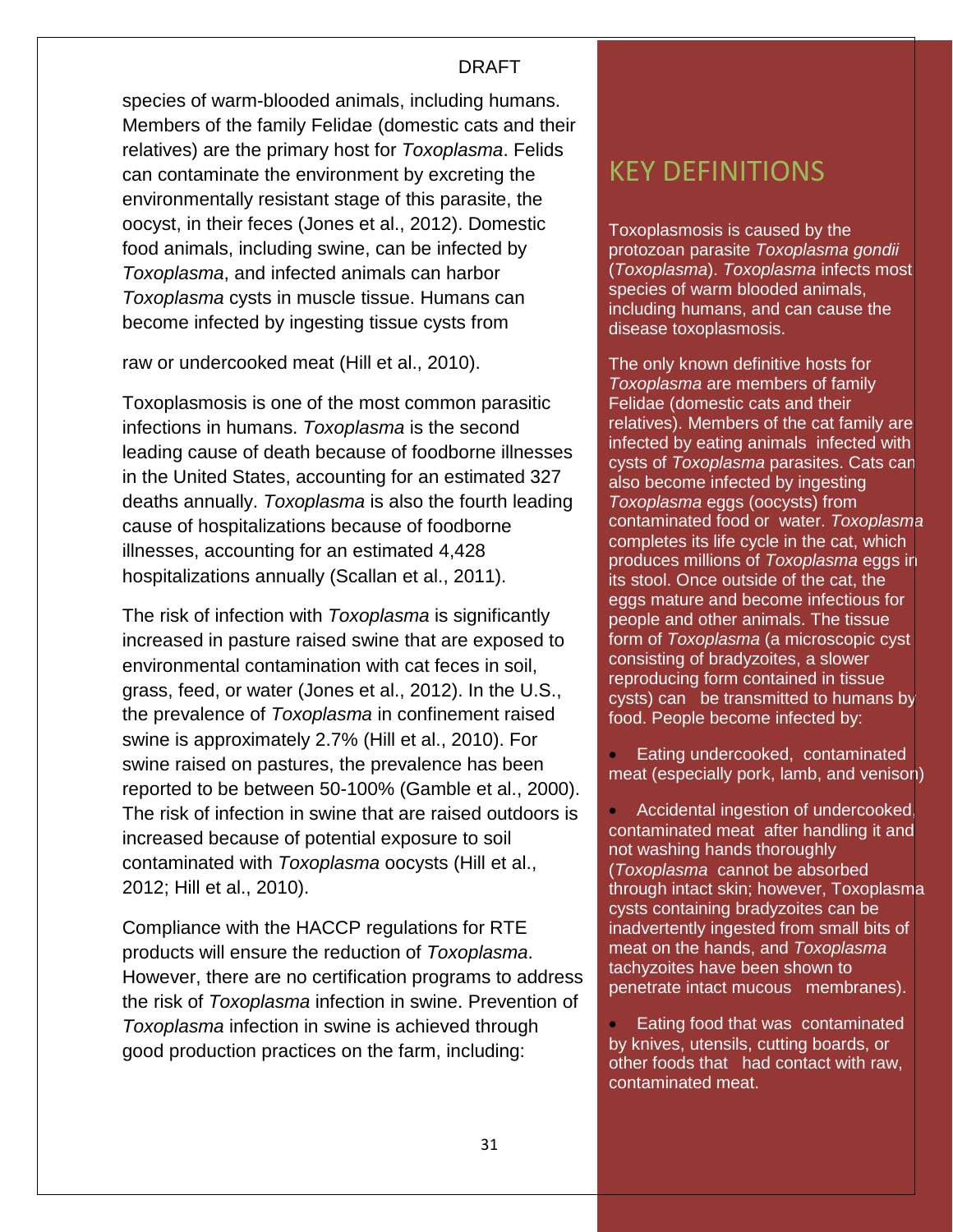- Establishing and maintaining an effective rodent control program.
- Creating a level of biosecurity that reduces or eliminates exposure of swine to cats or wildlife (e.g., bobcats) infected with *Toxoplasma*.
	- o Eliminating feral cats or securing feed and swine areas from access by cats.
- Preventing cannibalism among swine within an infected herd.
- Changing or thoroughly washing boots before entering barns to avoid tracking in oocysts.

There is no available direct testing method that can be performed at slaughter for *Toxoplasma*. If the establishment identifies *Toxoplasma* as a hazard RLTO, then the establishment will have to use a validated process that effectively eliminates this parasitic hazard. The methods for heating, freezing, HPP, and irradiation that are used to eliminate *Trichinella* in pork products are also sufficient to eliminate *Toxoplasma* from pork and products containing pork. For *Toxoplasma*, HPP treatment of equal to or greater than 300 MPa for 30 seconds is effective in eliminating *Toxoplasma* tissue cysts in ground pork (Lindsay et al., 2006).

(**NOTE:** The available information on the effect of various curing processes on *Toxoplasma* is limited. Therefore, FSIS does not consider curing sufficient to ensure that the resulting product is safe from *Toxoplasma*.)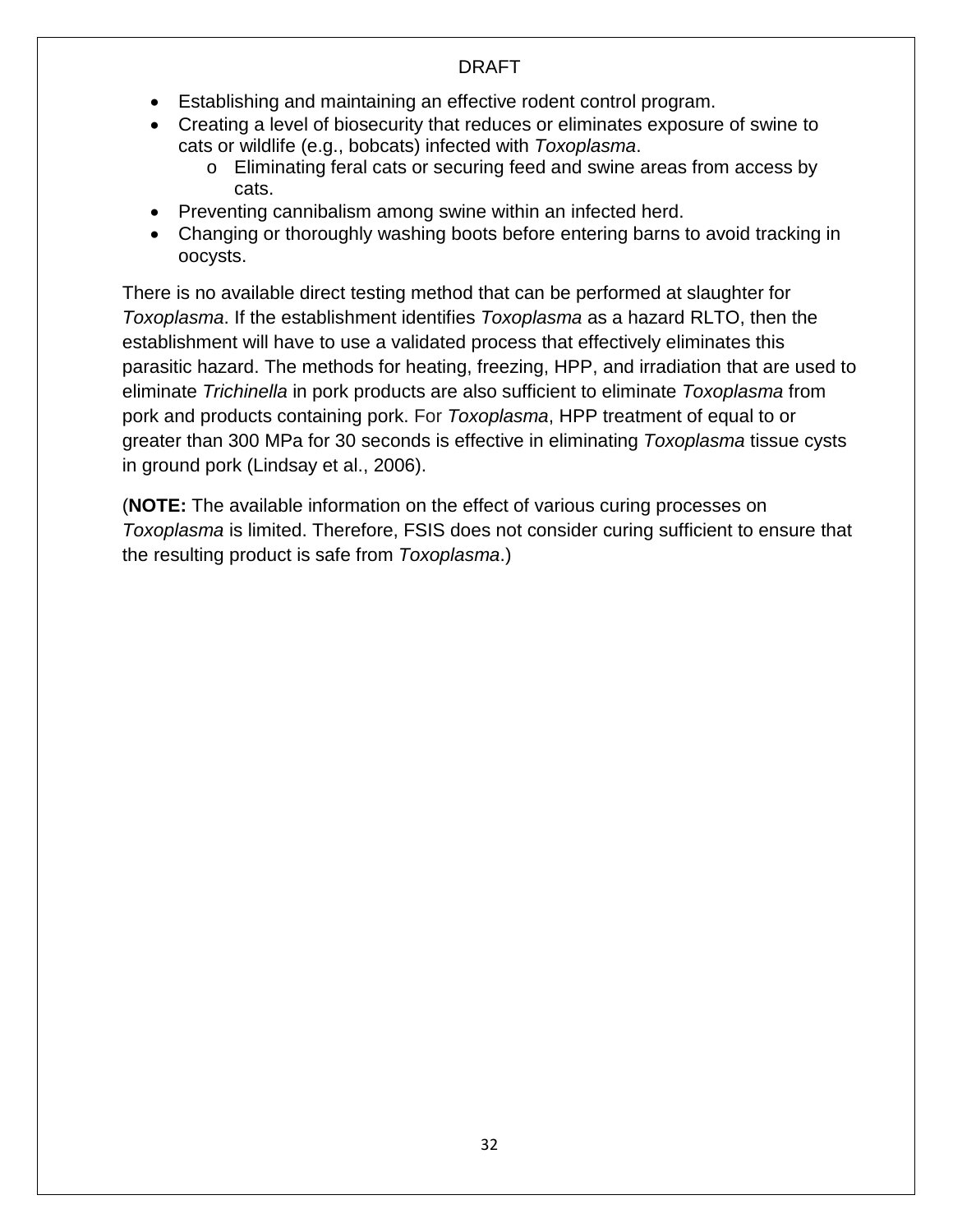## <span id="page-37-0"></span>**References**

Burke, R., Masuoka, P., and Murrell, K.D. 2008. Swine Trichinella Infection and Geographic Information System Tools. Emerging Infectious Diseases 14: 1109 – 1111.

Gamble, H.R., Bessonov, A.S., Cuperlovic, K., Gajadhar, A.A., Van Knapen, F., Noeckler, K., Schenone, H., and Zhu, X. 2000. International commission on trichinellosis: recommendations on methods for the control of Trichinella in domestic and wild animals intended for human consumption. Veterinary Parasitology 93: 393–408.

Gamble, H.R., and Hill, D. 2012. PORK Safety – Preharvest/Postharvest,Trichinella Fact Sheet. National Pork Board.

Guidelines for the Control of Trichinella Spp. in Meat of Suidae (2015). Retrieved from [http://www.codexalimentarius.org/download/standards/13896/CXG\\_086e\\_2015.pdf.](http://www.codexalimentarius.org/download/standards/13896/CXG_086e_2015.pdf)

Hill, D.E., Baroch, J., Swafford, S.R., Fournet, V., Pyburn, D.G., Schmitt, B.B., Gamble, R., Feidas, H., Theodoropoulos, G. 2012. Surveillance of feral pigs for Trichinella spp. and Toxoplasma gondii in the U.S. and host-related factors associated with infection. (Submitted to the Journal of Wildlife Diseases)

Hill, D.E., Haley, C., Wagner, B., Gamble, H.R., and Dubey, J.P. 2010. Seroprevalence of and Risk Factors for Toxoplasma gondii in the US Swine Herd Using Sera Collected During the National Animal Health Monitoring Survey (Swine 2006). Zoonoses and Public Health 57: 53-59.

International Consultative Group on Food Irradiation (ICGFI). 1999. Facts about food irradiation.

Jones, J.L., and Dubey, J.P. 2012. Foodborne Toxoplasmosis. Clinical Infectious Diseases.

Lindsay, D.S., Collins, M.V., Holliman, D., Flick, G.J., and Dubney, J.P. 2006. Effects of High-Pressure on *Toxoplasma gondii* Tissue Cysts in Ground Pork. Journal of Parasitology 92(1): 195-196.

Porto-Fett, A.C.S., Call, J.E., Shoyer, B.E., Hill, D.E., Pshebniski, C., Cocoma, G.J., and Luchansky, J. B. 2010. Evaluation of fermentation, drying, and/or high pressure processing on viability of Listeria monocytogenes, Escherichia coli O157:H7, Salmonella spp., and Trichinella spiralis in raw pork and Genoa salami. International Journal of Food Microbiology. 140: 61-75.

Pyburn, D.G., Gamble, H.R., Wagstrom, E.A., Anderson, L.A., and Miller, L.E. 2005. Trichinae certification in the United States pork industry. Veterinary Parasitology 132: 179–183.